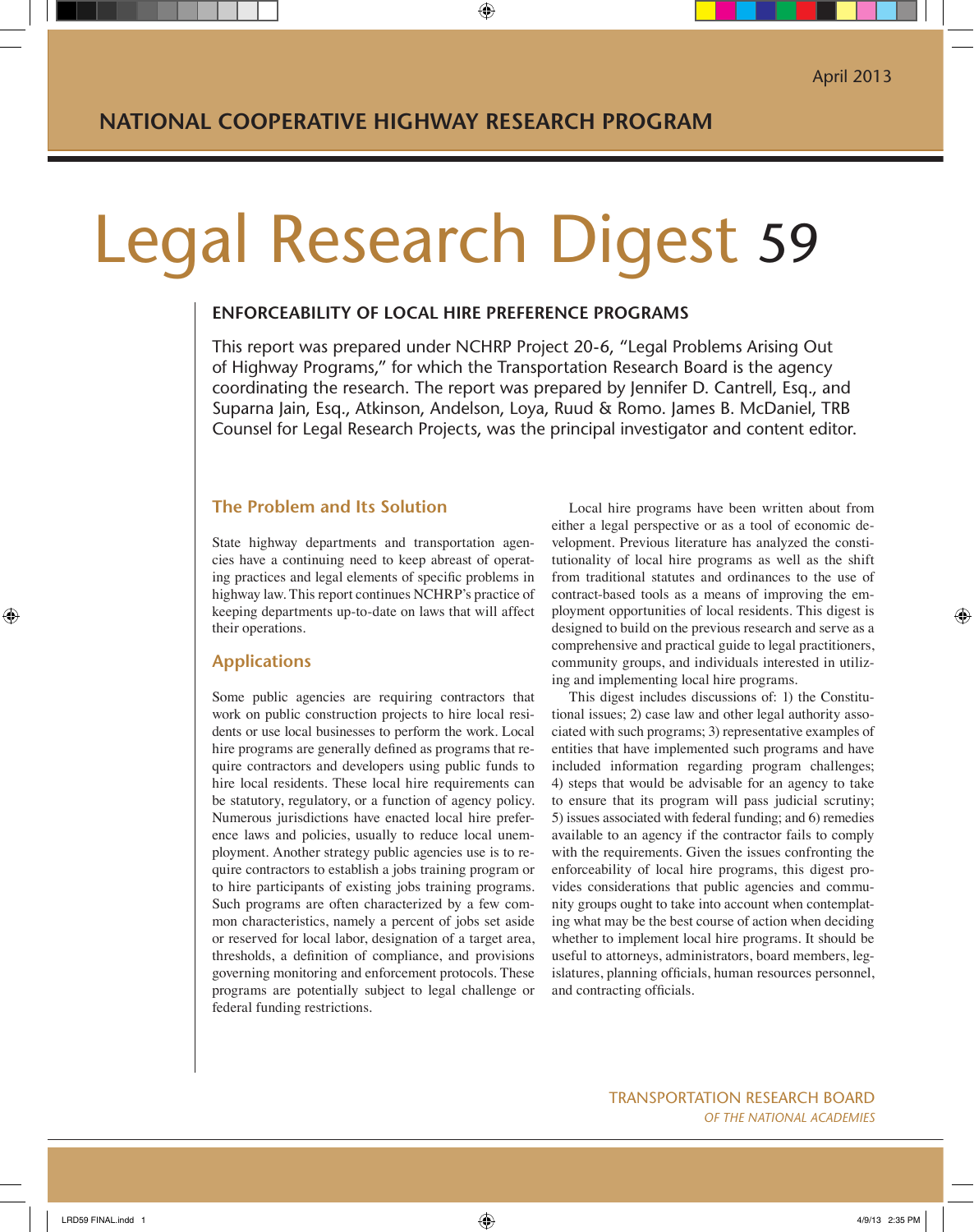# **CONTENTS**

|                                                                    | I. Introduction, 3                                                                                                   |
|--------------------------------------------------------------------|----------------------------------------------------------------------------------------------------------------------|
|                                                                    | A. What Are Local Hire Programs?, 3                                                                                  |
|                                                                    | B. What Is the Appeal of Local Hire Programs?, 4                                                                     |
|                                                                    | C. Purpose of This Digest, 4                                                                                         |
| II. Legal Issues Associated with Local Hire Preference Programs, 5 |                                                                                                                      |
|                                                                    | A. Privileges and Immunities Clause, 5                                                                               |
|                                                                    | B. Commerce Clause, 10                                                                                               |
|                                                                    | C. Equal Protection Clause, 13                                                                                       |
| III. Issues Associated with Federal Funding, 19                    |                                                                                                                      |
|                                                                    | A. Federal Regulations Pertaining to Grants to State and Local Governments from the Department of Transportation, 19 |
|                                                                    | B. City of Cleveland v. Ohio, 20                                                                                     |
|                                                                    | C. Privileges and Immunities Concerns Not Implicated by Federal Funding, 21                                          |
| IV. Current Practices and Case Studies, 22                         |                                                                                                                      |
|                                                                    | A. State and Local Legislation, 22                                                                                   |
|                                                                    | B. Contract Award Preferences, 24                                                                                    |
|                                                                    | C. Purchasing and Procurement Preferences, 25                                                                        |
|                                                                    | D. Contract-Based Tools, 26                                                                                          |
|                                                                    | V. Recommended Steps for Implementing a Local Hire Program, 31                                                       |
|                                                                    | A. Privileges and Immunities Clause Concerns and Recommendations, 31                                                 |
|                                                                    | B. Commerce Clause Concerns and Recommendations, 32                                                                  |
|                                                                    | C. Equal Protection Clause Concerns and Recommendations, 32                                                          |
|                                                                    | D. Concerns and Recommendations Pertaining to Local Hire Programs Applied to Projects Receiving Federal Funding, 33  |

E. Considerations and Recommendations When Utilizing Contract-Based Tools to Implement Local Hire Programs, 33

F. Enforcement, 36

VI. Conclusion, 37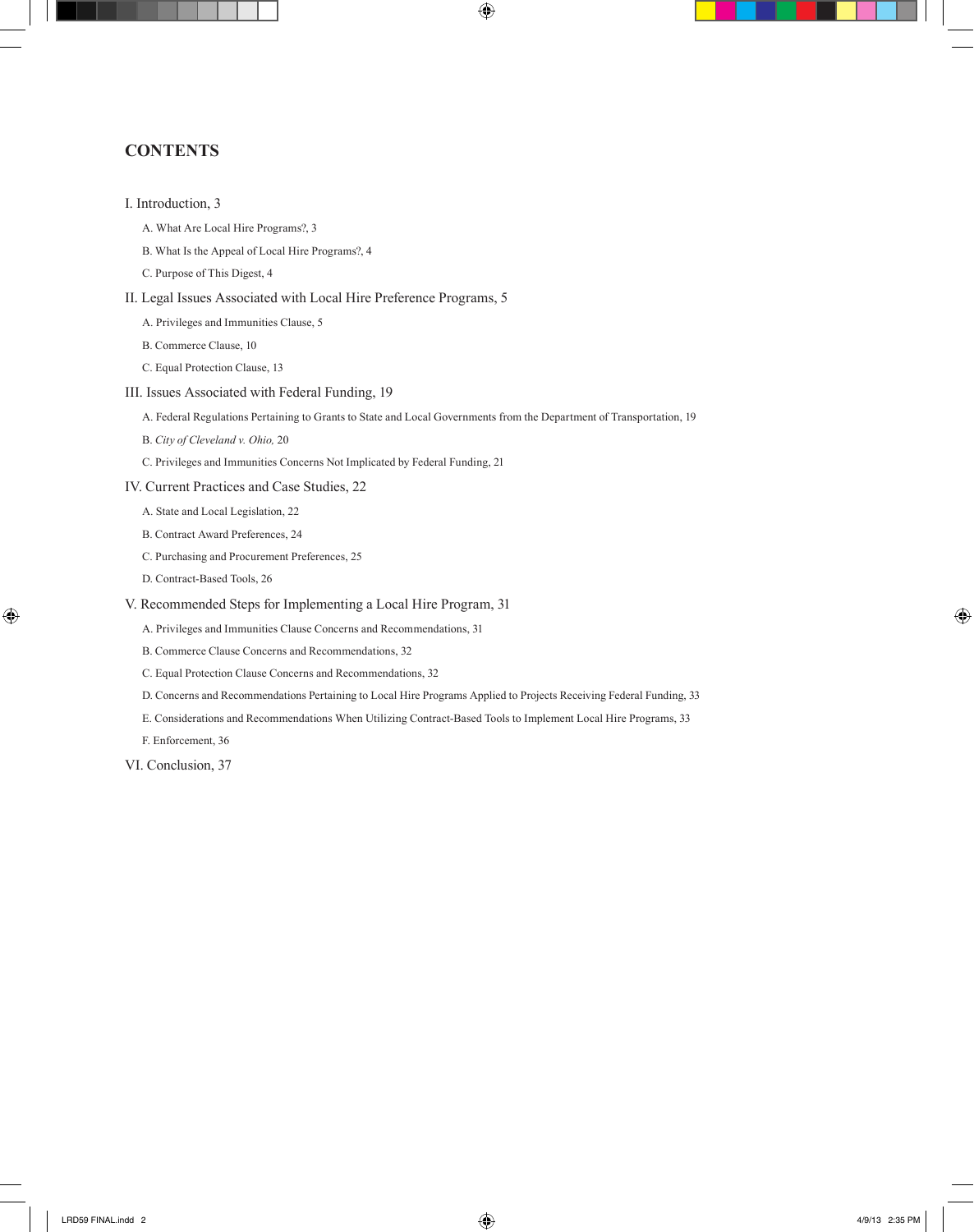## **ENFORCEABILITY OF LOCAL HIRE PREFERENCE PROGRAMS**

By Jennifer D. Cantrell, Esq., and Suparna Jain, Esq. Atkinson, Andelson, Loya, Ruud & Romo

## **I. INTRODUCTION**

Years after the start of the recession that began in December 2007, the national unemployment rates remained at historically high levels and more than 12.5 million Americans remained unemployed.<sup>1</sup> Certain industries, such as construction, suffered greatly, with unemployment rates remaining as high as 14.5 percent.2 In an effort to address high unemployment and spur local economic growth and opportunity, a growing number of public agencies expressed interest or sought the implementation of local hire programs, which require contractors that work on public construction projects to hire local residents or use local businesses to perform work.

## **A. What Are Local Hire Programs?**

Local hire programs are generally defined as programs that require contractors and developers benefiting from the use of public funds to utilize the labor of local residents.3 These local hire requirements can be statutory, regulatory, or a function of agency policy. States, counties, and municipalities throughout the United States have enacted local hire preference laws and policies, usually with the general intent of alleviating local unemployment by channeling job opportunities to local residents and funneling local resources back to the constituents of the enacting governmental entity.4 Community groups and organizations focused on economic development have also been able to implement local hire policies and programs by utilizing contractbased tools such as first source hiring agreements, project labor agreements (PLAs), development agreements (DAs), and community benefits agreements (CBAs).5

Local hire programs require or encourage the hiring of residents or the use of businesses of a particular geographic location to perform work or provide services.6 Such programs are often characterized by a few common characteristics, namely a percentage of jobs set aside or reserved for local labor, designation of a target area, thresholds, a definition of compliance, and provisions governing monitoring and enforcement protocols. Percent set-asides are the percentage of total hours worked or total employees hired that must be residents of the target area.7 Local hire programs usually designate a target area, which is defined as the area whose residents qualify as local hires to fulfill the set-aside. This area is usually the city or local municipality, but could also be defined differently under a contract-based agreement that focuses on a particular development project. Thresholds are criteria used to determine which public works projects will be required to participate in a local hiring program. For example, the size of a project or the amount of a public works contract can trigger participation in a local hire program.

Compliance provisions in local hire programs can range from mandatory set-asides—meaning that those who do not meet the mandated percent set-aside may lose their contract or subsidy from the public agency to percent set-asides that are designated as goals and where compliance includes only making a "good faith effort." Failure to comply with percent set-asides that are goals may subject a contractor or business to scrutiny but will not necessarily cause the contractor to lose its contract. Businesses and contractors can still be found in compliance if they demonstrate that they have complied with other requirements and maintained good faith efforts to comply with the suggested percent setaside. Enforcement provisions generally encompass a plan for monitoring and compliance, such as requiring

 <sup>1</sup> U.S. DEPARTMENT OF LABOR, BUREAU OF LABOR STATISTICS: DATABASES, TABLES & CALCULATORS BY SUBJECT (May 2012), http://data.bls.gov/timeseries/lns14000000 (last accessed Oct. 15, 2012); U.S. DEPARTMENT OF LABOR, BUREAU OF LABOR STATISTICS: ECONOMIC NEWS RELEASE (2012), http://www.bls.gov/news.release/empsit.nr0.htm (last accessed Oct. 15, 2012).

U.S. DEPARTMENT OF LABOR, BUREAU OF LABOR STATISTICS: INDUSTRIES AT A GLANCE, http://www.bls.gov/iag/ tgs/iag23.htm (May 2012) (last accessed Oct. 15, 2012).

*See* United Bldg. & Constr. Trades v. Mayor of Camden, 465 U.S. 208, 210, 104 S. Ct. 1020, 1023 (1984); Thomas H. Day, *Hiring Preference Acts: Has the Supreme Court Rendered them Violations of the Privileges and Immunities Clause?*, 54 FORDHAM L. REV. 271, 272 (1985); The Partnership for Working Families, http://www.forworkingfamilies.org/, Community Benefits Legal Dictionary, http://www.forworkingfamilies.org/ cblc/dictionary (last accessed Feb. 5, 2013) (hereinafter cited as "Community Benefits Legal Dictionary"). 4

Werner Z. Hirsch, *The Constitutionality of State Preference (Residency) Laws Under the Privileges and Immunity Clause*, 22 SW. U. L. REV. 1, 1–2 (1992).

 $rac{1}{5}$  Community Benefits Legal Dictionary, *supra* note 3; Julian Gross, Greg LeRoy & Madeline Janis-Aparicio, *Community Benefits Agreements: Making Development Projects Accountable* 9 (2005), http://www.goodjobsfirst.org/sites/ default/files/docs/pdf/cba2005final.pdf. 6

Community Benefits Legal Dictionary, *supra* note 3; Day, *supra* note 3. 7

Policylink.org, *Local Hiring Strategies—How to Use It?*, http://www.policylink.org/site/c.lkIXLbMNJrE/b.5137627/k.881 9/How\_to\_Use\_it.htm (last accessed Oct. 15, 2012), hereinafter cited as "Policylink.org, *Local Hiring Strategies*."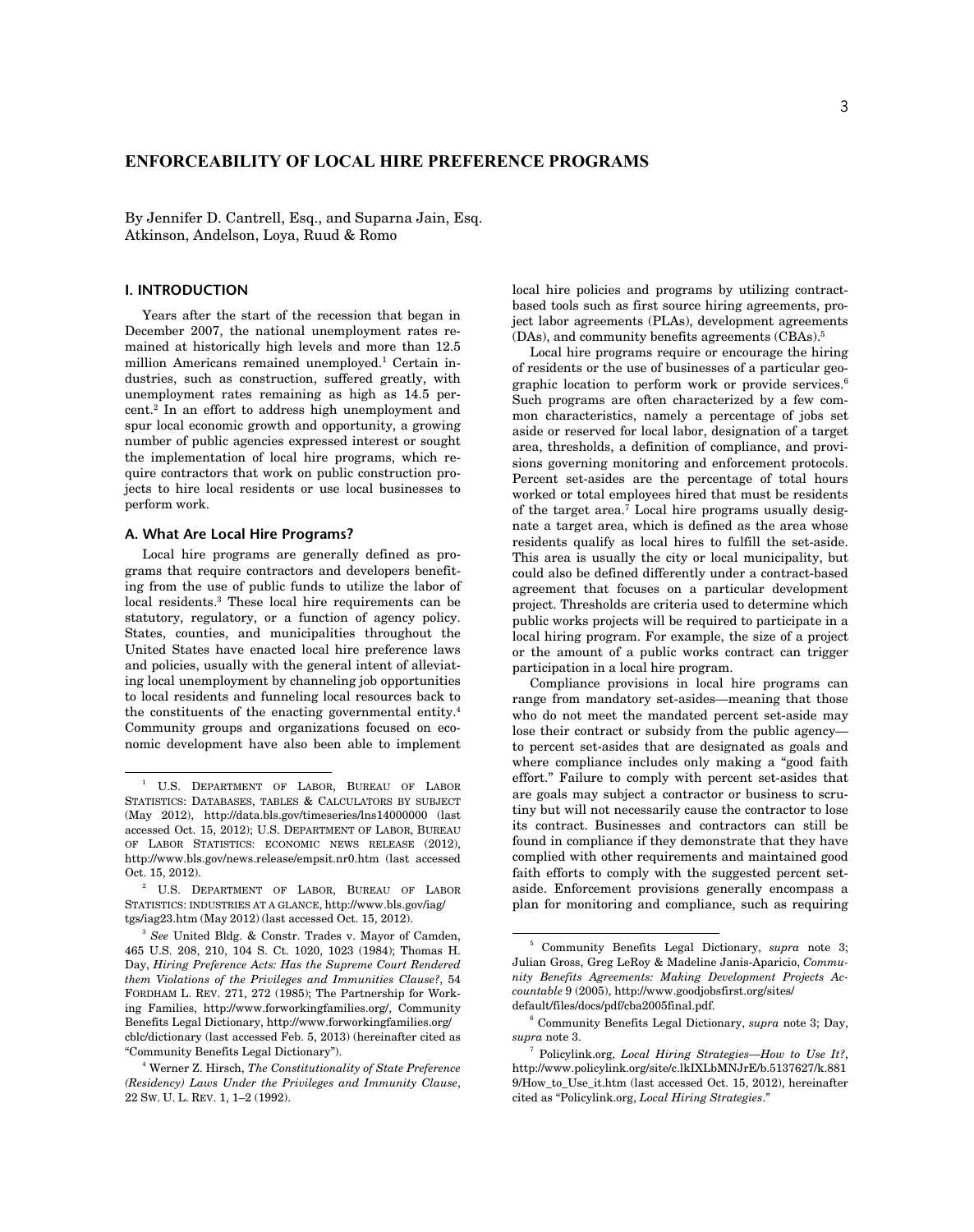the monthly submittal of reports of job hires and payroll records of resident employees hired or periodic job site visits. Local hire programs may vary in the type of enforcement mechanisms they utilize.<sup>8</sup>

The application of local hire programs can also be limited by express exemptions or exceptions. For example, some local hire ordinances and statutes only apply when the contract is a particular amount or more.<sup>9</sup> Thus, absent meeting the designated threshold amount, certain public work contracts or development projects may not be subjected to or required to comply with local hire requirements.<sup>10</sup> Also, some states and municipalities will only apply local hire or preference laws to workers or businesses from other states or cities that have resident preference laws that would restrict the right of their local residents.<sup>11</sup> To avoid potential conflict with federal laws or constitutional provisions, many states and municipalities limit the application of their local hire laws.12 One way of limiting the application of local hire preference laws is to exempt projects that are either wholly- or partially-funded by federal funds.13 Another way is to clearly articulate in the ordinance or statute that the local hire law is not to be applied where it would be prohibited by federal law.14

#### **B. What Is the Appeal of Local Hire Programs?**

Local hire programs become politically popular especially during times of economic slowdowns, increased unemployment, and declining incomes.15 When local unemployment is high or communities are divested, local hire programs serve as a mechanism for directing local resources back to members of the local community.16 Many recession battered states and communities view local hire programs as a means of counteracting "grave economic and social ills" brought on by high unemployment.17 Such programs are often utilized with regard to permanent and/or construction jobs arising from public works projects.18

By ensuring that projects involving the use of public funds go to local laborers or businesses in the form of jobs, local hire programs aim to increase local employment and help enhance local economic development.<sup>19</sup> However, by directly benefiting local labor, local hire programs indirectly disadvantage nonresidents. As a

<sup>12</sup> *Id.* at 10. 13 *Id.*

result of this discrimination toward nonresidents, local hire programs have been subject to legal challenges and have been held by courts to violate certain constitutional provisions. Civic groups from excluded surrounding communities or those who would be directly impacted by such local hire programs have also resisted the implementation of local hire programs.20 Local hire programs are also often disfavored by organized labor that may already have agreements with cities or developers for building contracts and thus are resistant to mandates requiring the use of nonunion residential laborers on such contracts.<sup>21</sup>

Given the legal hurdles that have confronted local hire programs, there has been a shift from the use of traditional local hire ordinances and statutes to contract-based tools—such as first source hiring policies and agreements, PLAs, DAs, and CBAs—to increase local hiring.<sup>22</sup> The shift to and use of CBAs has particularly gained momentum.<sup>23</sup> A CBA is a legally binding contract between one or more community-based organizations and a developer relating to a development project and including commitments regarding a range of community benefits.24 Coalitions of community-based organizations usually work together and agree to support the development project and release claims against the project in exchange for the developer's community benefits commitments.25 Of the many benefits negotiated and included in CBAs, targeted hiring policies, which benefit those in the communities affected by a development, are among the most prominent.<sup>26</sup>

## **C. Purpose of This Digest**

Local hire programs have been written about from a legal perspective or as a tool of economic development. Previous literature has analyzed the constitutionality of local hire programs, as well as the shift from traditional statutes and ordinances to the use of contract-based tools as a means of improving the employment opportunities of local residents. This digest is designed to build on this previous research and serve as a comprehensive and practical guide to legal practitioners, community groups, and individuals interested in utilizing and implementing local hire programs.

This digest highlights the legal issues related to local hire mandates and requirements and how the presence of federal funding may impact the enforceability of a local hire program. It sets forth the current practices that have been utilized to increase the use and em-

 <sup>8</sup> ° *Id.*<br>9 т.

 $\int_{10}^{9}$  Hirsch, *supra* note 4, at 1, 9.<br> $\frac{10}{1}$ *Id.* 

 $^{11}$   $Id.$ 

 $\prescript{14}{}{Id.}$   $\prescript{15}{}{Id.}$  at 1–2. n.1.

<sup>&</sup>lt;sup>16</sup> Patrick Sullivan, *In Defense of Resident Hiring Preferences: A Public Spending Exception to the Privileges and Immunities Clause,* 86 CAL. L. REV. 1335, 1336 (1998). 17 *Camden*, 465 U.S. at 222. 18 Community Benefits Legal Dictionary, *supra* note 3. 19 *Id.* at 1.

 <sup>20</sup> Sara Edel, *First Source Hiring Agreements: An Overview* 10 (Fresno Works for Better Health) (2005), http://www.fwced. com/resources/FWBHfirstsourcehiringreport.pdf, hereinafter cited as "Edel." 21 *Id.*

<sup>22</sup> Gross, LeRoy & Janis-Aparicio, *supra* note 5. 23 *Id.* at 5. 24 *Id.* at 9; Community Benefits Legal Dictionary, *supra* note 3. 25 *Id.* at 9. 26 *Id.* at 43.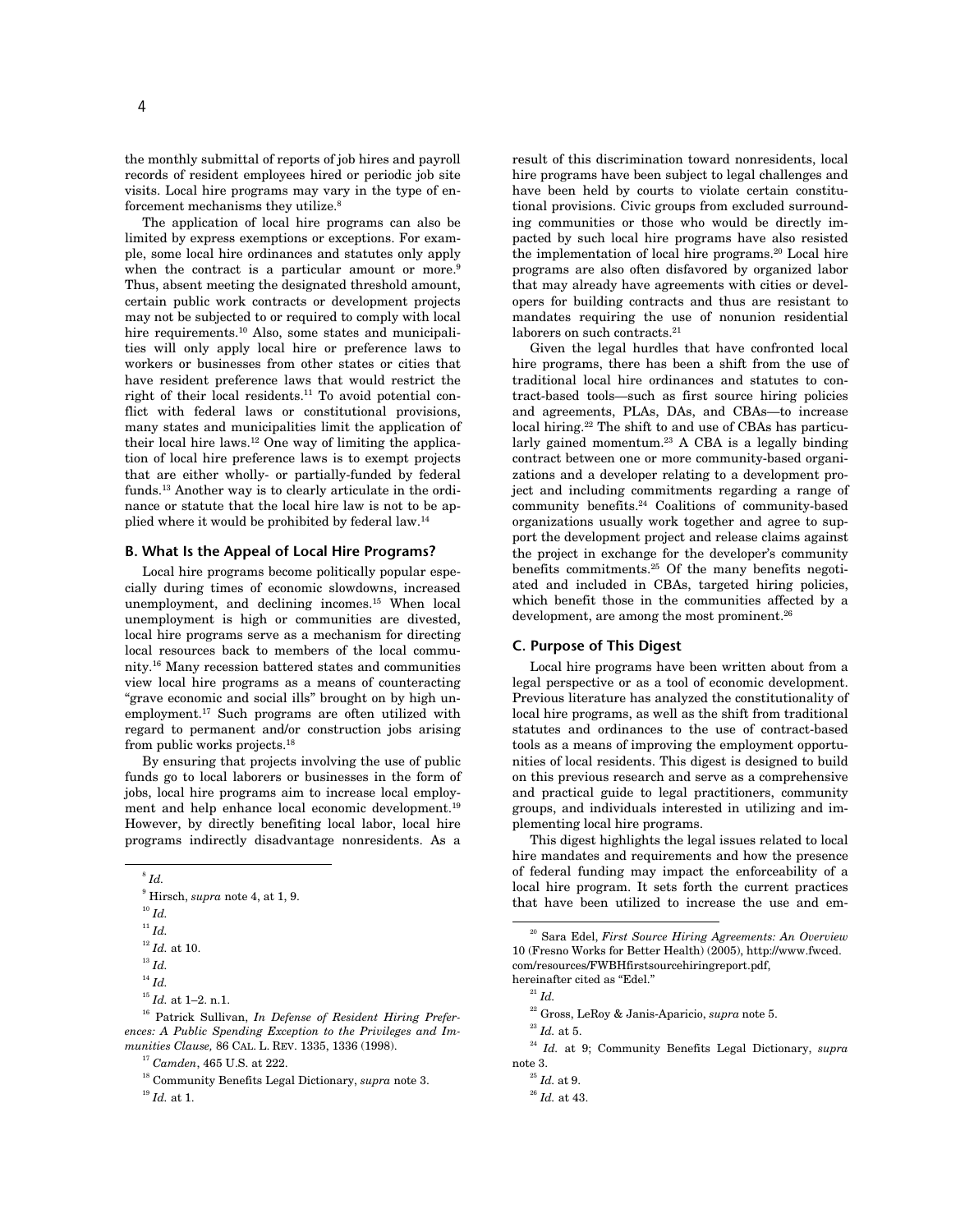5

ployment of local businesses and residents and case studies of such tools in practice. Lastly, given the issues confronting the enforceability of local hire programs, this digest provides considerations that public agencies and community groups should take into account when contemplating whether to implement local hire programs.

The major legal challenges confronting local hire statutes and ordinances are discussed in Section II. Section III addresses the impact federal funding may have on the enforceability and viability of local hire programs. Section IV highlights the diverse tools that have been utilized to increase the employment opportunities of local residents and provides examples of each of them in practice. Given the legal issues and federal funding issues confronting local hire preference programs, Section V identifies and recommends steps public agencies and community groups should consider when contemplating the implementation of local hire programs.

## **II. LEGAL ISSUES ASSOCIATED WITH LOCAL HIRE PREFERENCE PROGRAMS**

Local hire programs have been subjected to various constitutional challenges. Specifically, they have been challenged under the Privileges and Immunities Clause, the Commerce Clause, and the Equal Protection Clause. The enforceability and viability of a local hire program can be threatened on the basis of any one of these constitutional challenges, meaning that even if it survives a legal challenge on one basis, it can still be deemed unconstitutional on another.

#### **A. Privileges and Immunities Clause**

The Privileges and Immunities Clause has been used to successfully challenge the constitutionality of some local hire statutes and municipal ordinances. The Privileges and Immunities Clause of Article IV, Section 2, of the United States Constitution provides that "[t]he Citizens of each State shall be entitled to all Privileges and Immunities of Citizens in the several States."27 The primary purpose of the Privileges and Immunities Clause is to prevent states from enacting measures that discriminate against nonresidents for reasons of economic protection.28 It "place[s] the citizens of each State upon the same footing with citizens of other States, so far as the advantages resulting from citizenship in those States are concerned."29 In particular, the framers of the Constitution were concerned with avoiding "the tendencies toward economic Balkanization that had plagued relations among the Colonies and later among

the States under the Articles of Confederation."30 The Constitution sought to protect nonresidents from economic discrimination so that the nation may function as a single economic union.31

Local hire programs, to the extent that they discriminate on the basis of residency, trigger scrutiny under the Privileges and Immunities Clause. This is true even if the policy is adopted at the municipal rather than state level. The terms "resident" and "citizen" have been deemed essentially interchangeable for the purposes of Privileges and Immunities challenges because an out-of-state citizen who seeks employment in a city would not enjoy the same privileges as a state citizen residing in the city.32 Whether the exercise of a privilege is conditioned on state residency or municipal residency, an individual would still be excluded.33 Local hire preferences, even if adopted solely by a local municipality to regulate expenditure of local public funds, must still withstand scrutiny under the Privileges and Immunities Clause.34

## *1. Basis of a Privileges and Immunities Clause Challenge*

The Privileges and Immunities Clause is triggered by discrimination against nonresidents on matters of "fundamental concern." In *Baldwin v. Fish & Game Commission of Montana*, the United States Supreme Court specifically addressed the issue of "fundamental rights."35 There, the Court upheld against a Privileges and Immunities Clause challenge of a Montana elk hunting licensing scheme that required greater fees for nonresidents than Montana residents.36 The court held that elk hunting is not a fundamental right.37 The *Baldwin* Court relied on Justice Washington's opinion in *Corfield v. Coryell*, an 1823 federal circuit case.<sup>38</sup> While upholding a New Jersey law restricting access to the state's oyster beds, the *Corfield* opinion grounded the Privileges and Immunities Clause in the natural

<sup>&</sup>lt;sup>27</sup> U.S. CONST. art. IV, § 2, cl. 1.<br><sup>28</sup> Supreme Court v. Piper, 470 U.S. 274, 285, 105 S. Ct. 1272, 1279, 84 L. Ed. 2d 205, 214 n.18 (1985).

 $^{29}$  Paul v. Virginia, 75 U.S. (8 Wall.) 168, 180, 19 L. Ed. 357, 360 (1869).

 <sup>30</sup> Hughes v. Oklahoma, 441 U.S. 322, 325–26, 99 S. Ct. 1727, 1731, 60 L. Ed. 2d 250, 255 (1979); *see also* Laborers Local Union No. 374 v. Felton Constr. Co., 98 Wash. 2d 121, 123, 654 P.2d 67, 68 (1982) ("The history of the [Privileges and Immunities] clause reflects a concern by the framers for keeping the newly independent states from adopting highly protectionist economic policies.") 31 *Hughes*, 441 U.S. at 325–36; s*ee also* A.L. Blades & Sons,

Inc. v. Yerusalim, 121 F.3d. 865, 870 (3d Cir. 1997). 32 *Camden*, 465 U.S. at 216. 33 *Id.* at 216–17; *see also* Austin v. New Hampshire, 420

U.S. 656, 662, 95 S. Ct. 1191, 1195, 43 L. Ed. 2d 530, 535, n.8 (1975). 34 *Camden*, 465 U.S. 216, 217, 98 S. Ct. 1852, 56 L. Ed. 2d

<sup>354 (1978). 35</sup> *Baldwin*, 436 U.S. 371. 36 *Id.* at 393–94. 37 *Id.* at 372–74. 38 6. F. Case. 546 (C.C.E.D. Pa. 1823) (Case No. 3230).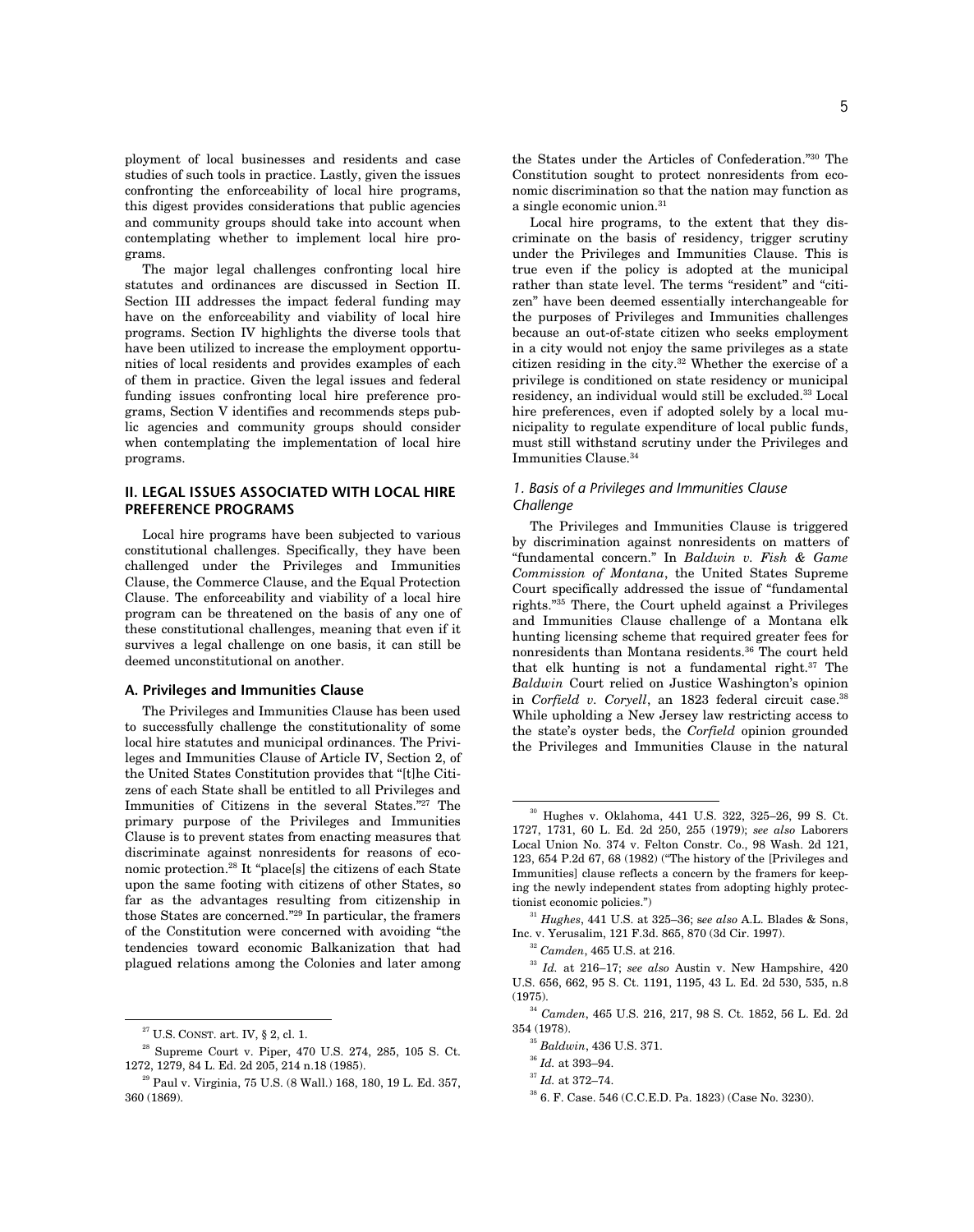rights belonging "of right" to citizens "of all free governments."39 In his opinion, Justice Washington stated:

The right of a citizen of one state to pass through, or to reside in any other state, for purposes of trade, agriculture, professional pursuits, or otherwise; to claim the benefit of the writ of habeas corpus; to institute and maintain actions of any kind in the courts of the state; to take, hold and dispose of property, either real or personal…may be mentioned as some of the particular privileges and immunities of citizens, which are clearly embraced by the general description of privileges deemed to be fundamental….

From this premise, the *Baldwin* Court concluded that recreational elk hunting was not essential or fundamental to the nation's livelihood.40

In *International Organization of Masters, Mates & Pilots v. Andrews*, the Ninth Circuit Court of Appeals upheld the constitutionality of a wage differential between state resident and nonresident employees, finding that receiving an equal wage did not amount to a fundamental right protected by the Privileges and Immunities Clause.41 However, in *O'Reilly v. Board of Appeals*, the Fourth Circuit Court of Appeals found driving a taxi to be a fundamental privilege and held the county's denial of plaintiff's license application because he was resident of a neighboring Virginia county and not a resident of Montgomery County to be unconstitutional under the Privileges and Immunities Clause.<sup>42</sup> While the outer contours of what constitutes a "fundamental right" have not been delineated, it is taken to mean core economic interests and civil liberties.

*Fundamental Right to Pursue a "Common Calling."*  Despite the lack of clarity as to what constitutes a "fundamental right," the Supreme Court has consistently held that the pursuit of a "common calling" is fundamental and therefore within the Privileges and Immunities Clause protection.43 A common calling is defined as the right of a "citizen of one State to pass into any other State of the Union for the purpose of engaging in lawful commerce, trade, or business without molestation."44 In *United Building & Construction Trades Council v. Mayor of Camden* (*Camden*), the Court stated "the pursuit of a common calling is one of the most fundamental of those privileges protected by the

<sup>43</sup> *See Camden*, 465 U.S. at 219; Hicklin v. Orbeck, 437 U.S. 518, 524, 98 S. Ct. 2482, 2487, 57 L. Ed. 2d 397, 403 (1978) (discrimination against nonresidents seeking to pursue common callings violative of Privileges and Immunities Clause); *Baldwin*, 436 U.S. at 387 (linking "essential activities" to "common callings"); Ward v. Maryland, 79 U.S. (12 Wall.) 418, 430, 20 L. Ed. 449, 452 (1870); Salem Blue Collar Workers Ass'n v. City of Salem, 33 F.3d 265, 268–69, 20 L. Ed. 449, 452 (3d Cir. 1994) (holding that "common callings" are within protection of Privileges and Immunities Clause). 44 *Ward*, 79 U.S. at 430.

Clause."45 For example, in *Supreme Court of New Hampshire v. Piper*, the Court struck down a residency requirement for admission to the New Hampshire State Bar.46 The Court held that the practice of law is sufficiently important to the national economy to deserve protection as a fundamental privilege.47

Moreover, in *Supreme Court of Virginia v. Friedman*, 48 the Court seemed to broaden the concept of "fundamental right" to encompass actual equality between residents and nonresidents. The Court held the State of Virginia could not permissibly deny nonresidents the privilege of admission to the State Bar "on motion" or without taking the bar examination.49 Although the inability of nonresidents to take advantage of Virginia's special discretionary procedure did not amount to a total bar on their pursuit of a common calling, the Court held that the Privileges and Immunities Clause guarantees citizens the right of practicing law "[o]n terms of substantial equality with those enjoyed by residents."50

What has been deemed a common calling goes beyond the right to practice law. In *Tangier Sound Waterman's Association v. Pruitt*, the Fourth Circuit held that a Virginia licensing scheme that charged much greater fees to nonresident commercial fisherman than to Virginians violated the Privileges and Immunities Clause because the court reasoned that commercial fishing constituted a right to earn a living.<sup>51</sup>

*Direct Public Employment Versus Employment on Publicly Funded Contracts.* Within the area of employment, the Court has distinguished between the right to work for the government and the right to work at all.<sup>52</sup> The Constitution does not guarantee a right to a government job.53 Thus local residency can be a condition of direct employment by a state or local municipality without violating the Privileges and Immunities Clause.54 However, courts have treated those employed

<sup>49</sup> *Friedman*, 487 U.S. at 61.<br><sup>50</sup> *Id.* at 70.<br><sup>51</sup> *Id.* at 266 (referring to Toomer v. Witsell, 334 U.S. 385, 403 (1948)).

403 (1948)). 52 Day, *supra* note 3, at 271, 278. 53 *Camden*, 465 U.S. at 219. 54 *See* McCarthy v. Philadelphia Civil Comm'n, 424 U.S. 645, 646–47, 96 S. Ct. 1154, 1155, 47 L. Ed. 2d 366, 368 (1976) (upholding residency requirement for firemen under Equal Protection Clause); Detroit Police Officers Assn' v. Detroit, 385 Mich. 519, 522–23, 190 N.W.2d 97, 98 (1971) (residency requirement for police officers upheld under Equal Protection Clause). In Salem Blue Collar Workers Ass'n v. City of Salem 33 F.3d 265, 269–70 (3d. Cir. 1994), the Third Circuit Court of Appeals held that direct public hiring is not protected by the Privileges and Immunities Clause. Determining that there was no fundamental right to direct public employment, the Court upheld the validity of an ordinance that required all Salem city

<sup>39</sup> *Id.* at 551–52. 40 *Baldwin*, 436 U.S. at 388. 41 831 F.2d 843, 846 (9th Cir. 1987).

<sup>42 942</sup> F.2d 281, 284 (4th Cir. 1991).

 $45$  465 U.S. at 219.

<sup>&</sup>lt;sup>46</sup> 470 U.S. at 288.

<sup>&</sup>lt;sup>47</sup> *Id.* at 281–82.<br><sup>48</sup> 487 U.S. 59, 108 S. Ct. 2260, 101 L. Ed. 2d 56 (1989);<br>Sullivan, *supra* note 16, at 1335, 1348.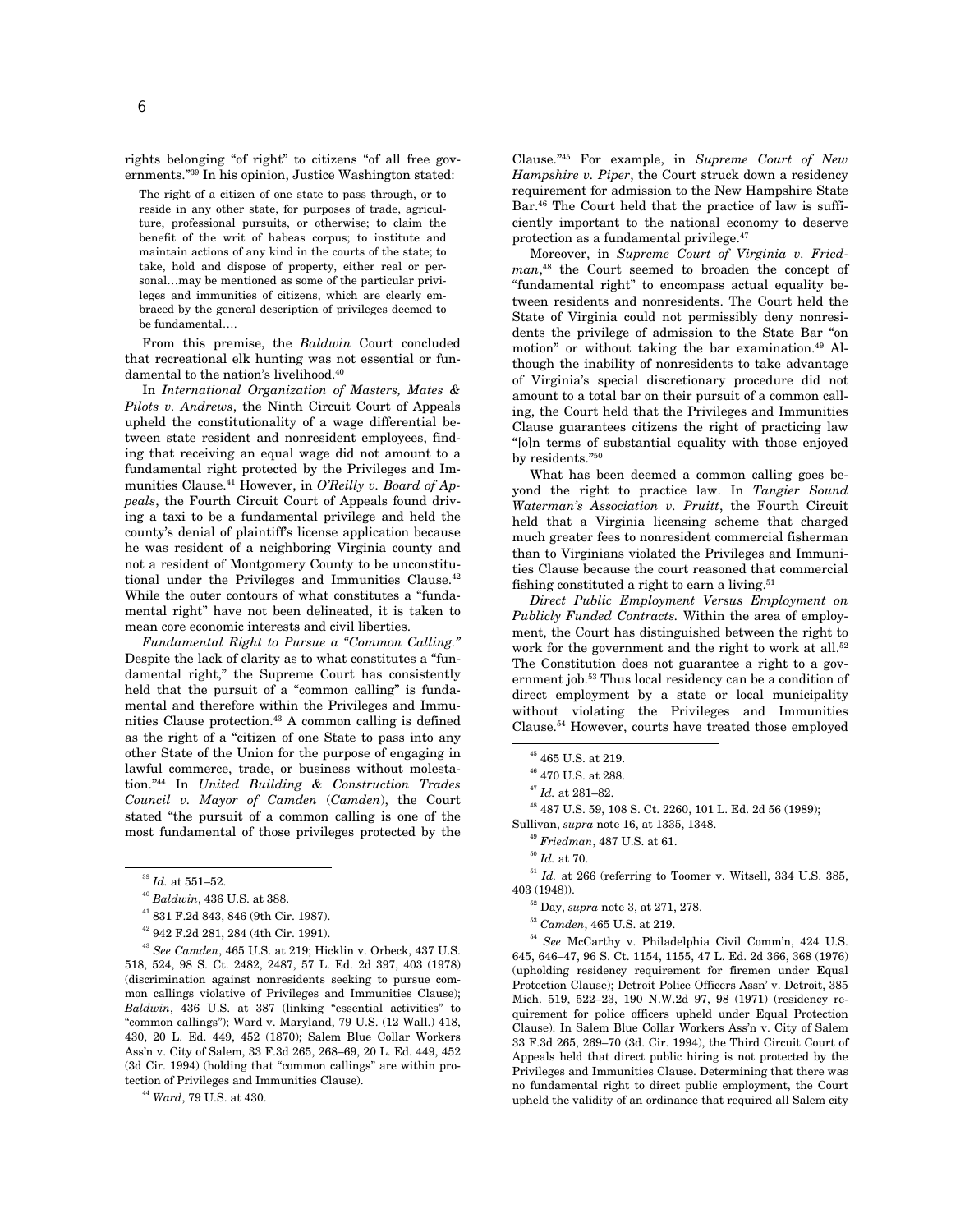by government contractors on publicly funded contracts differently. A state's restrictions on nonresidents who are employed by, or seek employment from, any party other than the state or local government itself, even if the restrictions pertain to state-funded projects, constitute a *prima facie* violation of the Privileges and Immunities Clause.<sup>55</sup>

The United States Supreme Court has stated that "public employment is qualitatively different from employment in the private sector; it is a subspecies of the broader opportunity to pursue a common calling."56 The Supreme Court has explicitly protected private employers contracting with government entities.57 In *Hicklin v. Orbeck*, the Court held that the "Alaska Hire" statute violated the Privileges and Immunities Clause because the statute's mandate reached all "employment which is a result of oil and gas" agreements with Alaska.58 Because the "Alaska Hire" statute reached employers with no direct relation to the state, the broadness of Alaska's statute was deemed unconstitutional.59

However, in *Camden*, the Court stated that whether a privilege is "fundamental" for purposes of the Privileges and Immunities Clause is not dependent on if the employees of private contractors and subcontractors engaged in public works projects can or cannot be said to be "working for the city."60 *Camden* concerned the constitutionality of a municipal ordinance requiring that at least 40 percent of the labor force of the contractors and subcontractors working on city construction projects be local residents.61 The Court's decision focused on the initial opportunity to seek employment with private employers, which was found to be "sufficiently basic to the livelihood of the Nation" as to fall within the purview of the Privileges and Immunities Clause even if those same private employers were engaged in construction projects funded in whole or in part by the city.62 This suggests that the opportunity of individuals to be hired by private contractors for projects funded by the city is enough to be considered fundamental under the Privileges and Immunities Clause.

The Supreme Court's jurisprudence suggests that public employment is different from employment by a government contractor. While the distinction between direct employment by public entities and government contractors might be significant, most local hire acts are generally utilized and designed to affect contractors'

employees to be residents of the City. The Court distinguished *Camden* on the ground that the Salem ordinance dealt with direct city employment, while *Camden* addressed only indirect city employment, workers seeking employment with private employers contracting with the City. 55 *Camden*, 465 U.S. at 221–22. 56 *Id.*

-

dealings with employees outside the public agency's direct participation. Thus a local hire program that seeks to restrict an individual's employment opportunity with a private employer working with a state or local government would be found to implicate a fundamental right under the Privileges and Immunities  $Cl_{\text{AlISE}}$   $^{63}$ 

#### *2. Modern Test When Fundamental Right Implicated*

Once it is determined that a fundamental right has been implicated, the court engages in a two-prong test that was enunciated in *Toomer v. Witsell*. <sup>64</sup> *Toomer* involved a South Carolina statute that discriminated against nonresident commercial shrimp fishermen by imposing a license fee 100 times greater than that charged to residents.65 In declaring that statute invalid and emphasizing that each state had to accord substantial equality of treatment to the citizens of the other, the Court set forth what has become the modern Privileges and Immunities doctrine.<sup>66</sup>

Pursuant to the two-prong test, a state may not discriminate against nonresidents unless 1) there is substantial reason for the difference in treatment and 2) the discriminatory remedy bears a close relation to the state's objective.<sup>67</sup> Each prong is discussed in turn.

*Substantial Reason for the Difference in Treatment.* Once a challenger establishes that an ordinance, statute, or policy implicates a fundamental privilege or immunity, the burden shifts to the governmental entity to show that there is a "substantial reason" for the difference in treatment between residents and nonresidents "beyond the fact that they are citizens of other States."68 This required showing highlights that local hire programs are not per se invalid under the Privileges and Immunities Clause.69 A state or local government may only discriminate against nonresidents if it makes a clear showing that noncitizens constitute a "peculiar source of evil" at which the discriminatory statute is aimed.70

In *Camden*, the Court found that a city resident hiring preference imposed on public works contractors violated the plaintiff's fundamental right to pursue a common calling. It remanded the case for further findings as to what motivations, if any, lay behind the Camden ordinance, leaving open the possibility that a city or state can defend a local hire program, however difficult it may be to do so.<sup>71</sup> While the City of Camden

<sup>&</sup>lt;sup>57</sup> *Id.* at 219, 221–22.<br><sup>58</sup> *Hicklin*, 437 U.S. at 529.<br><sup>59</sup> *Id.* at 527–28, 530.<br><sup>60</sup> *Camden*, 465 U.S. at 221.<br><sup>61</sup> *Id.* at 210.<br><sup>62</sup> *Id.* at 221–22.

<sup>&</sup>lt;sup>63</sup> *See Camden*, 465 U.S. at 219, 221–22.<br><sup>64</sup> 334 U.S. 385, 396, 68 S. Ct. 1156, 1162, 92 L. Ed. 1460, 1471 (1948).

<sup>65</sup> *Id.* at 389. 66 *Id.* at 396. 67 *Id.*

<sup>68</sup> *Camden*, 465 U.S. at 222; *Toomer*, 334 U.S. at 396. 69 *Camden*, 465 U.S. at 222; *see also* Sullivan, *supra* note 16,

 $\frac{70}{71}$  *Camden*, 465 U.S. at 222.  $\frac{71}{71}$  *Id.*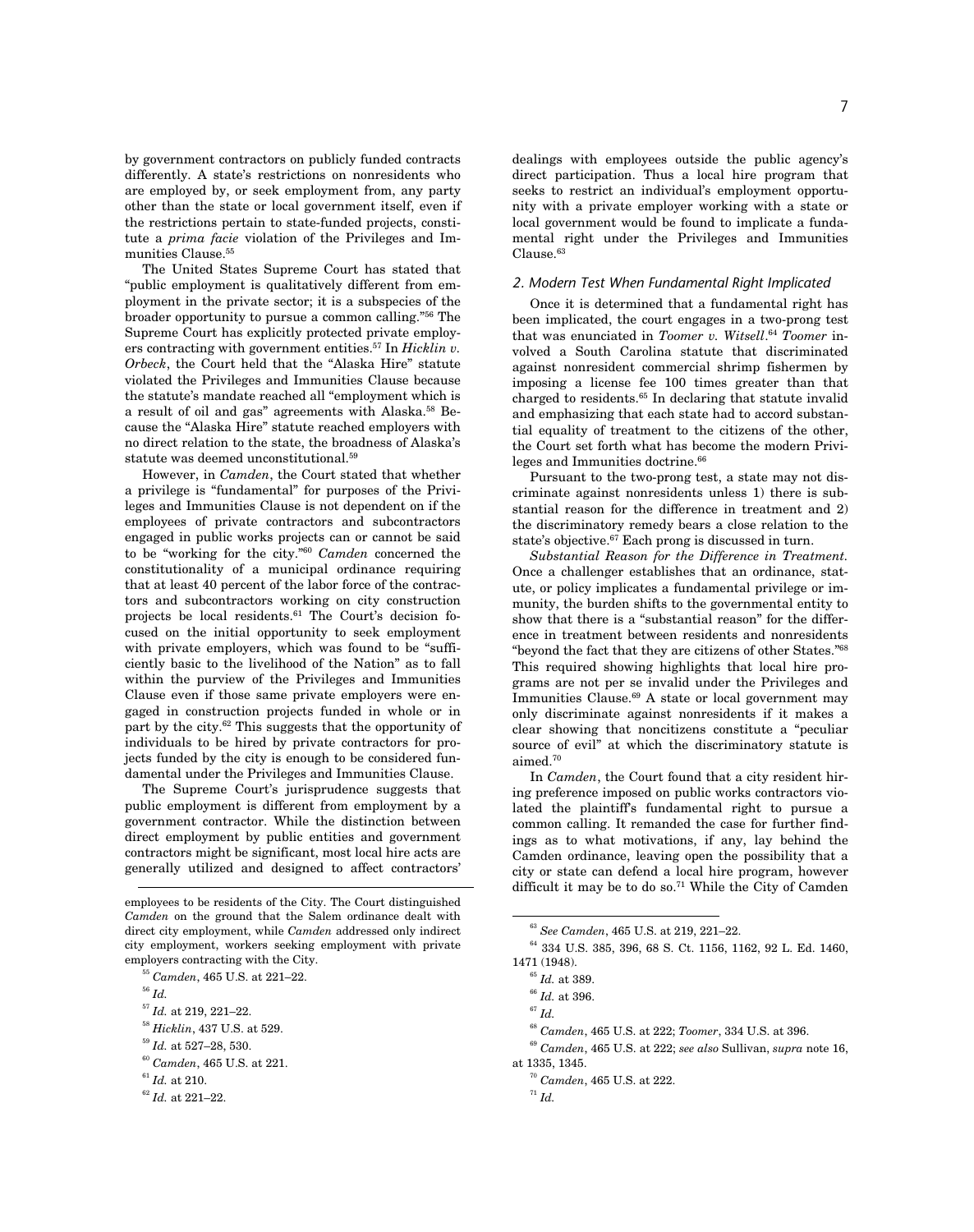argued that the ordinance was "necessary to counteract…social ills" and would prevent nonresidents from "liv[ing] off" Camden without "living in" Camden, the Court ultimately found it was impossible to evaluate these proffered justifications because the City did not present any findings of fact.72 Nonetheless, many cities have patterned themselves after *Camden* by incorporating similar language into their local preference programs. Like Camden, these cities justify their programs using the same boilerplate language that nonresidents constitute a "particular source of evil." However, as discussed below, absent sufficient evidentiary proof, such blanket statements—that nonresidents are a source of "peculiar evil" or that preference for residents is required to counteract "grave economic and social ills and spiraling unemployment"—are insufficient to withstand a Privileges and Immunities challenge.

*Post-Camden Case Law Emphasizes High Evidentiary Burden.* After *Camden*, governmental entities have a very high evidentiary burden to satisfy when it comes to showing that nonresidents are a "peculiar source of the evil" at which the discriminatory local hire preference is aimed at remedying. Commentator Werner Z. Hirsch has explained that

[I]n applying the substantial reason test, the State courts have interpreted the phrase "peculiar source of evil" to require a showing that nonresidents were a cause of the unemployment the hiring preference acts were designed to alleviate…. Providing that nonresidents are the cause of unemployment in a State would be a difficult, if not impossible, evidentiary task, given the large number of variables contributing to unemployment.<sup>73</sup>

Because the showing needed to overcome a violation of the Privileges and Immunities Clause is so difficult to make, nearly all state courts that have adjudicated Privileges and Immunities Clause challenges to local hire laws have found such resident preferences to be unconstitutional.74

With regard to remedying unemployment, post-*Camden* case law implies that a state or local municipality must establish that its unemployment problem is directly caused by the influx of nonresident labor and is not of the state's own doing.75 Thus, without substantially more justification and evidence showing that nonresidents are the cause of unemployment, challenged local hire programs and policies are unlikely to meet the burden of establishing a substantial reason to discriminate against nonresidents. Accordingly, they most likely will be held unconstitutional.

*Type of Evidence Needed.* Presently, the courts have not yet clearly delineated just how much evidence is sufficient or exactly what type of evidence a state or city must produce to justify local hire preference laws.76 In the remand of *Camden*, the Supreme Court hinted as to what type of evidence might be required to justify a local hire preference.77 There, the record contained comparative statistics on the difference between Camden's high level of unemployment and unemployment levels in the state and in the county.78 But without more, the Court was not persuaded by the presentation of comparative statistics. The Court also refused to take judicial notice of "Camden's decay," and implied that the city would have to conduct an investigation more thorough than "the brief administrative proceeding that led to approval of the ordinance by the State Treasurer."79

At least one lower court has called for a more quantitative "cost-benefit" analysis in which the evidence of increased employment among state residents is weighed against the costs associated with barring nonresident workers and contractors.80 In *W.C.M. Window Company v. Bernardi*, the Seventh Circuit did not find it obvious that preventing nonresidents from working would benefit the state, and therefore required the state to provide some sort of financial or employment data to justify its resident hiring preference.<sup>81</sup> Judge Posner specifically described evidence he believed was necessary to uphold a state local hiring law, such as information concerning the benefits of the preference law, the unemployment rate in the construction industry, the costs of local residential unemployment to the state, and whether there were any costs to the state for nonresident laborers on such projects.82

<sup>72</sup> *Id.* at 222–23. 73 Hirsch, *supra* note 4, at 16–17. 74 *See, e.g.*, Salla v. County of Monroe, 48 N.Y.2d 514, 522– 525, 399 N.E.2d 909, 913–915 (N.Y. 1979) (While "the counteracting of unemployment is a legitimate State concern…there is nothing to indicate that an influx of nonresidents…is a major cause of our unemployment."); Neshaminy Constructors, Inc. v. Krause, 181 N.J. Super. 376, 385, 437 A.2d 733, 738 (N.J. Ch. 1981) ("Absent a showing of specific dangers posed by out-ofstate employees, [New Jersey] may not attempt to resolve its problems on the backs of citizens of [its] neighboring States."); Laborers Local Union No. 374, 98 Wash. 2d 121, 129, 654 P.2d 67, 71 (1982) ("Neither appellants nor amicus have demonstrated that nonresidents are a peculiar evil, nor has either shown how the statute is 'closely tailored' to achieving a legitimate State purpose."); People *ex rel.* Beranardi v. Leary Const. Co., 102 Ill. 2d 295, 299, 464 N.E. 2d 1019, 1022 (1984) ("There is nothing in the record, including the complaint itself, to show that nonresident laborers are a cause of unemployment in Illinois."); Robinson v. Francis, 713 P.2d 259, 266 (Alaska 1986) ("What is lacking is a showing that non-residents are a 'peculiar source of the evil' of unemployment.").

<sup>75</sup> *See supra* note 74. 76 George T. Reynolds, *Constitutional Law—Constitutional Assessment of State and Municipal Residential Hiring Preference Laws*, 40 VILL. L. REV. 803, 832 (1995). 77 *Camden*, 465 U.S. at 223.

<sup>78</sup> United Bldg. & Constr. Trades Council v. Mayor of Camden, 88 N.J. 317, 323, 443 A.2d 148, 151 (1982) (Camden: 11.5 percent; New Jersey: 8.1 percent; county: 7.6 percent).

<sup>&</sup>lt;sup>79</sup> Camden, 465 U.S. at 223.<br><sup>80</sup> W.C.M. Window Co. v. Bernardi, 730 F.2d 486, 498 (7th Cir. 1984).<br><sup>81</sup> *Id.* at 497–98.<br><sup>82</sup> *Id.* at 498.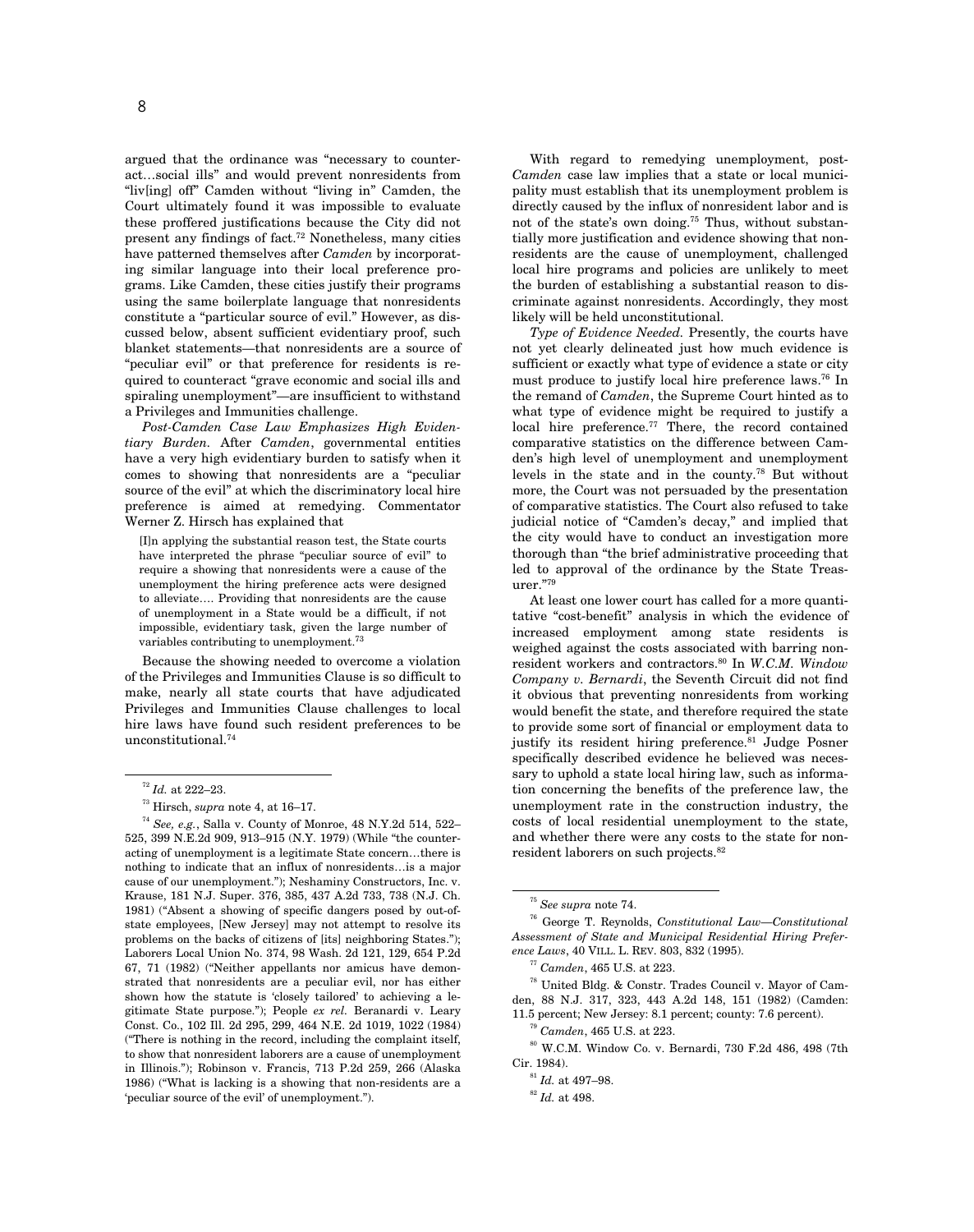However, in *State v. Antonich*, the Supreme Court of Wyoming reached the opposite conclusion on nearly identical facts.83 While Judge Posner identified specific evidence that could be used to justify discrimination against nonresidents, the Wyoming Supreme Court upheld a state local hire program without citing to any facts or findings indicating that nonresidents were actually keeping residents from working.<sup>84</sup> The Wyoming statute required contractors to contact a local employment office to determine whether qualified resident workers were available, and if so, to hire them first.<sup>85</sup> In holding that the Wyoming preference statute satisfied the requirements of the *Toomer* substantial reason test, the Wyoming Supreme Court's Privileges and Immunities analysis stressed that *Toomer* required states be given "considerable leeway" as to their analysis of perceived "local evils" and "appropriate cures."86

The Wyoming Supreme Court accepted the State's justification that the purpose of the Wyoming Preference Act was not to eradicate general unemployment but rather to "prevent a qualified Wyoming worker's remaining unemployed while a nonresident goes to work on a government-funded construction project."<sup>87</sup> The Wyoming Supreme Court's decision in *Antonich*  and its deference to the State's proffered justification has been sharply criticized because it represents a lack of evidence that was fatal in other cases.<sup>88</sup> For example, Hirsch has stated that in contrast to *Antonich*, the Seventh Circuit's decision in "[*W.C.M. Window*]<sup>89</sup> represents a move to a more analytically sound and practical test for justifying [state preference laws] under the substantial reason test."90 Given the emphasis on the high evidentiary burden, *Antonich* may be viewed as an outlier.

*Discrimination Practiced Against Nonresidents Must Bear a Close Relation to the State's Objectives.* The second prong of the *Toomer* test requires that the governmental actor's discriminatory remedy bear a "close relation" to the State's objective.<sup>91</sup> Thus, even when the presence of nonresidents causes or exacerbates the problem the State seeks to remedy, there must be a "reasonable relationship between the danger presented by noncitizens, as a class, and the severe discrimination practiced upon them."92

<sup>84</sup> *Id.* at 64.<br><sup>85</sup> *Id.* at 63.<br><sup>86</sup> *Id.* at 61–62 (quoting *Toomer*, 334 U.S. at 396).<br><sup>87</sup> *Id.* at 63.<br><sup>88</sup> Hirsch, *supra* note 4, at 1, 17 (stating that this decision "seems flawed by the court's easy acceptance of Wyoming's justification…in the face of a lack of evidence."). 89 730 F.2d at 498.

<sup>90</sup> Hirsch, *supra* note 4, at 1, 17.<br><sup>91</sup> *Toomer*, 334 U.S. at 396.<br><sup>92</sup> *Hicklin*, 437 U.S. at 526 (quoting *Toomer*, 334 U.S. at 399).

In *Hicklin v. Orbeck*, the first case in which the Supreme Court reviewed a public works local hire preference law, the State of Alaska had required that all contractors involved in oil and gas related work where the State was a party give preference to state residents.<sup>93</sup> The Court decided that the Alaska Hire Act was overly broad in that it gave a preference to all Alaskans "regardless of their employment status, education or training."94 The Court stated that "if Alaska is to attempt to ease its unemployment problem by forcing employers within the State to discriminate against nonresidents…the means by which it does so must be more closely tailored to aid the unemployed the Act is intended to benefit."95 The Court determined that Alaska's blanket preference for state residents did not bear a close relation to combating the peculiar evil of nonresidents taking local jobs, as the State had not shown nonresidents actually caused local unemployment.<sup>96</sup>

In *Camden*, the Court noted the city's ordinance, which was "limited in scope to employees working directly on city public works projects," was not as broad as the act in which the court found excessive in *Hicklin*. 97 But because the record contained insufficient evidence to determine whether the city had substantial reasons, it could not consider whether the City of Camden's methods were "closely related" to solving its residents' unemployment problem.98

In *Supreme Court of New Hampshire v. Piper*, the Court failed to mention the "peculiar source of evil" element.99 Instead the Court held that to pass Privileges and Immunities scrutiny, a state need only show that it has a substantial reason for discriminating against nonresidents, and that its method of discrimination bears a close relationship to that objective.100 Under this variation, the Court judges the "close relation" of a preference statute to the city's substantial reason in light of the other policy options that the city or state had available.101 Thus, to pass constitutional muster under the Privileges and Immunities Clause, the resident preference would have to be "less restrictive" of the rights of nonresidents than other policy options.102 In his dissent in *Piper*, Justice Rehnquist asserted that this increased level of judicial scrutiny amounted to an unwarranted intrusion into State decisionmaking and argued that the Court should defer to

<sup>93</sup> *Id.* at 527–28.<br><sup>95</sup> *Id.* at 527–28.<br><sup>95</sup> *Id.* at 528.<br><sup>97</sup> *Camden*, 465 U.S. at 223.<br><sup>98</sup> *Id.* 

 <sup>83 694</sup> P.2d 60 (Wyo. 1985).

<sup>99</sup> *Piper*, 470 U.S. at 285–87; *see also* Sullivan, *supra* note 16, at 1335, 1346. 100 *Piper*, 470 U.S. at 285–87. 101 Sullivan, *supra* note 16, at 1335, 1346; *see also* Day, *su-*

*pra* note 3, at 294–96.

<sup>102</sup> Sullivan, *supra* note 16, at 1335, 1346.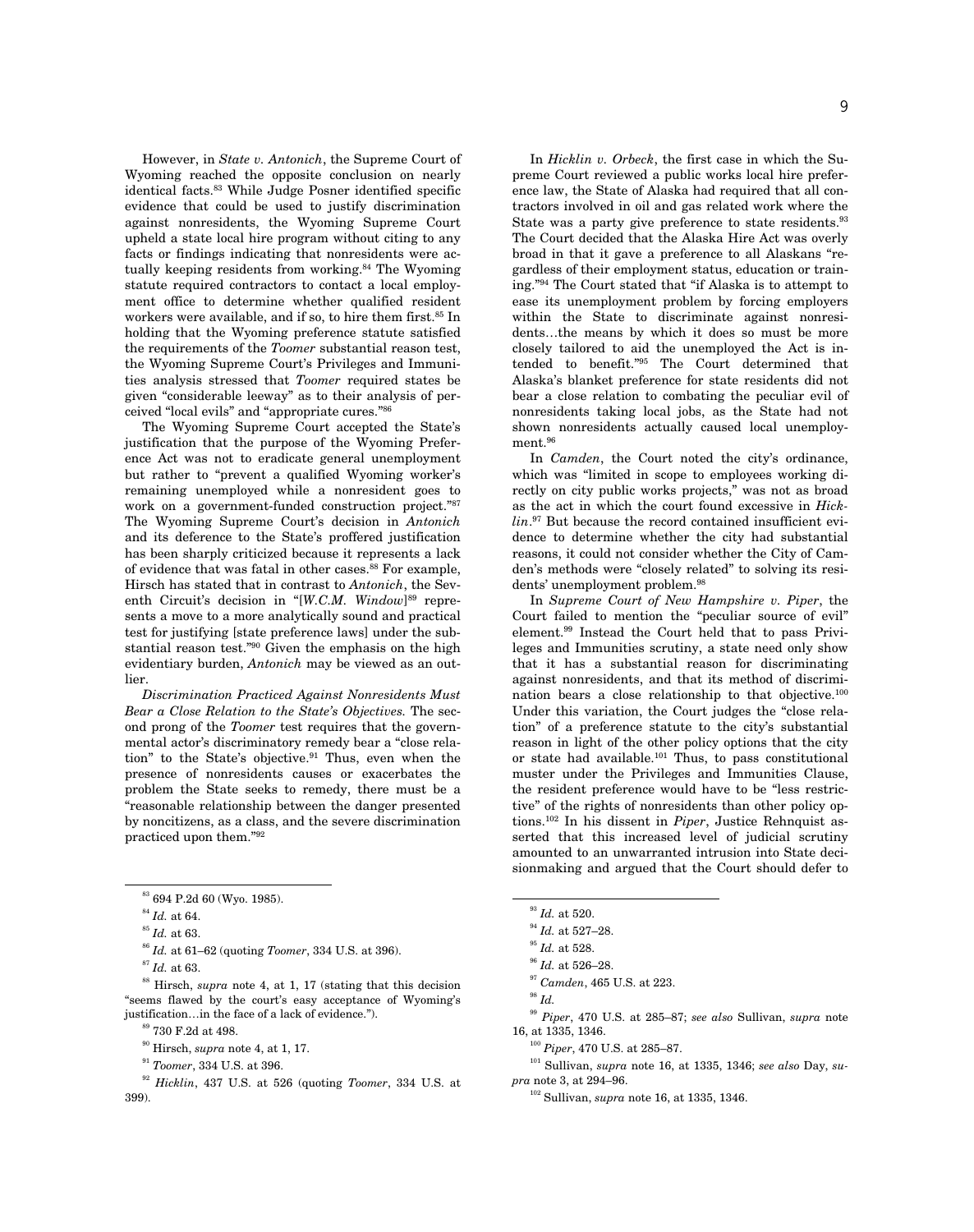other 'less restrictive' way to write it."104

At the other end of the spectrum, the Wyoming Supreme Court's decision in *Antonich* highlights the possibility of meeting the close relation test simply by defining the State's reason very narrowly.105 As discussed above, the court found the statute's definition bore a close relation to the State's goal, since anyone listed on the employment office's list would be in some way looking for work.

Despite the *Piper* and *Antonich* decisions, courts have subsequently continued to apply the "peculiar source of evil" element of the "close relation" prong enunciated in *Toomer*. As such, whether a local hire measure is found to bear a close relation to remedying unemployment is strongly dependent on whether the court believes sufficient evidence has been provided to show discrimination against nonresidents is justified.

*Summary Regarding Privileges and Immunities Challenges to Local Hire Programs.* The Privileges and Immunities Clause prevents states from enacting measures against nonresidents for reasons of economic protection.106 The Clause is triggered by discrimination against nonresidents on matters of "fundamental concern."107 The right to seek employment with a private employer has been deemed fundamental under the Privileges and Immunities Clause.<sup>108</sup> Consequently, local hire programs that require contractors receiving public funds to hire local residents are subject to a Privileges and Immunities Clause challenge.<sup>109</sup>

Local hire programs have a small chance of surviving a Privileges and Immunities Clause challenge because governmental entities must establish that nonresidents are a "peculiar source of the evil" that the local hire preference is aimed at remedying.110 Given that local unemployment can be attributed to a number of different variables besides the influx or presence of nonresidents, this has been a difficult evidentiary burden to meet. In addition to showing that it has a substantial reason to discriminate against nonresidents, governmental entities have to show that the local hire

<sup>110</sup> *Toomer*, 334 U.S. at 398; Camden, 465 U.S. at 222.

preference is directed at remedying unemployment.<sup>111</sup> The local hire preference must bear a close relation to the state's objective. Given the case law in this area, the biggest hurdle to the enforceability of a local hire preference is a Privileges and Immunities Clause challenge.

## **B. Commerce Clause**

Local hire programs may also be challenged under the Commerce Clause. The Commerce Clause, contained in Article I, Section 8 of the Constitution, gives Congress the exclusive authority to "regulate Commerce…among the several states."112 The Commerce Clause also includes a negative or "dormant" aspect, which restricts states and municipalities from imposing burdens on interstate commerce.<sup>113</sup> The doctrine is driven by concern about "economic protectionism, that is, regulatory measures designed to benefit in-state economic interests by burdening out-of-state competitors."114 "The Court gives life to the 'dormant' side of the Commerce Clause by striking down state or local laws of facial economic protectionism, as well as laws that place an undue burden on interstate commerce."115

## *1. Basis of a Commerce Clause Challenge*

While both the Privileges and Immunities and the Commerce Clauses find common origin in Article IV of the Articles of Confederation and evolved together, their policies differ.116 Whereas the Privileges and Immunities Clause precludes discrimination against outof-state residents, the Commerce Clause is triggered by regulation affecting interstate commerce.<sup>117</sup> Thus, a court's analysis under the Privileges and Immunities Clause and the Commerce Clause are not identical. In order to determine whether a state or municipal law violates the "dormant" aspect of the Commerce Clause, a court asks whether it discriminates on its face against interstate commerce.118 In this context, "discrimination" simply means differential treatment of in-state and outof-state economic interests that benefits the former and burdens the latter. Discriminatory laws motivated by "simple economic protectionism" are subject to a "virtually *per se* rule of invalidity,"119 which can only be

<sup>111</sup> *Toomer*, 334 U.S. at 396.<br><sup>112</sup> U.S. CONST. art. 1, § 8, cl. 3.<br><sup>113</sup> New Energy Co. v. Limbach, 486 U.S. 269, 273, 108 S.<br>Ct. 1803, 1807, 100 L. Ed. 2d 302, 308 (1988).

Ct. 1803, 1807, 100 L. Ed. 2d 302, 308 (1988). 114 *Id.* at 273–74. 115 Sullivan, *supra* note 16, at 1335, 1349; s*ee also* Dan T. Cohen, *Untangling the Market-Participant-Exemption to the Dormant Commerce Clause*, 88 MICH. L. REV. 395, 398–400

(1989). 116 *Piper*, 470 U.S. at 284 & n.17; Day, *supra* note 3, at 271, 272. 117 *Camden*, 465 U.S. at 220; Day, *supra* note 3, at 271, 273–

<sup>118</sup> ERWIN CHEMERINSKY, CONSTITUTIONAL LAW:<br>PRINCIPLES AND POLICIES 412 (2d ed., Aspen Publishers 2002).

 $P<sup>119</sup>$  City of Philadelphia v. New Jersey, 437 U.S. 617, 98 S. Ct. 2731, 57 L. Ed. 2d 475 (1978); Dean Milk Co. v. City of

 <sup>103</sup> *Piper*, 470 U.S. at 295 (Rehnquist, J., dissenting) (arguing that Privileges and Immunities challenges "should be overcome if merely a legitimate reason exists for not pursuing" a proffered less discriminatory path); *see also* Sullivan, *supra* note 16, at 1335, 1346. 104 *Piper*, 470 U.S. at 294–95; Sullivan, *supra* note 16, at

<sup>1335, 1346.&</sup>lt;br>
<sup>105</sup> Sullivan, *supra* note 16, at 1335, 1346.<br>
<sup>106</sup> *Piper*, 470 U.S. at 285 n.18.<br>
<sup>107</sup> *Camden*, 465 U.S. at 220.<br>
<sup>108</sup> *Id.* at 219, 221–22.<br>
<sup>109</sup> *Id.*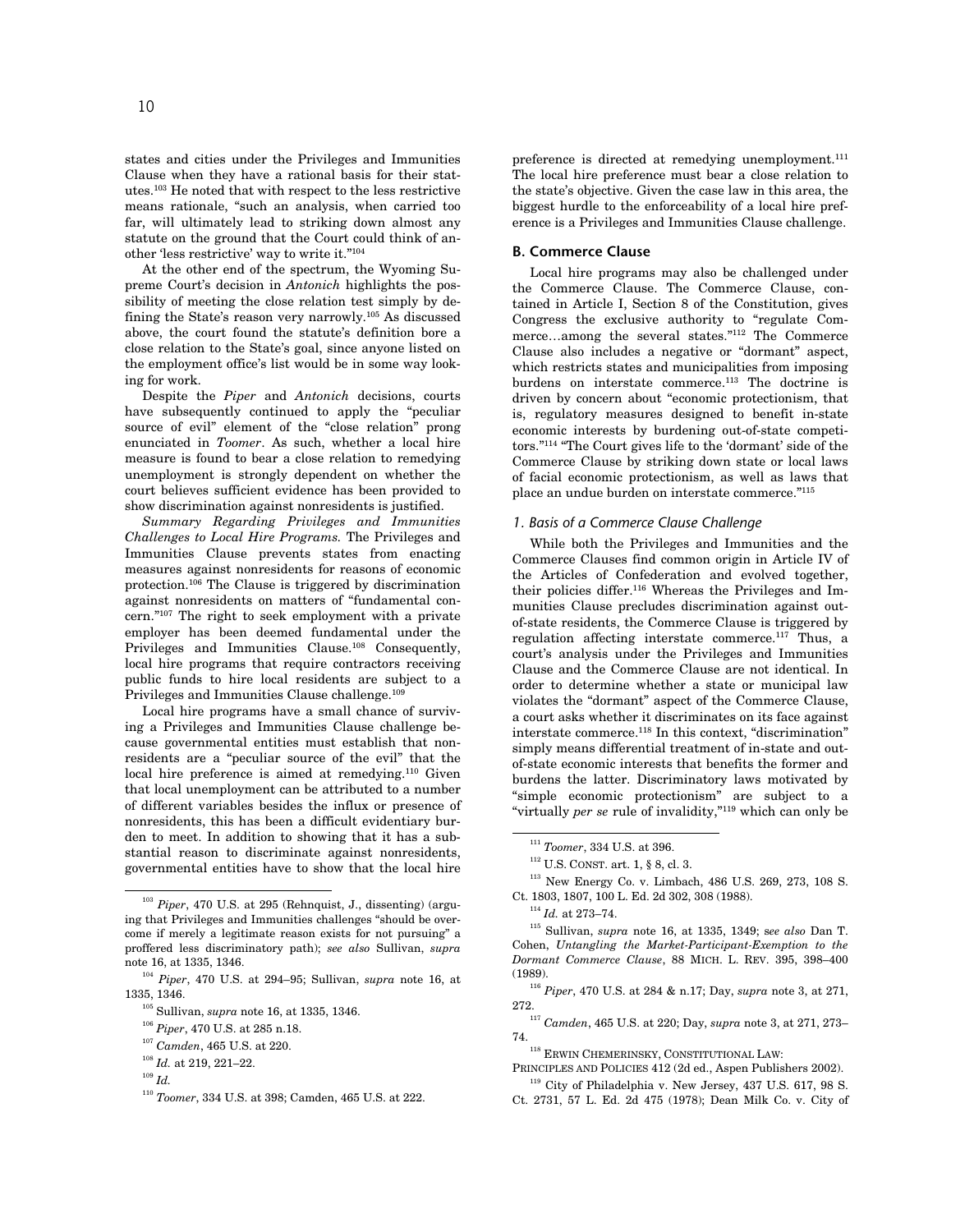overcome by a showing that the State has no other means to advance a legitimate local purpose.<sup>120</sup>

However, where other legislative objectives are credibly advanced and there is no patent discrimination against interstate trade, the Court has adopted a much more flexible approach.<sup>121</sup> If the law is not outright or intentionally discriminatory or protectionist, but still has some impact on interstate commerce, the Court will evaluate the law using a balancing test. The Court determines whether the interstate burden imposed by a law outweighs the local benefits. If such is the case, the law is usually deemed unconstitutional.<sup>122</sup> In *Pike v. Bruce Church*, the Court explained that a state regulation having only "incidental" effects on interstate commerce "will be upheld unless the burden imposed on such commerce is clearly excessive in relation to the putative local benefits."123 In *Pike*, the Court stated when weighing burdens against benefits, both "the nature of the local interest involved, and...whether it could be promoted as well with a lesser impact on interstate activities" should be considered.124

## *2. Market Participant Exception*

While local hire programs may be subject to a Commerce Clause challenge, the judicially created market participant exception to the Dormant Commerce Clause "enables cities and states to enact hiring preference programs and to take other actions when such behavior does not constitute 'regulating commerce.'"125 Despite a state or municipality's protectionist motives in enacting and instituting local hire programs and its effects, "the market participant exception considers such 'nonregulatory' action as nonthreatening to Congress' power to regulate commerce."126

The Commerce Clause as "an affirmative grant of power to Congress to regulate [trade between the states and foreign nations, and] has long been recognized as a self-executing limitation on the power of the States to enact laws imposing substantial burdens on such commerce."127 However, in *Hughes v. Alexandria Scrap Corporation*, the United States Supreme Court has held that "[n]othing in the purposes animating the Commerce Clause prohibits a State, in the absence of congressional action, from participating in the market and

- 
- 

-

82, 87, 104 S. Ct. 2237, 2240, 81 L. Ed. 2d 71, 76 (1984).

exercising the right to favor its own citizens over others."128 Thus, the Commerce Clause does not constrain a state when it acts as a "market participant" or proprietor, that is, when it purchases goods or services with its own money. When acting as a proprietor, a government shares the same freedom under the Commerce Clause that private parties enjoy.<sup>129</sup> The justification underlying the distinction between market regulator and market participant arises from the fact that the Dormant Commerce Clause "is animated by a desire to prevent states from erecting barriers that 'imped[e] free private trade in the national marketplace.'"130

In *White v. Massachusetts Council of Construction Employers, Inc.,*131 the Supreme Court upheld a local executive order that required all construction projects funded by the City of Boston be performed by a workforce at least half of whom were Boston residents.<sup>132</sup> The Court held that "[i]nsofar as the city expended only its own funds in entering into construction contracts for public projects, it was a market participant and entitled to be treated as such under the rule of *Hughes*…."133 As such, the Court held that Boston's local hire ordinance did not implicate or violate the Commerce Clause because the City had simply placed restrictions on the use of its own funds and the funds it administered.134 The Court agreed that there are "some limits on a state or local government's ability to impose restrictions that reach beyond the immediate parties with which the government transacts business."135 However, the Commerce Clause does not require the city "to stop at the boundary of formal privity of contract."136 In the case of *White*, the majority considered the mayor's executive order to cover a "discrete, identifiable class of economic activity in which the city is a major participant."137 Everyone affected by the order is, "in a substantial if informal sense, 'working for the city.'"138 By invoking and

- 
- <sup>134</sup> *Id.*

- 
- <sup>138</sup> *Id.*

Madison, Wisconsin, 340 U.S. 349, 71 S. Ct. 295, 95 L. Ed. 329 (1951); Hunt v. Washington State Apple Advertising Comm.,

<sup>432</sup> U.S. 333, 97 S. Ct. 2434, 53 L. Ed. 2d 383 (1977).<br><sup>120</sup> Maine v. Taylor, 477 U.S. 131, 106 S. Ct. 2440, 91 L. Ed.<br>2d 174, 179 (1986).

 $121$  Pike v. Bruce Church, Inc., 397 U.S. 137, 142, 90 S. Ct. 844, 847, 25 L. Ed. 2d 174, 178 (1970); *City of Philadelphia*, 437 U.S. at 624.<br><sup>122</sup> *See Pike*, 397 U.S. 137.<br><sup>123</sup> *Id.* at 142.<br><sup>124</sup> *Id.* <sup>125</sup> Sullivan, *supra* note 16, at 1335, 1349.<br><sup>126</sup> *Id.* 

<sup>&</sup>lt;sup>127</sup> South-Central Timber Dev., Inc. v. Wunnicke, 467 U.S.

 <sup>128</sup> Hughes v. Alexandria Scrap Corp., 426 U.S. 794, 810, 96 S. Ct. 2488, 2498, 49 L. Ed. 2d 220, 231 (1976) (court first recognized the market participant exception). 129 *See* South-Central Timber Dev. Inc., 467 U.S. at 95–97

<sup>(</sup>stating that market participant doctrine provides exception to Dormant Commerce Clause's limitation imposed on states when state acts as participant in market and not merely regulator); Reeves, Inc. v. Stake, 447 U.S. 429, 436, 100 S. Ct. 2271, 2277 (1980) (upholding market participant exception because it "makes good sense and sound law"); *Hughes*, 426 U.S. at 810 (holding that purposes of the Commerce Clause are not implicated when state acts as participant in market); *see also* Day, *supra* note 3, at 279–80 n.41 (discussing development of "market participant" jurisprudence in discussing White).<br><sup>130</sup> *Reeves*, 447 U.S. at 437.<br><sup>131</sup> 460 U.S. 204, 103 S. Ct. 1042, 75 L. Ed. 2d 1 (1983).<br><sup>132</sup> *Id.* at 214.<br><sup>133</sup> *Id.* 

<sup>135</sup> *Id.*

<sup>&</sup>lt;sup>136</sup> *Id.* at 211, n.7.<br><sup>137</sup> *Id.*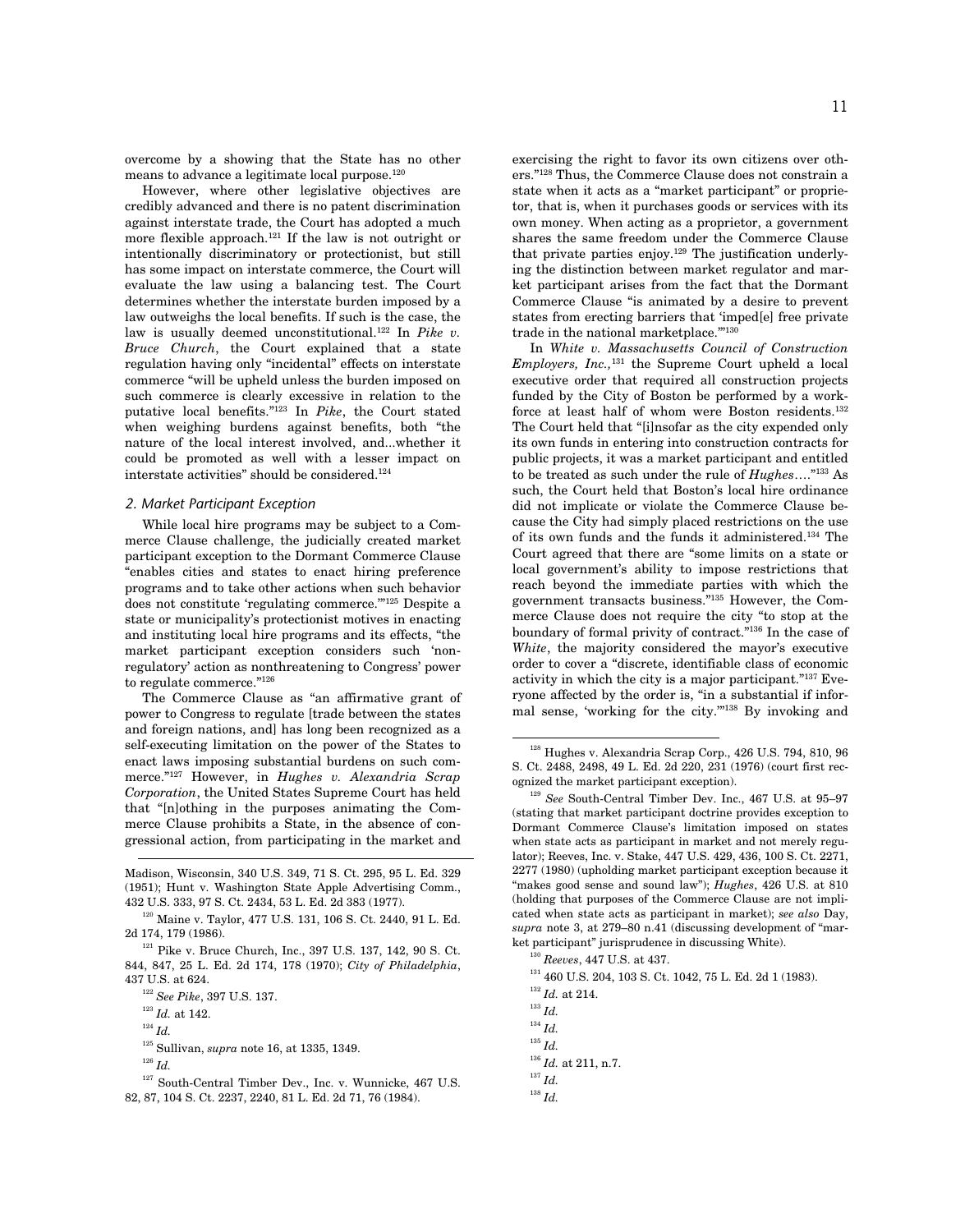utilizing the market participant exception, the Court disposed of the Commerce Clause challenge to the City of Boston's local hire program by finding that it fell within the scope of the market participant exception espoused in *Hughes*. 139

The impact of a local business preference or a local hire program on out-of-state residents "figures into the analysis only *after* it is decided the City is regulating the market rather than participating in it."140 Thus when a local hire program is subject to a Commerce Clause challenge, the inquiry is whether the challenged "program constituted direct state participation in the market."<sup>141</sup> In other words, is the state or municipality acting as a market participant or regulator by enacting and imposing a local hire program?

*State or Local Government Acting as a Market Participant or Regulator.* In the following local preference cases, the Fourth and Seventh Circuit Courts of Appeals each held that a state or local municipality was acting as a market participant and therefore the preference law at issue was constitutional under the Commerce Clause.

In *J. F. Shea Co., Inc. v. City of Chicago*, an out-ofstate contractor and its employee brought an action against the City of Chicago, challenging the City's award of a contract to a local contractor under its local business preference rule.142 The preference gave local businesses a 2 percent advantage over the bids of nonlocal businesses.143 The Seventh Circuit held that the City's application of its local business preference rule did not violate the Commerce Clause because the City was not regulating, it was merely being selective about the parties with whom it contracts.144

In *Smith Setzer & Sons, Inc. v. South Carolina Procurement Review Panel*, 145 a North Carolina concrete pipe manufacturer who was the lowest bidder on a South Carolina government solicitation challenged the constitutionality of a statutory program under which South Carolina products and vendors were given preferences in the state procurement bidding process.146 Smith Setzer & Sons argued that the State of South Carolina was acting as a market regulator in its purchasing scheme because of the "regulatory effect" it had on local governments.147 The Fourth Circuit Court disagreed, holding that South Carolina was not acting as a market regulator in its local product and vendor preference schemes because the State entered the market to

<sup>141</sup> White, 460 U.S. at 208, quoting *Reeves*, 447 U.S. at 436,

purchase a product for its own consumption.148 Local governments retained the option of purchasing their own concrete pipe requirements under the State contracts awarded.149 Additionally, the Court stated it did not see any analytical reason to treat state and local governments separately for Commerce Clause purposes.150

By contrast, in *W.C.M. Window Company v. Bernardi*, the Seventh Circuit declared an Illinois statute that required contractors working on state public works projects to employ only Illinois residents unconstitutional.151 The Court of Appeals acknowledged that pursuant to *White* the State could bind itself to such a preference without violating the Commerce Clause if it had limited the preference law to construction projects financed, in whole or in part, or administered by the State.152 However, the Seventh Circuit found the State preference statute went further, by binding every local government unit as well.153 The Seventh Circuit believed that the State of Illinois was acting as a "regulator" by telling local government units, via its preference statute, that they must not give construction contracts to employers of nonresidents.154 "When the project on which the state impresses a home-state preference is undertaken by a unit of local government without any state financial support or supervision, the state is not a participant in the project, but a regulator."155 The Court went on to say "extending *Reeves* and *White* to cases where a state's relationship to its local agencies is purely regulatory could do great damage to the principles of free trade on which the negative commerce clause is based."156

A comparison of *South-Central Timber Development, Inc. v. Wunnicke* and *White v. Massachusetts Council of Constr. Employers, Inc.*, demonstrates the tension in distinguishing between market participant and regulator.157 In *South-Central Timber Development*, the Court did not believe that the State of Alaska retained a proprietary interest in its timber that was sufficient to qualify as market participation. The Court held that the State of Alaska's local processing law constituted

 <sup>139</sup> *Id.*; s*ee also Reeves*, 447 U.S. at 436; *Hughes*, 426 U.S. at

<sup>810.&</sup>lt;br><sup>140</sup> J.F. Shea Co., Inc. v. City of Chicago, 992 F.2d 745, 748<br>(7th Cir. 1993); W.*C.M. Window*, 730 F.2d at 494.

n.7).<br><sup>142</sup> 992 F.2d at 747.<br><sup>143</sup> *Id.*<br><sup>144</sup> *Id.* at 748.

<sup>&</sup>lt;sup>145</sup> 20 F.3d 1311 (4th Cir. 1994).<br><sup>146</sup> *Id.* at 1316.<br><sup>147</sup> *Id.* at 1318.

 <sup>148</sup> *Id.*

<sup>149</sup> *Id.*

<sup>150</sup> *Id.* at 1319; *see also* Big Country Foods, Inc. v Board of Educ., 952 F.2d 1173, 1179 (9th Cir. 1992); Trojan Technologies, Inc. v. Commonwealth of Pennsylvania, 916 F.2d 903, 911 (3d Cir. 1990) (While the Seventh Circuit seemed to draw a distinction between state and local governments, these subsequent cases all found that such a distinction did not make any sense and that there was no reason to treat the two separately for Commerce Clause purposes.).  $^{151}$  730 F.2d at 495.  $^{152}$  *Id.* 

<sup>153</sup> *Id.*

<sup>154</sup> *Id.*

<sup>155</sup> *Id.* at 496. 156 *Id.*

<sup>157</sup> *South-Central Timber Dev., Inc*., 467 U.S. at 82; White, 460 U.S. at 204.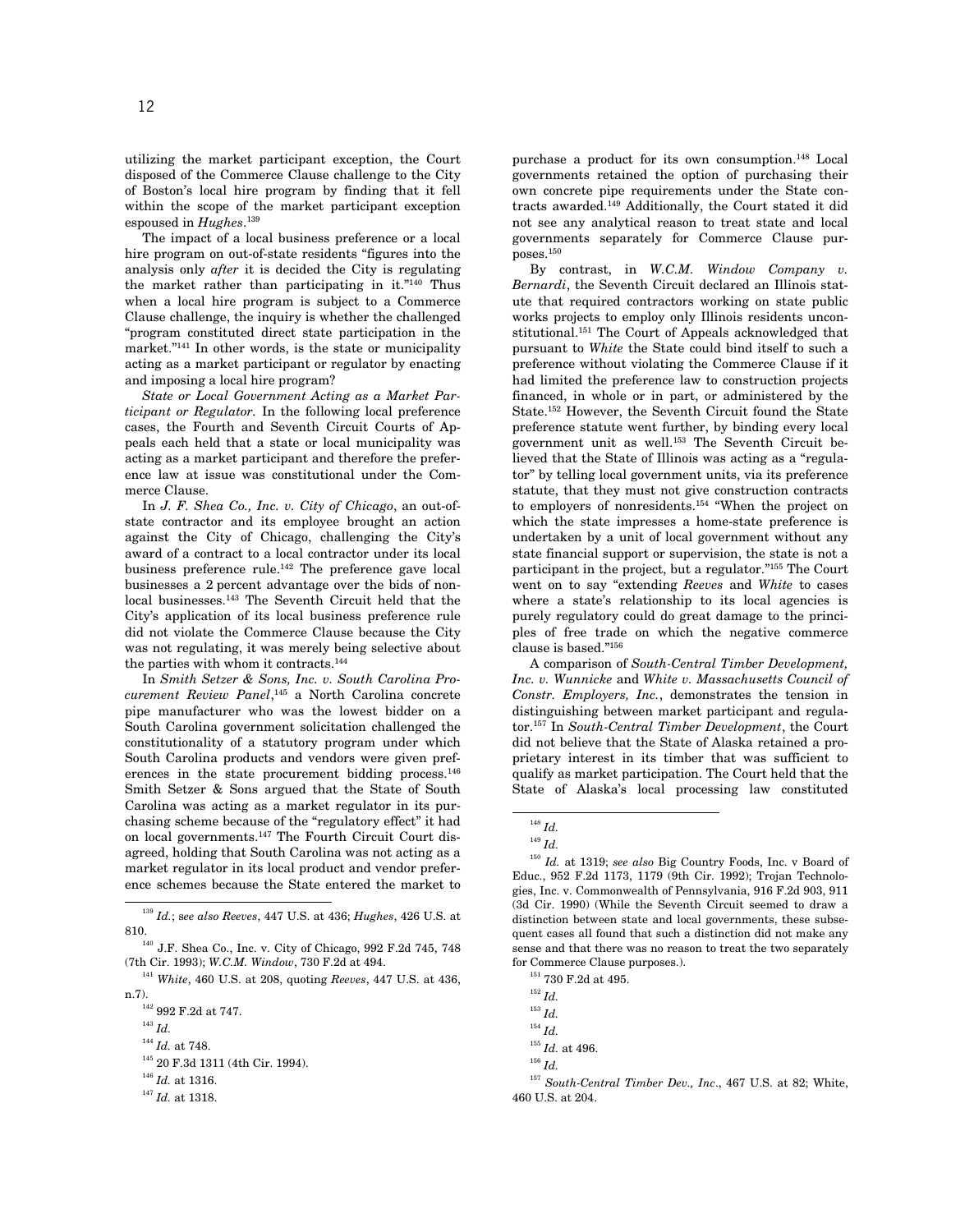"downstream" regulation or regulation beyond the market which Alaska participated.158 However, in *White*, the Court allowed the City of Boston to exercise control beyond the point at which the City entered a contract.<sup>159</sup>

Both cases involved private parties making contracts with a public entity in which preferential use of local resources (workers in *White*, sawmills in *South-Central Timber Development*) was tied to the disposition of public property.160 The City of Boston required that its dollars must end up in the pockets of Boston residents and the State of Alaska required that its timber must end up in the mills of Alaskan factories.161 In *White*, whether a city is regulating or participating in the market seemed to depend on whether the city is spending public money.162 In *White*, the City expended its own funds in entering into construction contracts for public projects, whereas in *South-Central Timber Development*, the state was not spending any of its own money.163 Also, in *White* the Court reasoned that the City of Boston was not acting as a regulator because the private contractors' employees were essentially "working for the city."164 However, in *South-Central Timber Development*, because Alaska itself was not engaged in processing timber, it was not a market participant and therefore violated the Commerce Clause when it imposed conditions on purchasers of the State's timber that required them to send their timber to in-state processors.165

While the market participant doctrine enables a public agency to enact a local hire program without running afoul of the Commerce Clause, jurisprudence in this area highlights that drawing a distinction between market participant and regulator is not so clear cut.

*Summary Regarding Commerce Clause Challenges to Local Hire Programs.* A Commerce Clause challenge to a local hire program is rooted in the argument that a preference for local residents over nonresidents places an undue burden on interstate commerce because it burdens the ability of workers to seek employment across state lines.166 A state or local municipality may still be able to enact a local hire program under the judicially created "market participant" exception to the Dormant Commerce Clause. Thus, the primary issue with regard to a Commerce Clause challenge is whether the enacting governmental actor is operating as a market participant or regulator. When it comes to local hire

programs it is critical that a public agency be able to show it is acting as a market participant to survive a Commerce Clause challenge.

## **C. Equal Protection Clause**

The primary issues concerning local hire preferences and Equal Protection Clause challenges focus on 1) residential requirements and 2) requirements that a percentage of work be subcontracted or public contracts be preferentially awarded to minority-owned business enterprises (commonly referred to as MBEs) and women-owned business enterprises (commonly referred to as WBEs). The Equal Protection Clause of the Fourteenth Amendment provides, in part, "No state shall...deny to any person within its jurisdiction the equal protection of the law."167 This provision prohibits the government from discriminating against citizens based on fundamental rights and protected classifications.<sup>168</sup>

## *1. Basis of an Equal Protection Clause Challenge*

If a state or local government passes a law that distinguishes among groups on the basis of a suspect class or burdens the exercise of a fundamental right, the governmental entity must demonstrate that the regulation is necessary to further a compelling state or governmental interest and is the least drastic means available to further that interest.<sup>169</sup> This is the strict scrutiny test.

As previously noted, the Constitution does not guarantee a fundamental right to a government job.170 Thus, a state or local government may make residency a condition of direct employment by the state or local municipality without violating the Equal Protection Clause so long as the challenged local hire program bears a reasonable relationship to a legitimate state interest.171

#### *2. Residency Requirements*

Many municipal governments and a few state governments have established residency requirements for eligibility of municipal employment. Residential requirements are often classified as durational or conditional.172 Both types have been challenged under the Equal Protection Clause.

*Durational Residency Requirements.* Durational residency requirements condition eligibility for employment or other rights or benefits on an individual having resided in the jurisdiction for a minimum period

<sup>&</sup>lt;sup>158</sup> *South-Central Timber Dev., Inc.*, 467 U.S. at 95.<br><sup>159</sup> *White*, 460 U.S. at 211, n.7.<br><sup>160</sup> Sullivan, *supra* note 16, at 1335, 1365.<br><sup>161</sup> *See id.* 

<sup>&</sup>lt;sup>162</sup> White, 460 U.S. at 214.<br><sup>163</sup> Id.; South-Central Timber Dev., Inc., 467 U.S. at 84–85.<br><sup>164</sup> White, 460 U.S. at 211, n.7.<br><sup>165</sup> South-Central Timber Dev., Inc., 467 U.S. at 98.<br><sup>166</sup> See White, 460 U.S. 204 (1983) (

certiorari to determine whether Commerce Clause prevents the City of Boston from giving effect to the Mayor's order.).

<sup>&</sup>lt;sup>167</sup> U.S. CONST. amend. XIV, §1.<br><sup>168</sup> *See, e.g.*, Dunn v. Blumstein, 405 U.S. 330, 342–43, 92 S. Ct. 995, 1003, 31 L. Ed. 2d 274, 284 (1972). $^{169}$   $Id_{\cdot}$ 

<sup>170</sup> *Camden*, 465 U.S. at 219; *see also* Massachusetts Bd. of Retirement v. Murgia, 427 U.S. 307, 313, 96 S. Ct. 2562, 2566, 49 L. Ed. 2d 504, 524 (1976) (per curium) (no fundamental right to government job under Equal Protection Clause). 171 *See McCarthy*, 424 U.S. at 467. 172 *Id.*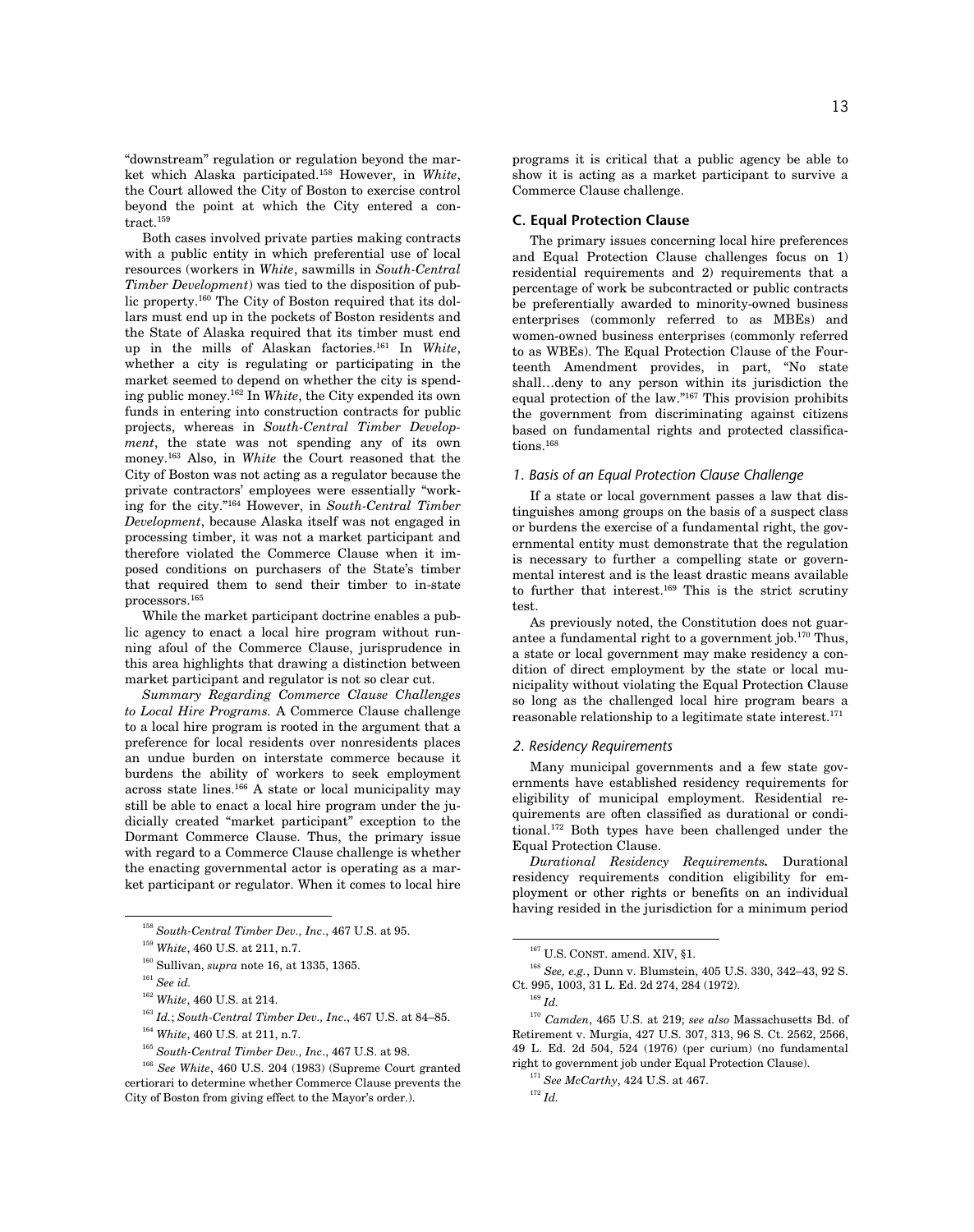of time.173 Such residential requirements have been held to implicate an individual's fundamental right to travel.

In *Dunn v. Blumstein*, the United States Supreme Court ruled that a durational residency requirement imposed as a condition of voting directly impinged upon the right to travel, a fundamental right, and was thus subject to the strict scrutiny test.<sup>174</sup> Moreover, in *Shapiro v. Thompson,*175 the Supreme Court held that a 1-year durational residency requirement for eligibility for welfare benefits was unconstitutional because it denied equal protection and infringed upon the fundamental right to travel.176 The Court stated that right to travel encompassed the right to "migrate, resettle, find a job, and start a new life."177

In *Hicklin v. Orbeck*, the Alaska Supreme Court considered whether a durational residency requirement contained in the state's local hire law violated the Equal Protection Clause.178 Alaska law defined a resident as a person who had physically been present in the state for a period of 1 year immediately prior to the determination of his residency status.179 The law was challenged by individuals who did not qualify as "residents" on the ground that the 1-year durational residency requirement violated the federal and state Equal Protection Clauses. *Hicklin* held that the local hire law's 1-year durational residency requirement was subject to strict scrutiny because it "penalizes those who have exercised their fundamental right of interstate migration."180 The Court held that Alaska's local hire law violated the Equal Protection Clauses of the federal and state constitutions because it was not the least drastic means available to reduce Alaska's high unemployment rate.181 The court noted that the State Legislature could have drafted the local hiring law in such a way that preference was given to current state residents that were unemployed and/or recent trainees.<sup>182</sup>

The lesson from these cases is that if a local hiring law or policy contains a durational residency require-

<sup>173</sup> *See Dunn*, 405 U.S. at 334. 174 405 U.S. at 334–35, 338, 342

<sup>175</sup> 394 U.S. 618, 89 S. Ct. 1322, 22 L. Ed. 2d 600 (1969).<br><sup>176</sup> *Id.* at 638. <sup>177</sup> *Id.* at 629. <sup>178</sup> 565 P.2d 159 (1977), reversed on other grounds by *Hicklin*, 437 U.S. 518 (1978).<br><sup>179</sup> *See Hicklin*, 437 U.S. at 520.<br><sup>180</sup> *Hicklin*, 565 P.2d at 162.<br><sup>181</sup> *Id.* at 165.<br><sup>182</sup> *Id.* 

ment, it will likely be subject to strict scrutiny if challenged on Equal Protection grounds. As such, the government agency would be required to demonstrate that the law is necessary to further a compelling state interest and is the least drastic means available to achieve that interest.183 Assuming that the state interest is that of combating local unemployment, there are usually less drastic means of achieving that end, such as limiting the application of the law to unemployed residents. Accordingly, durational residency requirements in local hire laws will probably not pass judicial muster.

*Conditional Residency Requirements.* Conditional residential requirements require residency within or near a specified government unit as a condition of obtaining or continuing employment.184 Unlike durational residency requirements, continuing residency requirements have not been held to implicate the fundamental right to travel. In *McCarthy v. Philadelphia Civil Commission*, a firefighter was discharged because he moved his permanent residence from Philadelphia to New Jersey, in violation of Philadelphia's continuing residency ordinance.185 The firefighter challenged the ordinance as unconstitutionally abridging the right to travel.186 The Supreme Court rejected the claim, holding that continuing residency requirements do not implicate the fundamental right to travel.187 The ordinance was thus evaluated under the rational basis standard.188 So long as the ordinance was "appropriately defined and uniformly applied," it was constitutional.<sup>189</sup>

After *McCarthy*, hiring preferences for local residents directly employed by a state or local municipality have been upheld with regard to specific types of municipal positions and public professions such as teachers, police officers, and firefighters.190 Lower court decisions have found numerous rational bases to uphold conditional residency requirements. For example, residency requirements for public school teachers and counselors have been upheld because residents have a

- <sup>183</sup> *Dunn*, 405 U.S. at 342.<br><sup>184</sup> *See McCarthy*, 424 U.S. at 646.<br><sup>185</sup> *Id.* at 645. <sup>186</sup> *Id*
- 
- 

- 
- 

<sup>187</sup> *Id.* at 646–47.<br><sup>188</sup> *Id.* at 646.<br><sup>189</sup> *Id.* at 647.<br><sup>190</sup> *See also* Cook County College Teachers Union v. Taylor, 432 F. Supp. 270 (N.D. Ill. 1977) (teachers who reside within city have greater commitment to an urban education system); Wardwell v. Bd. of Educ., 529 F.2d 625 (6th Cir. 1976) (residents are more likely to vote for district taxes and less likely to engage in illegal strikes); McClelland v. Paris Pub. Sch., 294 Ark. 292, 742 S.W.2d 907 (1988); Meyers v. Newport Consol. Joint Sch. Dist., 31 Wash. App. 145, 639 P.2d 853 (1982) (residents are more likely to be involved in school and community activities); Pittsburgh Fed'n of Teachers Local 400 v. Aaron, 417 F. Supp. 94 (W.D. Pa. 1976) (residents have a greater personal stake in the district and have reduced tardiness due to traffic delays); Mogle v. Sevier County Sch. Dist., 540 F.2d 478 (10th Cir. 1976) (residents have greater opportunity to become personally acquainted with students).

Durational residence laws penalize those persons who have traveled from one place to another to establish a new residence during the qualifying period. Such laws divide residents into two classes, old residents and new residents, and discriminate against the latter to the extent of totally denying them the opportunity to vote…. Obviously, durational residence laws single out the class of bona fide State and county residents who have recently exercised this constitutionally protected right, and penalize such travelers directly…. Absent a compelling State interest a State may not burden the right to travel in this way.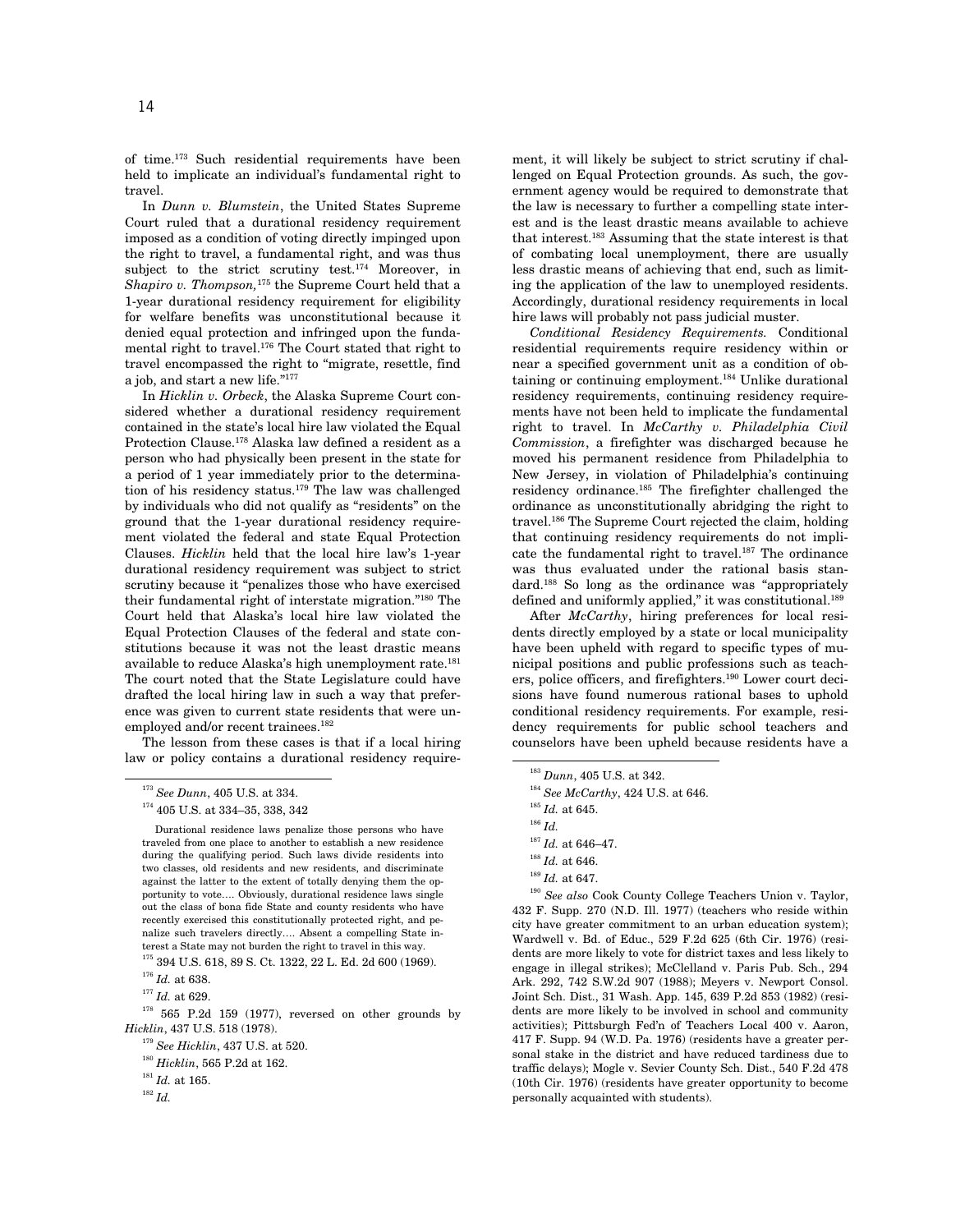greater understanding of the urban problems faced by their students.191 With regard to police officers and firefighters, courts have cited that such continued residency requirements enhanced performance due to greater personal knowledge of the city, created a greater personal stake in the city's progress, reduced tardiness and absenteeism, provided economic benefits to the city from local expenditure of salaries, increased availability in emergencies, and deterred crime due to the presence of off-duty police.192

While a conditional residential requirement contained in a local hire program may be challenged under the Equal Protection Clause, it most likely will withstand the challenge, as conditional residential requirements are subject to the more deferential rational basis standard of review. So long as the government agency shows that the continued resident requirement bears a reasonable relationship to a legitimate state interest, it will not be found to violate the Equal Protection Clause.

#### *3. Suspect Classification*

Residency status is not considered a suspect classification.193 By contrast, local hire laws that express a preference for local residents or businesses on the basis of race, national origin, or gender may be challenged under the Equal Protection Clause if a governmental agency attempted to introduce such a preference as a clear proxy for race194 or if they contained provisions that targeted certain individuals such as women in an effort to improve employment opportunities and enhance local economic development. Such a situation would arise, for example, where a local hire policy was enacted in a largely minority-populated city.

In analyzing challenges to ordinances or statutes that appear to give preference on the basis of race, ethnicity, or gender classification, the Court must first consider which standard of equal protection review applies to each classification. The choice of the appropri-

tected as a suspect classification. *See* CHEMERINSKY, *supra*

note 118. 194 *See* Personnel Adm'r of Mass. v. Feeney 442 U.S. 256, 272, 99 S. Ct. 2282, 2292, 60 L. Ed. 2d 870, 883 (1979) ("A racial classification…is presumptively invalid and can be upheld only upon an extraordinary justification…. This rule applies as well as to a classification that is ostensibly neutral but is an obvious pretext for racial discrimination.").

ate standard of review turns on the nature of the classification.<sup>195</sup>

*Race-Conscious Measures.* The Supreme Court has stated "racial classifications are simply too pernicious to permit any but the most exact connection between justification and classification."196 In *City of Richmond v. J.A. Croson Co*.,197 the Court held that municipalities may utilize racial classifications only to serve a compelling state interest, and then the method chosen must be narrowly tailored to serve that interest.198 Thus, the constitutional standard applicable to federal, state, or local governmental programs creating preferences based on race and ethnicity is the strict scrutiny test.<sup>199</sup>

While imposing a substantial burden, the *Croson* Court stated that nothing from its decision "precludes a state or local entity from taking action to rectify the effects of identified discrimination within its jurisdiction…. In the extreme case, some form of narrowly tailored racial preference might be necessary to break down patterns of deliberate exclusion."200

*Compelling State Interest.* To justify a race- or ethnicity-conscious measure, a governmental actor must "identify that discrimination, public or private, with some specificity,"<sup>201</sup> and must have a "strong basis in evidence for its conclusion that remedial action [is] necessary.'"202 One way a governmental entity can meet its evidentiary showing is by demonstrating gross statistical disparities between the proportion of minorities hired and the proportion of minorities willing to do the work.203 Additionally, a government entity may estab-

<sup>196</sup> Adarand Constructors, Inc. v. Pena, 515 U.S. 200, 229, 115 S. Ct. 2097, 2113, 132 L. Ed. 2d 158, 183 (1995).

197 488 U.S. 469, 109 S. Ct. 706, 102 L. Ed. 2d 854 (1989) (the Court articulated race or ethnicity conscious affirmative action programs require a "searching judicial inquiry" into the justification for the preference, because without that kind of close analysis "there is simply no way of determining what classifications are 'benign' or 'remedial' and what classifications are in fact motivated by illegitimate notions of racial inferiority or simple racial politics.").<br><sup>198</sup> *Id.* at 490–91, 493–94.<br><sup>199</sup> *Adarand Constructors, Inc.*, 515 U.S. at 235.<br><sup>200</sup> *Croson*, 488 U.S. at 500; Eng'g Contractors Ass'n. of

South Florida, Inc. v. Metropolitan Dade County, 122 F.3d 895, 906 (11th Cir. 1997) (referring to Ensley Branch, NAACP v. Seibels, 31 F.3d 1548, 1565 (11th Cir. 1994) (In practice because the alleged support of racial preference is almost always the same—remedying past or present discrimination—the government's interest is widely accepted as compelling. Thus the true test of whether a race or ethnicity conscious program is permissible is usually not the nature of the government's interest, but rather the adequacy of the evidence of discrimina-

tion offered to show that interest.).<br><sup>201</sup> *Croson*, 488 U.S. at 504.<br><sup>202</sup> *Croson*, 488 U.S. at 500 (quoting Wygant v. Jackson Bd. of Educ. 476 U.S. 267, 277 (1986)); H.B. Rowe Co., Inc. v. Tippett, 615 F.3d 233, 241 (4th Cir. 2010). 203 *Croson*, 488 U.S. at 509.

<sup>&</sup>lt;sup>191</sup> *See supra* note 188.<br><sup>192</sup> *See* Wright v. Jackson, 506 F.2d 900 (5th Cir. 1975); Marabuto v. Emeryville, 183 Cal. App. 2d 406, 6 Cal. Rptr. 690 (1960); Hattiesburg Firefighters Local 184 v. Hattiesburg, 263 So. 2d 767 (Miss. 1972).; Krzewinski v. Kugler, 338 F. Supp. 492 (D. N.J. 1972); Carofano v. Bridgeport, 196 Conn. 623, 495 A.2d 1011 (1985); Berg v. Minneapolis, 274 Minn. 277, 143 N.W.2d 200 (1966); Simien v. City of San Antonio, 809 F.2d 255 (5th Cir. 1987); Abrahams v. Civil Service Comm., 65 N.J. 61, 319 A.2d 483 (1974); Detroit Police Officers Ass'n v. Detroit, 385 Mich. 519, 522–23, 190 N.W.2d 97–98 (1971). 193 As opposed to alienage or U.S. citizenship, which is pro-

<sup>&</sup>lt;sup>195</sup> *See* Contractors Ass'n of Eastern Pennsylvania, Inc. v.<br>City of Philadelphia, 6 F.3d 990, 999 (3d Cir. 1993).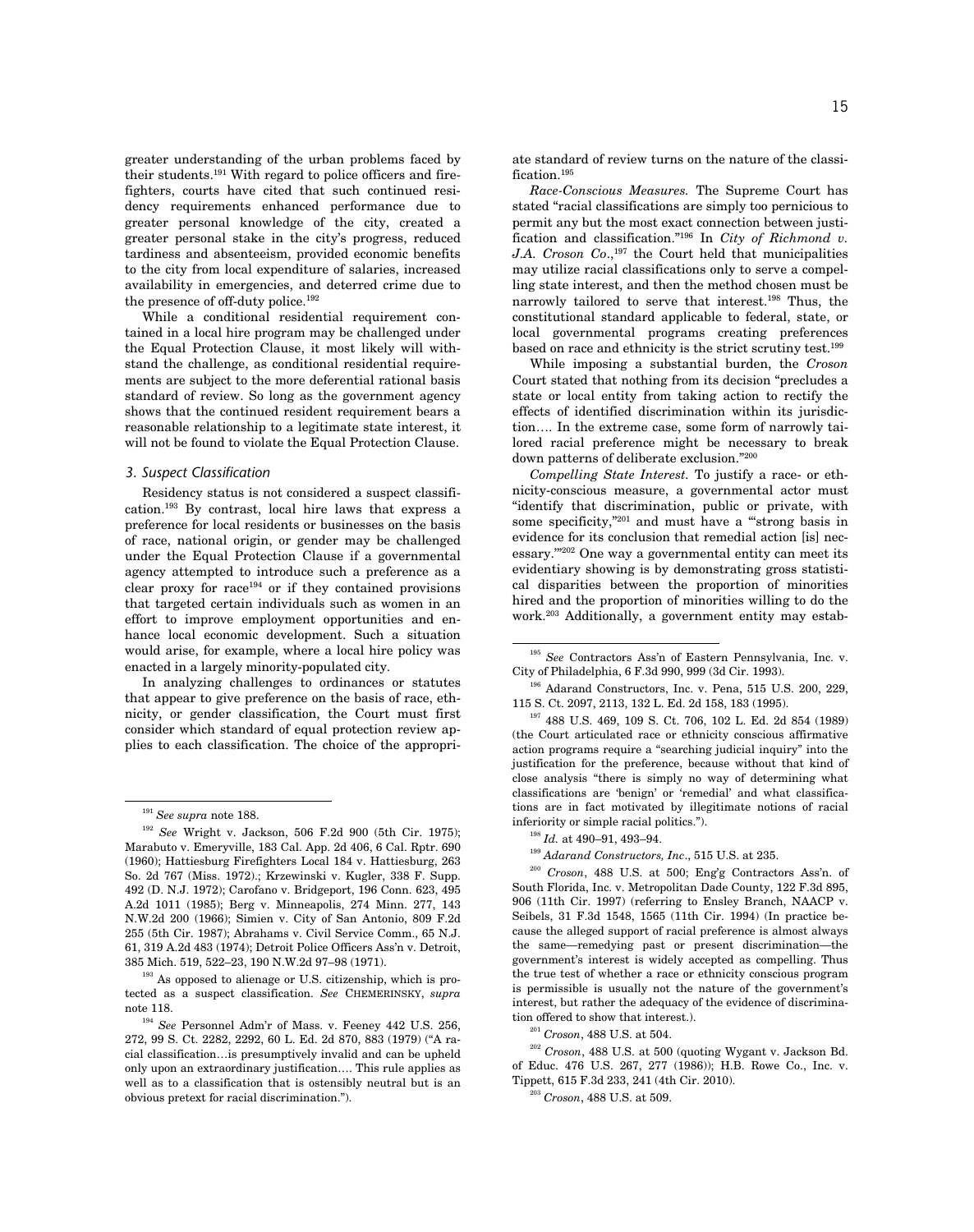industry.204 For example, two courts have upheld ordinances where the city and county presented statistical data showing minority contractors received a disproportionately low share of contracts given their representation in the total contractor population.205 However, in *O'Donnell Construction Company. v. District of Columbia*, the court struck down a municipal race-based contract preference program because the District of Columbia presented conflicting statistics.206 Many circuit courts have recognized the utility of the disparity index in determining statistical disparities in the utilization of minority owned businesses.207 Disparity indices have been held to be "highly probative evidence of discrimination because they ensure that the relevant statistical pool of minority contractors is considered."208 Anecdotal evidence may also be used to document discrimination, if buttressed by relevant statistical evidence.<sup>209</sup>

Importantly, governmental actors need not conclusively prove the existence of past or present racial dis-

1991).<br><sup>206</sup> O'Donnell Construction Co. v. District of Columbia, 963 F.2d 420, 426 (D.C. Circ. 1992); *see also* Associated Gen. Contractors of Connecticut v. New Haven, 791 F. Supp. 941, 946 (D. Conn. 1992) (striking down minority-owned contractor program where minority- and women-owned businesses received a share of contracts "in proportion to the numbers of firms in existence"); *Eng'g Contractors Ass'n of South Florida, Inc.*, 122 F.3d at 924. 207 *See, e.g.*, *H.B. Rowe Co*., 615 F.3d at 243–44; *Concrete*

*Works*, 321 F.3d at 962–63; *Eng'g Contractors Ass'n of South Florida*, 122 F.3d at 914; *Associated Gen. Contractors of Cal., Inc*., 950 F.2d at 1413–14.

 $^{208}$  *Contractors Ass'n of Eastern Pennsylvania*, 6 F.3d at 1005.

1005. 209 *Croson*, 488 U.S. at 509; *Cone Corp*., 908 F.2d at 916 (held anecdotal testimony "combined with the gross statistical disparities uncovered by the County studies, provides more than enough evidence on the question of prior discrimination and the need for racial classification…."); *see also Ensley Branch*, 31 F.3d 1548, 1565 (11th Cir. 1994) (recognized that "[a]necdotal evidence may also be used to document discrimination, especially if buttressed by relevant statistical evidence."); *but see Contractors Ass'n of Eastern Pennsylvania*, 6 F.3d at 1003 (recognizing that the "combination of anecdotal evidence and statistical evidence is potent" and that anecdotal evidence, taken alone, could satisfy *Croson* only in the "exceptional" case, if at all); Coral Constr. Co., v. King County, 941 F.2d 910, 919 (9th Cir. 1991) (recognizing the value of anecdotal evidence when combined with a "proper statistical foundation," but stating that anecdotal evidence alone "rarely, if ever, can…show a systematic pattern of discrimination necessary for the adoption of an affirmative action plan.").

crimination. However, it cannot insulate its local hire policies simply by claiming remedial motive. Once the government makes its *prima facie* showing, challengers of race or ethnicity-based remedial measures must "introduce credible, particularized evidence to rebut" the governmental entity's showing of a strong basis in evidence for the necessity of remedial action.<sup>210</sup> Mere speculation that the government entity's evidence is insufficient or methodologically flawed is insufficient to rebut a state's showing.211

*Narrowly Tailored.* Besides serving a compelling interest, race or ethnicity conscious remedies must be narrowly tailored to achieve that interest.<sup>212</sup> With regard to local hire laws that may incorporate provisions as to MBEs and WBEs, a court considers whether an ordinance or statute was "narrowly tailored" to the compelling government interest of eradicating racial or gender discrimination in the awarding of public contracts. This requirement ensures that "there is little or no possibility that the motive for the classification was illegitimate racial prejudice or stereotype."213 "The essence of the 'narrowly tailored' inquiry is the notion that explicit racial preferences…must be only a 'last resort' option."214

*Croson* set forth four factors for determining whether a remedy that discriminated on the basis of race was narrowly tailored. The factors include 1) the utilization of race-neutral measures prior to the adoption of a raceconscious measure, 2) the basis offered for the percentage selected, 3) the presence of waivers and flexibility, and 4) whether the ordinance or statute is geographically tailored and not over-inclusive.215 A court may make a finding that a remedy is not narrowly tailored on the basis of any one of these factors.

Consideration of race-neutral alternatives prior to the adoption of race-conscious measures is critical. In *Croson*, the Supreme Court held that because the City of Richmond failed to consider race-neutral alternatives such as simplifying its bidding procedures, relaxing bonding requirements, or providing training and financial aid to disadvantaged entrepreneurs prior to the adoption of its ordinance, the ordinance was not narrowly tailored.216 In *Contractors Association of Eastern* 

321 F.3d at 991. 212 *Croson*, 488 U.S. at 493; *Adarand*, 515 U.S. at 235. 213 *Croson*, 488 U.S. at 493. 214 Hayes v. North State Law Enforcement Officers Ass'n, 10

F.3d 207, 217 (4th Cir. 1993); *see also Croson*, 488 U.S. at 519 (Kennedy, J., concurring in part and concurring in the judgment) ("[T]he strict scrutiny standard…forbids the use even of narrowly drawn racial classifications except as a last resort.").<br><sup>215</sup> *Croson*, 488 U.S. at 507–508.<br><sup>216</sup> *Id.* at 509–510; *see Eng'g Contractors Ass'n of South Flor-*

*ida, Inc*., 122 F.3d at 929 (County merely pointed to legislative findings that provided a conclusory statement that "race neutral programs cannot address the above problems and do not focus limited County money, efforts and personnel on the prob-

 $204$  *Id.* at 492.<br><sup>205</sup> Cone Corp. v. Hillisborough County, Fla., 908 F.2d 908, 915 (11th Cir. 1990); Associated Gen. Contractors of California v. Coalition for Econ. Equity, 950 F.2d 1401, 1414 (9th Cir.

 <sup>210</sup> *H.B. Rowe Co., Inc*., 615 F.3d at 242; *see Concrete Works*, 321 F.3d at 959. 211 *H.B. Rowe Co., Inc.*, 615 F.3d at 242; *see Concrete Works*,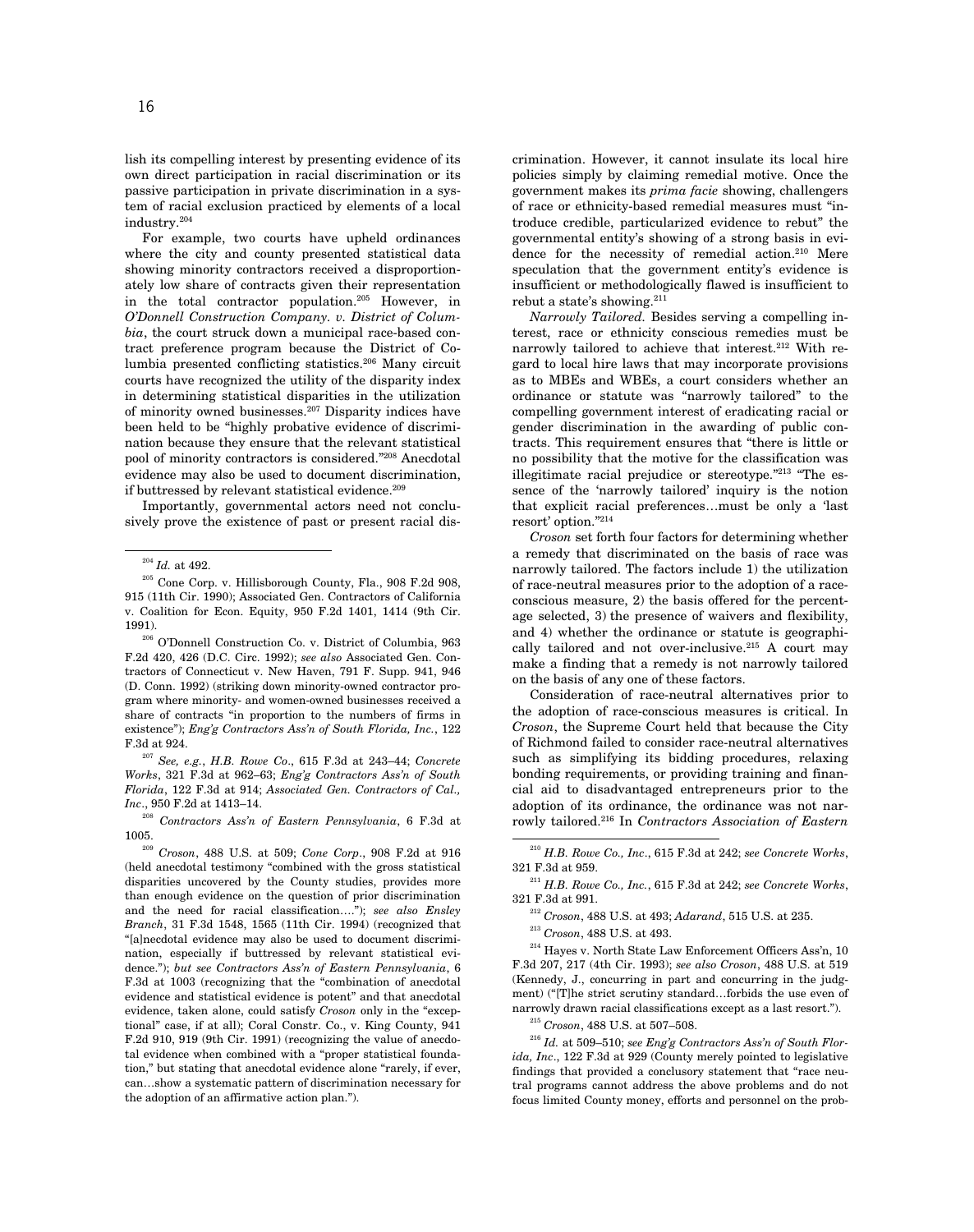*Pennsylvania, Inc. v. City of Philadelphia*, the City relied on affidavits from the City Council President and the former General Counsel of a local coalition group who testified as to the race-neutral precursors of the ordinance, such as a revolving loan fund, a technical assistance and training program, and bonding assis $t$ ance.<sup>217</sup> The court found the information in the affidavits sufficient to establish the City's prior consideration of race-neutral programs.218 In *H.B. Rowe Company, Inc. v. Tippett*, the court concluded that the State of North Carolina gave serious good faith consideration to race-neutral alternatives prior to adopting its statutory scheme that required a contractor to demonstrate "good faith efforts" to obtain a predesignated level of minority participation in a state-funded road construction project contract.219 Despite engaging in these race-neutral alternatives, the State was able to show that statistical evidence demonstrated that disparities continued to exist in the utilization of African American and Native American subcontractors in state-funded highway construction subcontracting.<sup>220</sup>

Another factor considered in whether a remedy is narrowly tailored is the basis offered for the preference percentage selected. In *Associated General Contractors of California v. City and County of San Francisco*, <sup>221</sup> the court found the statute to be narrowly tailored in part because the City's 5-percent bidding preference corresponded to the identified discrimination found with regard to the City's "old boys network" that created a competitive disadvantage for MBEs. $222$  The bidding preference provided a modest "competitive plus" to offset the identified disadvantage and nothing more and was limited only to those qualifying MBEs that were economically disadvantaged.223

The flexibility and presence of waivers is another factor utilized in determining whether a statute or ordinance containing a race-conscious measure is nar-

-

<sup>219</sup> *H.B. Rowe Co., Inc*., 615 F.3d at 252–53 (The State of North Carolina had set up a Small Business Program that favored small businesses for highway construction procurement contracts of \$500,000 or less. The program also allowed a waiver to institutional barriers of bonding and licensing requirements on such contracts and sought to assist disadvantaged business enterprises with bookkeeping, accounting, marketing, bidding, and other aspects of entrepreneurial development.).<br> $^{220}$ *Id.* 

<sup>221</sup> 748 F. Supp. 1443 (N.D. Cal. 1990).<br><sup>222</sup> *Id.* at 1453–54.<br><sup>223</sup> *Id.* 

rowly tailored.224 In *H.B. Rowe Company*, the court found the State's statute narrowly tailored in part because the State's program contemplated a waiver of project specific goals when prime contractors made good faith efforts to meet those goals.225 "Good faith efforts essentially require only that the prime contractor solicit and consider bids from minorities."226 Specifically, the State's program did not require or expect contractors to accept a bid from an unqualified bidder or a bid that is not the lowest bid and allowed prime contractors to "bank any excess minority participation for use against future goals over the following two years."227 The lenient standard and flexibility of the "good faith efforts" requirement were considered to be a significant indicator of the statute being narrowly tailored.<sup>228</sup>

Courts have found targeting mechanisms significant in concluding programs are narrowly tailored.229 For example, in *Associated General Contractors of California*, the court highlighted that the City's remedy was narrowly tailored in that its reach was limited to MBEs in San Francisco, thus avoiding any extension of benefits to groups not shown to have been subject to discriminatory practices.230 Likewise, in *H.B. Rowe Company*, the Court of Appeals found that the statutory scheme was not "overinclusive."231 The court stated that in tailoring the remedy, the State legislature did not include groups that may have never suffered from discrimination in the construction industry. $232$  In contrast, when a remedy's reach extends to groups for which there is no evidence supporting a finding of discrimination, it has not been found to be narrowly tailored.<sup>233</sup>

Other considerations that have played a role in a court's narrowly tailored determination include whether the remedy is limited to particular types of

<sup>229</sup> *See Contractors Ass'n of Eastern Pennsylvania, Inc.*, 6 **F**.3d at 1009; *Cone Corp.*, 908 **F**.2d at 917.

<sup>230</sup> Associated Gen. Contractors of California, 748 F. Supp. at 1454.  $\frac{^{231}}{^{232}}$  *H.B. Rowe Co., Inc.*, 615 F.3d at 254.  $\frac{^{232}}{^{232}}$  *Id*.

<sup>233</sup> *See* Associated Gen. Contractors of Ohio, Inc. v. Drabik, 214 F.3d 730, 737 (6th Cir. 2000) ("By lumping together the groups of [African Americans], Native Americans, Hispanics, and [Asian Americans]…the [challenged statute] may well provide preference where there has been no discrimination."); *Monterey Mechanical Co*., 125 F.3d, 702, 714 (9th Cir. 1997) (court found the program overinclusive and swept in groups highly unlikely to have been discriminated against in the California construction industry as it included people native to the western part of the Alaska peninsula and the Aleutian Islands, and the California State University System nor the State of California has never actively or passively discriminated against Aleuts in the award of construction contracts).

lems caused by racial discrimination," thus the County's ordinance did not meet the narrowly tailored requirement. Furthermore, the records showed that the County opted to turn to a race- and ethnicity-conscious remedy as a first resort rather than give the slightest consideration to race-neutral alternatives.).  $\frac{^{217}}{^{218}}$  6 F.3d at 1008.  $\frac{^{218}}{Id}$ .

 <sup>224</sup> *See also Contractors Ass'n of Eastern Pennsylvania, Inc*., 6 F.3d at 1009 (Philadelphia ordinance provided several types % of waivers of the 15-percent goal).  $$^{225}\,H.B.$   $Rowe$   $Co.$   $Inc.,$   $615$  F.3d at 253.  $^{226}$   $Id$ 

<sup>227</sup> *Id.* at 253–54. 228 *Id.*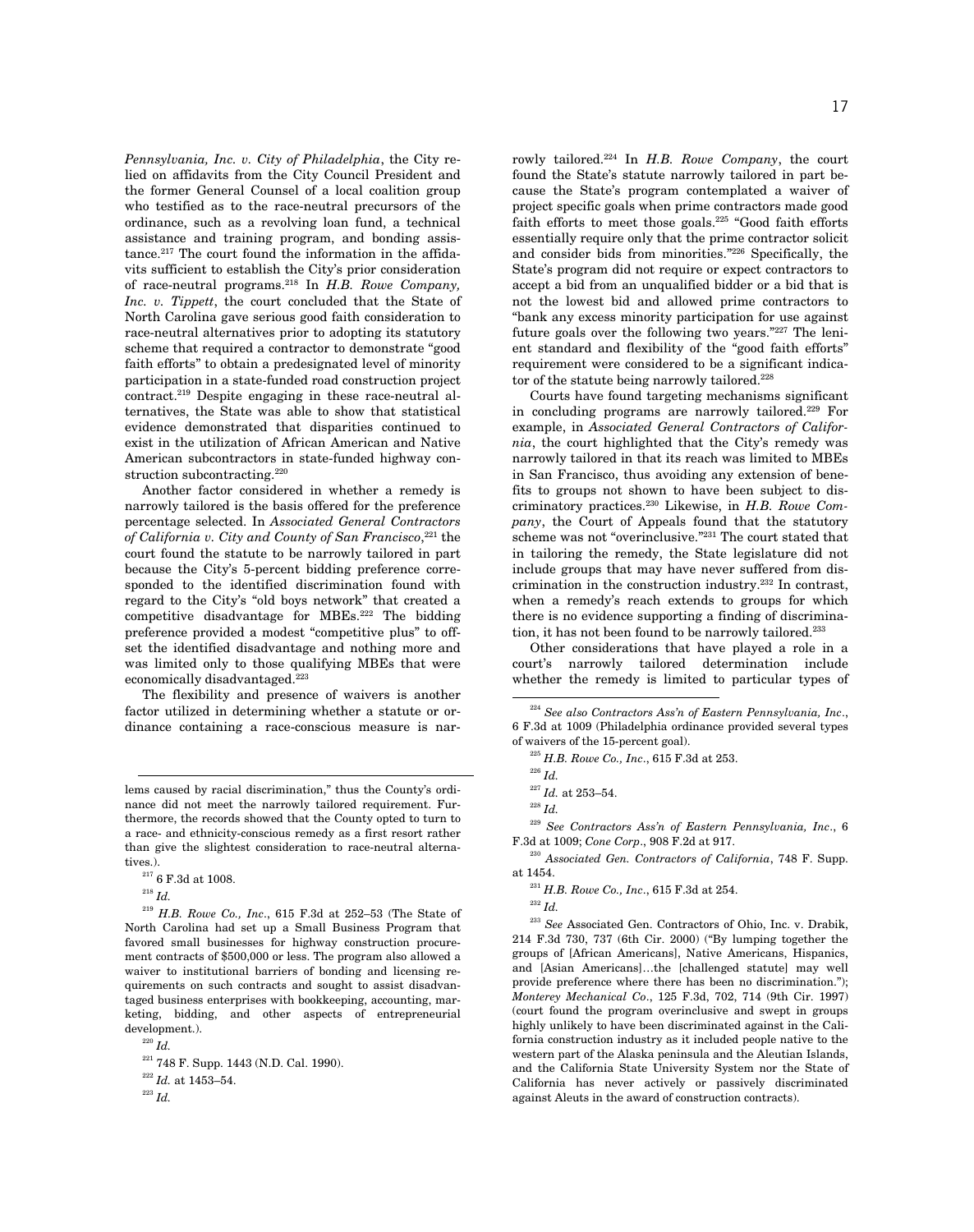contracts and their duration.234 In both *Associated Gen. Contractors of California* and *H.B. Rowe Company*, the courts found that because the ordinance was of a very limited duration or had a specific expiration date it was narrowly tailored because it was designed only to endure until the discriminatory impact had been eliminated.235 In *H.B. Rowe Company*, the statute even required a new disparity study every 5 years.236

In the context of the awarding of public contracts, race-based measures, including preferences for MBEs or requirements that a certain percentage of work be subcontracted to minority-owned businesses, are subject to strict scrutiny. To successfully withstand this challenge a governmental actor must ensure it has sufficient evidentiary proof to support its need for remedial action and must attempt race-neutral alternatives prior to adopting a race-based measure. Moreover, the racebased remedy selected must not only be flexible but must be targeted to only those groups for which there is evidence of discrimination in the construction industry or in the awarding of public contracts.

#### *4. Gender-Conscious Measures*

Measures that classify on the basis of gender are evaluated under intermediate scrutiny.237 Several federal courts have applied intermediate scrutiny to gender preferences contained in state and affirmative action contracting programs.238 Thus, in order for a local hire law or program expressing a gender-based preference to survive an Equal Protection Clause challenge, a governmental entity must establish an "exceedingly persuasive justification" for those gender-based measures.239 This burden can be met by demonstrating that the gender-based preferences "serve important governmental objectives" and are "substantially related to achievement of those objectives."240 To meet its burden of demonstrating an important governmental interest, a governmental actor must show that the gender-based measure is based on "reasoned analysis rather than through the mechanical application of traditional, often

253 (had a specific expiration date).<br><sup>236</sup> *H.B. Rowe Co., Inc.*, 615 F.3d at 253.<br><sup>237</sup> Craig v. Boren, 429 U.S. 190, 197, 97 S. Ct. 451, 457, 50<br>L. Ed. 2d 397, 407 (1976).

<sup>238</sup> See Coral Constr. Co. v. King County, 941 F.2d 910, 930 (9th Cir. 1991); Michigan Road Builders Ass'n, Inc. v. Miliken, 834 F.2d 583, 595 (6th Cir. 1997); Associated General Contractors of California v. City and County of San Francisco, 813 F.2d 922, 942 (9th Cir. 1987); Main Line Paving Co. v. Board of Educ., 725 F. Supp. 1349, 1362 (E.D. Pa. 1989). 239 United States v. Virginia, 518 U.S. 515, 524, 116 S. Ct.

inaccurate, assumptions."241 Although it is clear that both race- and gender-conscious programs must be tested for evidentiary sufficiency, the measure of the evidence required is less clear in the gender context.<sup>242</sup>

## *5. Preferences for Minority- and Women-Owned Business Enterprises*

The most common way for increasing opportunities for people of color and women in the construction industry is by setting up minority- and women-based business set-asides or participation goals.243 Oftentimes, the provisions will require a contractor to provide good faith efforts to obtain a predesignated level of minority participation.244 Another way of increasing opportunities for minority- and women-owned businesses is by providing a bidding award preference to minority- or womenowned firms in their bid forms.245 In practice, contracting preferences for MBEs and WBEs can be provided for in ordinances or statutes, via an adopted agency policy, or incorporated into DAs or CBAs.246

However, as mentioned above, preferences for minority- and women-owned businesses, which have been prevalent as a means of addressing disproportionate representation and ensuring that minority- and womenowned businesses have the opportunity to participate in public contracts, have been challenged as creating a classification subject to equal protection analysis. Gender-based preferences are subject to intermediate scrutiny.247 And by its rulings in *City of Richmond v. J.A. Croson* and *Adarand Constructors, Inc. v. Pena*, the Supreme Court subjects all city, state, and federal race-

F.3d at 909 ("The Supreme Court has not addressed the question explicitly, and there is a similar dearth of guidance in the reported decisions of other federal appellate courts."); *Contractors Ass'n of Eastern Pennsylvania, Inc.*, 6 F.3d at 1010 ("It is unclear whether statistical evidence as well as anecdotal evidence is required to establish discrimination necessary to satisfy intermediate scrutiny, and if so, how much evidence statis-

tical evidence is necessary.") 243 Policylink.org, *Minority Contracting—How to Use It?,* http://www.policylink.org/site/c.lkIXLbMNJrE/b.5137651/k.86F  $9/\mathrm{How\_to\_Use\_It.htm}$  (last accessed Oct. 15, 2012).  $^{244}$   $Id.$ 

 <sup>234</sup> *See Associated Gen. Contractors of Cal*., 748 F. Supp. at 1454 (the bid preference was not applicable to Asian or Hispanic architectural or engineering firms or Black medical services firms).

<sup>235</sup> *Associated Gen. Contractors of Cal*., 748 F. Supp. at 1454 (limited duration of 3 years); *H.B. Rowe Co., Inc*., 615 F.3d at

<sup>2264, 2271, 135</sup> L. Ed. 2d 735, 746 (1996). 240 *Id.*

<sup>&</sup>lt;sup>241</sup> Miss. Univ. for Women v. Hogan, 458 U.S. 718, 726, 102 S. Ct. 3331, 3336, 73 L. Ed. 2d 1090, 1099 (1982); Thus, the evidentiary basis necessary to demonstrate a governmental entity's interest may be something less than the "strong basis in evidence" required to justify race-based remedial measures. *See* Eng'g Contractors Ass'n of South Florida, Inc., 122 F.3d at 909 ("Logically, a city must be able to rely on less evidence in enacting gender preferences than a racial preference because applying Croson's evidentiary standard to a gender preference would eviscerate the difference between strict and immediate scrutiny."); *Concrete Works*, 321 F.3d at 959-60; *Contractors Ass'n of Eastern Pennsylvania, Inc.*, 6 F.3d at 1010; *Coral Constr*., 941 F.2d at 931–32. 242 *See Eng'g Contractors Ass'n of South Florida, Inc*., 122

<sup>245</sup> *Id.*

<sup>246</sup> *Id.*

<sup>247</sup> *Craig*, 429 U.S. at 197.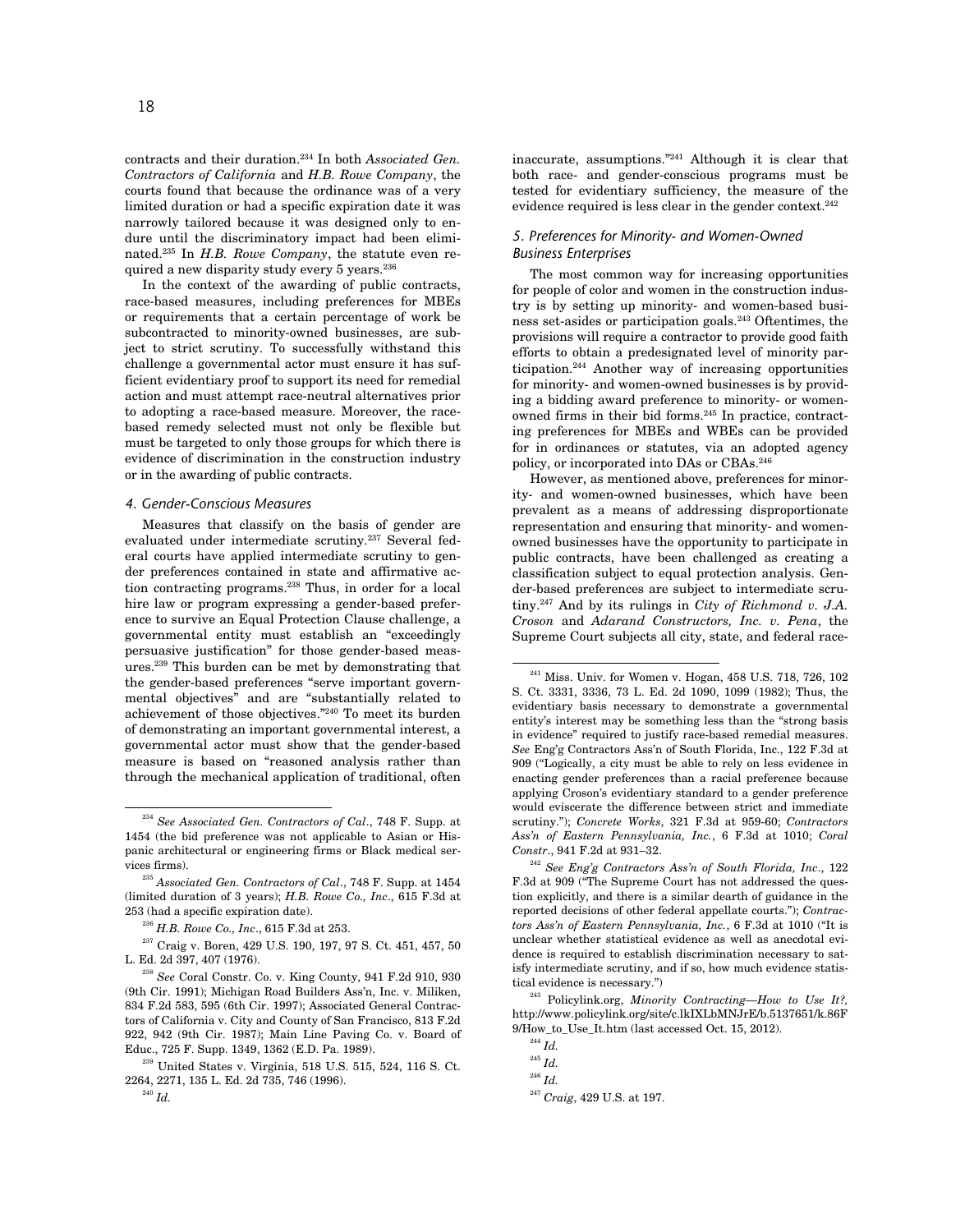based affirmative action programs to strict judicial scrutiny.248 After *Croson*, local entities that had not empirically demonstrated past discrimination against MBEs were unable to implement such programs without running afoul of the Equal Protection Clause.<sup>249</sup>

While arguably local hire initiatives are not affirmative action programs, they often achieve the same results, generating job opportunities for communities of color and women.<sup>250</sup> Thus if a governmental entity's local hire program appears to contain provisions preferring or specifically targeting the hire or participation of local minorities or women, it may be susceptible to an equal protection challenge on the basis that such programs are race- and gender-conscious programs masquerading as racially-neutral programs.<sup>251</sup>

*Summary Regarding Equal Protection Clause Challenges to Local Hire Programs.* A local hire program that infringes upon a fundamental right or discriminates on the basis of a suspect classification would be subject to strict judicial scrutiny. The imposition of durational residential requirements has been found to violate an individual's fundamental right to travel.<sup>252</sup> By contrast, conditional residential requirements have been upheld under a rational basis test for a number of different municipal employees and public professionals.253 Discrimination on the basis of residency does not qualify as a suspect classification, thus a local hire policy preferring residents to nonresidents is subject to the deferential rational basis standard under an Equal Protection challenge. However, race-based affirmative action programs have been subjected to strict scrutiny and gender-based affirmative actions to intermediate scrutiny.254 Providing sufficient evidentiary support for

 248 488 U.S. 469 (1989); 515 U.S. 200 (1995). 249 *See, e.g.*, *Eng'g Contractors Association of South Florida, Inc.*, 122 F.3d at 929; Hi-Voltage Wire Works Inc. v. City of San Jose, 24 Cal. 4th 537, 569, 12 P.3d 1068, 1088, 101 Cal. Rptr. 2d 653, 676 (2000); Sullivan, *supra* note 16, at 1335, 1340–41,

(Accordingly, cities that previously looked to minority hiring and contracting requirements as a means to increase employment of local people of color will now find these goals difficult or impossible to meet directly. Cities with a high proportion of residents who are people of color may be able to meet these same goals through the use of local preference requirements. While local preference plans are not a substitute for affirmative action plans that directly target women and people of color, cities in the post-affirmative action world may look to resident preferences to bear a larger proportion of their economic devel-% opment needs.).<br> $^{250}$  Sullivan, *supra* note 16, at 1335, 1340.

<sup>251</sup> Gross, LeRoy & Janis-Aparicio, *supra* note 5. (Targeted hiring programs implemented via a CBA, a legally enforceable agreement between community groups and the developer, do not run into the same equal protection obstacles if the local government is not closely involved in its negotiations.)<br><sup>252</sup> *Dunn*, 405 U.S. at 334–35, 338, 342.<br><sup>253</sup> *See McCarthy*, 424 U.S. at 646; *Detroit Police Officers* 

such remedial action is critical to surviving an equal protection challenge.255 While local hire programs are not affirmative action programs, they can often achieve the same result, helping women and people of color. If a public agency seeks to include targeted hiring goals on the basis of race or gender, it may be susceptible to an equal protection challenge.

## **III. ISSUES ASSOCIATED WITH FEDERAL FUNDING**

The presence of federal funding may have an impact on the enforceability of local hire laws. As such, many states and municipalities have sought to limit the application of their local hire laws so that they do not conflict with federal laws.<sup>256</sup> One way of limiting the application of local hire preference laws is to exempt projects that are either wholly or partially supported by federal funds.257 Another way is to clearly articulate in the ordinance or statute that the local hire preference is not to be applied where resident preference laws are prohibited by federal law.258

## **A. Federal Regulations Pertaining to Grants to State and Local Governments from the Department of Transportation**

The U.S. Department of Transportation, like other federal agencies, has adopted 49 C.F.R § 18.36, known as the Common Rule, to "establish uniform administrative rules for Federal grants and cooperative agreements and subawards to State, local and Indian tribal governments."259 "This general rule of governance implements federalism principles by allowing States to expend and account for grant funds in large part according to their own laws and procedures."260 While the Common Rule enables states to spend federal funds using the same procurement rules applicable to expenditures of their own funds, it does not operate to exempt states or local governments from complying with federal law, simply because they do something differently.<sup>261</sup> Thus, if a subgrantee proceeds in a manner that violates federal law, its grant cannot be saved by relying on the Common Rule.

*Ass'n*, 385 Mich. at 522–23.

<sup>254</sup> *Croson*, 488 U.S. at 493–94; *Adarand*, 515 U.S. at 235; *Craig*, 429 U.S. at 197.

<sup>&</sup>lt;sup>255</sup> *See Croson*, 488 U.S. at 500; *Hogan*, 418 U.S. at 728.<br><sup>256</sup> *Hirsch*, *supra* note 4.<br><sup>257</sup> *Id.* (referencing how the state of Arkansas makes an ex-<br>ception for projects funded by the U.S. Department of Labor).

 $^{258}$  *Id.* (referencing how an Idaho statute explicitly states the local hire law is to be applied so it does not conflict with federal

statutes if the project uses federal funds).<br><sup>259</sup> 49 C.F.R. § 18.1 (2012); City of Cleveland v. Ohio, 508<br>F.3d 827, 848 (6th Cir. 2007).

<sup>&</sup>lt;sup>260</sup> *City of Cleveland*, 508 F.3d at 848; Uniform Administrative Requirements for Grants and Cooperative Agreements to State and Local Government, 53 Fed. Reg. 8034, 8034-35 (March 11, 1998). 261 49 C.F.R. § 18.37(a)(2) (2012); *City of Cleveland*, 508 F.3d

at 848.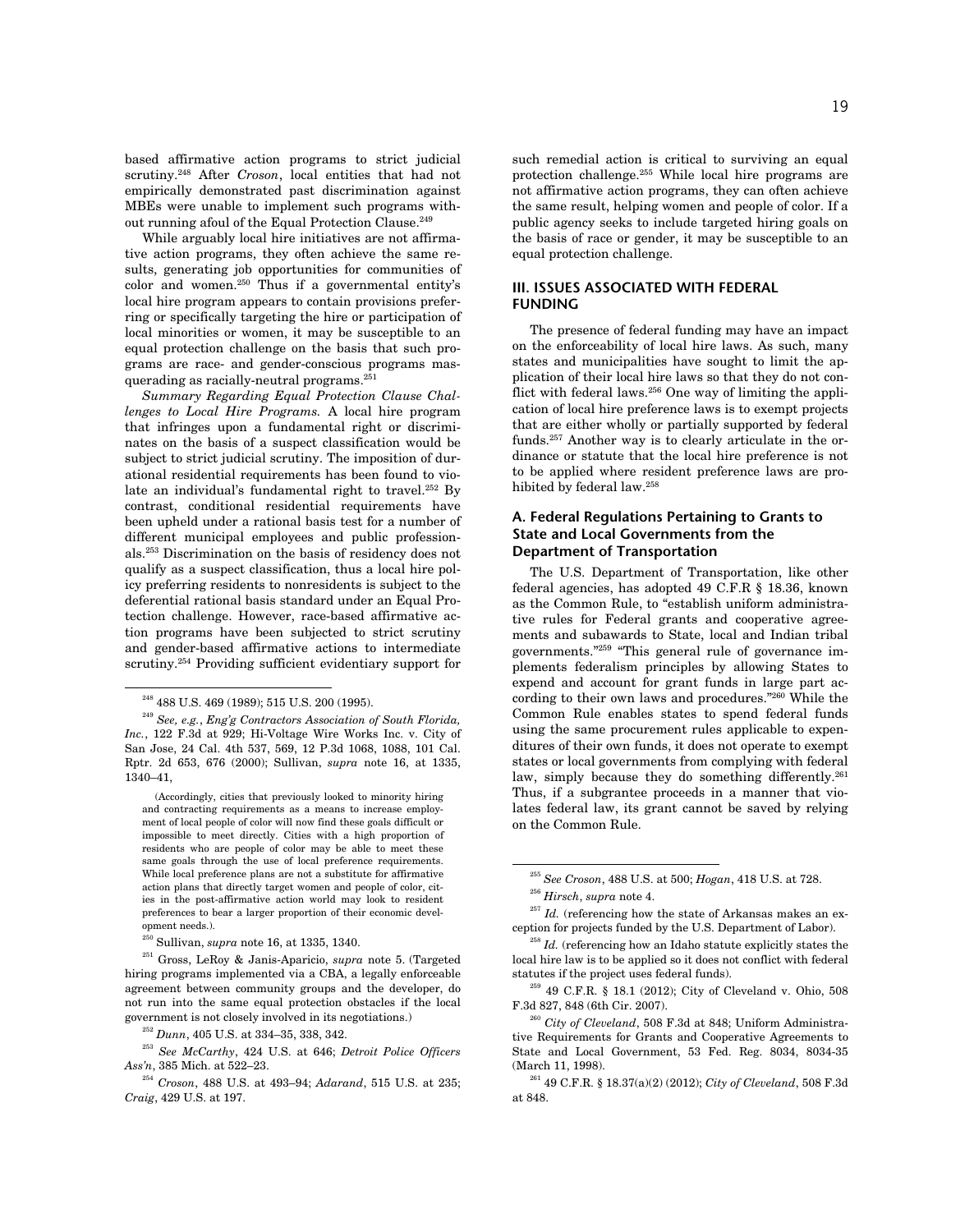While none of the regulations adopted by the Department of Transportation expressly prohibit the use and implementation of local hire programs, if such a program was deemed contrary to federal law or regulations, it may be susceptible to a legal challenge.<sup>262</sup> Thus, even if a local hire preference program is consistent with state law, it may not be automatically applicable to federally funded projects. If it is contrary to federal law or regulations, it may be within the discretion of the dispensing federal agency to withdraw its financial support.<sup>263</sup>

## **B.** *City of Cleveland v. Ohio*

The Sixth Circuit's decision in *City of Cleveland v. Ohio* highlights a situation where federal funds were removed from a city-initiated public works project because of the inclusion of local hire requirements in the project contract. In support of its decision to remove federal funding from the project, the Federal Highway Administration (FHWA), an agency within the U.S. Department of Transportation, argued that the City of Cleveland's local hire mandate violated several federal laws and regulations.  $^{264}$ 

In *Cleveland*, the Sixth Circuit upheld the FHWA's determination that the City of Cleveland's local hire law violated the FHWA's contracting statute and regulation.265 The City obtained most of the funds necessary to complete the project through the Federal-Aid Highway Program, which is based on the Federal-Aid Highway Act and is administered by FHWA. The FHWA delegated significant responsibility to the Ohio Department of Transportation, but remained ultimately accountable for ensuring that the Federal-Aid Highway Program be delivered consistent with established requirements.

In preparing a bid package for the Kinsman Road project, the City of Cleveland included reference to its Lewis Law, which requires 20 percent of the work on the project to be performed by city residents.266 Upon reviewing the bid package, the Ohio Department of Transportation advised the City that if it did not remove the Lewis Law language it would withdraw federal funds, as the City's local hire preference requirement violated certain federal laws. The City altered the bid package by removing reference to the Lewis Law. However, the City's subsequent contractual agreement with the contractor incorporated the Lewis Law's requirements. As a result, the Ohio Department of Transportation withdrew its federal funding.267 While the Sixth Circuit agreed with the City of Cleveland that the substance of its local hire preference (known as the Lewis Law) did not itself violate federal law, the Court found that the withdrawal of federal funds was author-

ized under the discretion conferred to the federal agency and by 23 U.S.C. § 112(b), which prohibits contract requirements that are not expressly set forth in the advertised bid specification.268

The FHWA supported its decision to withdraw federal funds on the basis that the Lewis Law violated several federal laws.269 The Sixth Circuit held that provisions set forth at 23 U.S.C. § 112(b) provided FHWA with discretionary authority to effectuate the Federal-Aid Highway Act's purposes, including determining whether all contract requirements were set forth in the advertised specifications.270 While the Court rejected the FHWA's interpretation that 23 U.S.C. § 112(b)'s competitive bidding language prohibited a contracting requirement for local hiring preferences, it upheld the FHWA's decision that the City's contract violated the statute because Cleveland's local hire requirement was inserted after the contract had been advertised and bid, despite the fact that it had not been included in the advertised specification.271

The Sixth Circuit also rejected the argument that Cleveland's local hiring preference violated the FHWA's regulation at 23 C.F.R. § 635.110(b) as a noncompetitive contract provision.272 The Court stated that the Lewis Law's requirement that a fixed percentage of hours must be worked by Cleveland residents is not a requirement for "bonding, insurance, prequalification, qualification, or licensing of contractors."273 However, the Court upheld the agency's determination that the ordinance violated 23 C.F.R. § 635.110(b) as reasonable because the bond penalty provision of the local hiring preference "could discourage" contractors who had once failed to meet the local hiring preference "from submitting subsequent bids because they uniquely would be required to provide a twenty percent bond."274

The FHWA also maintained that its decision to withdraw federal funding was proper because the Lewis Law violated 23 C.F.R. § 635.112(d), which states "nondiscriminatory bidding procedures shall be afforded to all qualified bidders regardless of National, State or local boundaries and without regard to race, color, religion, sex, national origin, age, or handicap."275 The Sixth Circuit held that the Cleveland ordinance did not violate this federal regulation because 23 C.F.R. § 635.112(d) dealt only with bidding procedures, and the ordinance was not a bidding procedure.<sup>276</sup> The Court noted that

[a]lthough the FHWA has discretionary authority to decline to approve contracts that might not reflect the effi-

- 
- 
- 270 *Id.* at 850. 271 *Id.* at 843. 272 *Id.* at 850. 273 *Id.* at 845. 274 *Id.*
- 

<sup>&</sup>lt;sup>262</sup> *City of Cleveland*, 508 F.3d at 843.<br><sup>263</sup> *Id.* at 850.<br><sup>264</sup> *Id.* at 843.<br><sup>265</sup> *Id.* at 850. <sup>266</sup> *Id.* at 832. <sup>267</sup> *Id.* at 833–34.

 $\frac{^{268}}{^{269}}$  *Id.* at 850.<br><sup>270</sup> *Id.* at 850.

<sup>275</sup> *Id.*

<sup>276</sup> *Id.* at 850.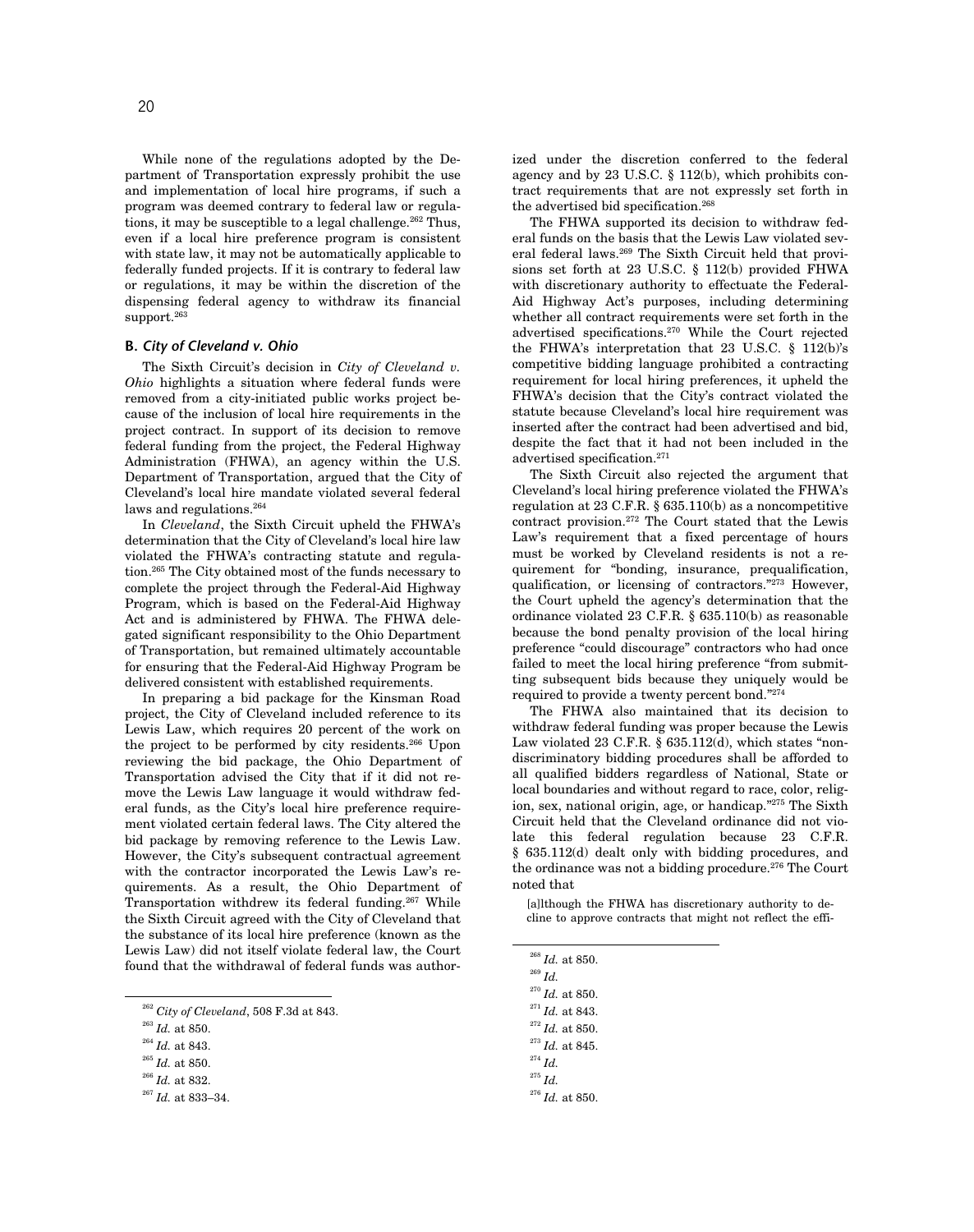cient use of federal dollars, the FHWA has not demonstrated that local hiring preference styled in the manner of the [Cleveland hiring preference] are impermissible *per se* due to their conflict with federal law.<sup>277</sup>

And lastly, the Sixth Circuit rejected the agency's argument that 23 C.F.R. § 635.117(b) prohibits local hiring preferences such as the Cleveland ordinance, because the exact wording of the regulation only prohibited discrimination against out-of-state workers, not the in-state, non-Cleveland, Ohio, residents targeted in this case.278 Cleveland's local hire ordinance was drafted to avoid reaching contractors who hire only out-of-state workers, so it does not "discriminate against the employment of labor from [another] state."<sup>279</sup> The Lewis Law

mandates contractors to ensure that 20 percent of the construction hours worked on a project performed by Ohio residents are worked by Cleveland residents. By excluding from the definition of "construction worker hours" all work performed "by non-Ohio residents,"…Cleveland has limited the impact of the Lewis Law to Ohio residents alone."<sup>280</sup>

Thus, if a contractor wishes to employ any Ohio construction workers, 20 percent of the hours performed by those Ohio workers must be performed by Cleveland residents.281 But if a contractor wishes to employ all out-of-state labor, it can do so without employing any Cleveland residents.282 While the Lewis Law might disadvantage Ohio-based labor, it has no effect on the employment of labor from any other state.<sup>283</sup>

Ultimately, the Sixth Circuit upheld the FHWA's decision that the City of Cleveland's local hiring preference violated 23 U.S.C. § 112(b) and 23 C.F.R. § 635.110(b), and so violated the federal regulation provisions that state subgrants must not violate federal statutes and regulations.<sup>284</sup> Thus, despite disagreeing with various arguments set forth by FHWA to support their decision, the Sixth Circuit upheld the federal agency's decision to withdraw federal funding from the Kinsman Road project.

The Sixth Circuit's *City of Cleveland* decision highlights how the presence of federal funding can impact the viability of local hire preference statutes. The decision made clear that while a city may mandate a certain percentage of city residents as workers on a road improvement project that is partially funded by federal money, such a mandate is permissible so long as the city's ordinance does not violate federal law or regulations.285 The City of Cleveland's Lewis Law was drafted specifically in a manner as to avoid conflict with the Privileges and Immunities Clause by restricting its reach to Ohio residents only.286 Despite the care the City took in drafting its ordinance, the Sixth Circuit found the ordinance's bond penalty provision and the City's inclusion of contract requirements that had not been expressly set forth in the advertised bid specification to violate federal law and regulations.287 The *City of Cleveland* decision suggests that a court is likely to give deference to a decision made by a federal agency, provided that the decision is not arbitrary or capricious.

It is worth noting that, according to the decision, local hiring preferences are not per se contrary to federal regulation and law. However, the decision cautions that when federal funds are involved on a local project, municipalities must be careful when attempting to institute local preferences. Even if a local ordinance does not violate state law, if a project receives federal funding and its contract provisions violate federal law or regulations, federal funding may be withdrawn and a project runs the risk of being jeopardized.

## **C. Privileges and Immunities Concerns Not Implicated by Federal Funding**

Public works construction projects often involve a mixture of state and federal funding. While local hire programs are not per se contrary to federal law and regulations, federal spending programs may impose requirements for grants to state and local governments that limit the use of local hire statutes. When a local government accepts federal grants with such limitations, federal law and regulations take precedence.<sup>288</sup>

But in situations where federal funding grants are silent on the issue or are given without any express limitations on the use of local hire programs, the presence of federal funding can have an impact on the constitutional analysis of local hire preference programs.<sup>289</sup> If Congress allocates money and approves the state law or if a state is a market participant, then the presence of federal funding does not violate the dormant Commerce Clause.290 However, in contrast, congressional approval does not excuse a law that violates the Privileges and Immunities clause.<sup>291</sup>

*Should There Be a Market Participant Exception to the Privileges and Immunities Clause?* In the note, *In Defense of Resident Hiring Preferences: A Public Spending Exception to the Privileges and Immunities Clause*, legal commentator Patrick Sullivan set forth an argument for a public spending–based exception to the

<sup>277</sup> *Id.* at 846. 278 *Id.* at 848. 279 23 C.F.R. § 635.117(b) (2012); *City of Cleveland*, 508 F.3d at 847. 280 *City of Cleveland*, 508 F.3d at 848. 281 *Id.*

<sup>282</sup> *Id.*

<sup>283</sup> *Id.*

<sup>284 49</sup> C.F.R. § 18.36 (2012); 49 C.F.R. § 18.37 (2012); *City of Cleveland*, 508 F.3d. at 850.

<sup>&</sup>lt;sup>285</sup> *City of Cleveland*, 508 F.3d at 850.<br><sup>286</sup> *Id.* at 833.<br><sup>287</sup> *Id.* at 850.<br><sup>288</sup> *Id.* at 848–49.<br><sup>288</sup> Sullivan, *supra* note 16, at 1369–70.<br><sup>290</sup> CHEMERINSKY, *supra* note 118; *White*, 460 U.S. at 208,  $^{291}{\rm CHEMERINSKY,}$   $supra$  note 118.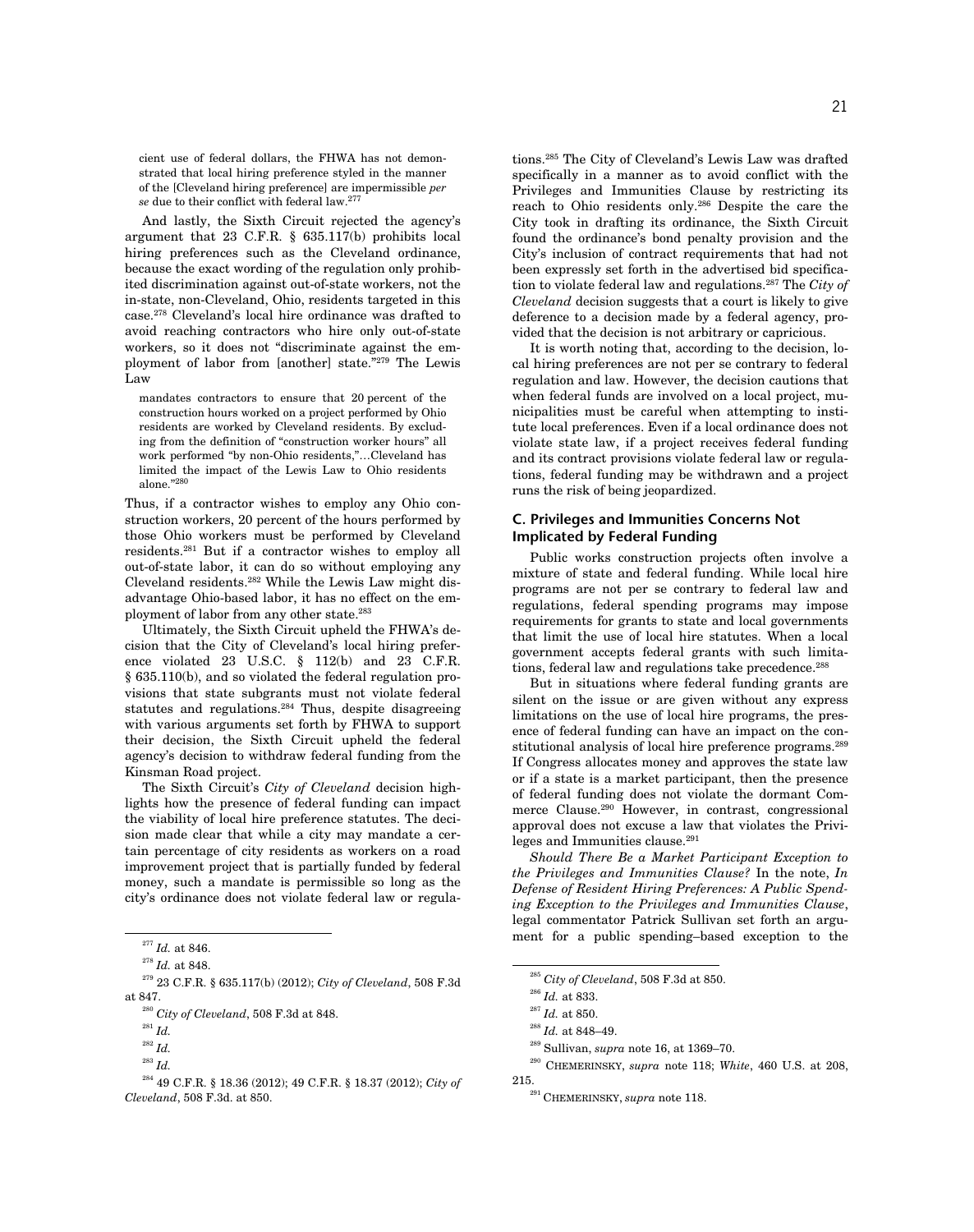Privileges and Immunities Clause, similar to the market participant exception existing under the Commerce Clause.292 Sullivan asserts that the public spending exception would "operate at the first level of the *Toomer* test" in a Privileges and Immunities analysis, when the court asks whether a fundamental federal right has been implicated.293 Accordingly, Sullivan states that a court would hold that individuals do not have a fundamental Privileges and Immunities right to public funds, such as federal funding, that are not their own.<sup>294</sup>

Sullivan notes that the presence of federal funding is relevant beyond just determining whether a local city is acting as a proprietor.<sup>295</sup> In some state cases, courts held "a high percentage of federal funding among a city's total public contracting expenditures rendered local discrimination more suspect because the federal funds took the project out of the city's proprietary realm."296 While the proprietor/regulator distinction is critical to the traditional market participant exception, Sullivan argues that the Privileges and Immunities Clause "does not rely so heavily on the character and form of city action."297

The focus of the Privileges and Immunities Clause is individual rights.298 With regard to public contracting, the Privilege and Immunities Clause protects rights fundamental to national unity, particularly the right to pursue a common calling.299 As such, Sullivan contends the proper question when undertaking a Privileges and Immunities analysis of local hire program is whether "federal spending implicates a right protected by the Clause" or in other words, "do all U.S. citizens have a Privileges and Immunities right to federal…spending?"300 The article claims that it does not seem a worker could assert that he or she has the right to federal funds that a city has denied him or her because there is no clear source of that right.301 The Privileges and Immunities Clause "provides a remedy

<sup>295</sup> *Id.* at 1372. 296 *Id.* at 1371; *see Neshaminy Constr., Inc*., 437 A.2d at 737 (the 80-percent federal funding of state construction contracts made the state interest too attenuated to take the contracts out of the purview of the Privileges and Immunities Clause); *Laborers Local Union No. 374*, 654 P.2d at 71 (the 75-percent federal funding on a state project left the State with insufficient justification for its discrimination against nonresidents); *Salla*, 399 N.E.2d at 914–15 (squarely rejected any notion that a public ownership exception existed under the Privileges and Immunities Clause and held that 75-percent federal funding on the state projects at issue lessened any proprietary interest that might have weighed in favor of the constitutionality of state discrimination). 297 Sullivan, *supra* note 16, at 1335, 1372. 298 *Id.*

against discrimination against other States rather than insures U.S. residents' access to federal funds."302 The note asserts that "the right to pursue a common calling under the Privileges and Immunities Clause does not necessarily extend to jobs created by public funds," like federal money.303 The article concludes that while the presence of federal funding might "signal the failure of the market participant exception in the Dormant Commerce Clause context, it need not similarly doom the exception under the Privileges and Immunities Clause."304 While this argument has not been adopted by the courts, it highlights that the use and presence of federal funding is an important issue that ought to be considered when discussing the enactment and the enforceability of a local hire program.

## **IV. CURRENT PRACTICES AND CASE STUDIES**

The current practices and tools utilized by governmental entities and communities to implement and increase local employment opportunities can be grouped into four different categories: state and local legislation, contract award preferences, purchasing and procurement preferences, and contract-based tools. A description and explanation of each of these various tools along with case study examples follow.

### **A. State and Local Legislation**

#### *1. State Legislation*

Some states have sought to increase the employment of state residents through the adoption of state statutes that require a certain percentage of employees hired for work on a public works contract must reside within the state. Unlike municipal ordinances that seek to increase the employment of local residents of a particular community, state resident preference statutes speak to a broader scale, requiring a preference for those individuals who are classified as state residents. Such preferences are typically motivated by a state legislature's attempt to alleviate its unemployment problem.305

State resident preference statutes sometimes include an exception for projects that receive federal funding. One example of a statewide local hire statute is Alaska's local hire law, which was struck down in *Hicklin v. Orbeck*. 306

#### *2. Local/Municipal Ordinances*

Local hire ordinances seek to benefit residents who may contribute through taxes to the funding of public improvements.307 These ordinances include mandates, such as requiring local hiring for a given number of

 <sup>292</sup> Sullivan, *supra* note 16, at 1335. 293 *Id.* at 1369. 294 *Id.*

<sup>299</sup> *Id.*<sup>300</sup> *Id.* at 1372–73. 301 *Id.* at 1374.

 <sup>302</sup> *Id.*

<sup>&</sup>lt;sup>303</sup> *Id.* at 1376.<br><sup>304</sup> *Id.* at 1372.<br><sup>305</sup> *Id.* at 526.<br><sup>306</sup> 437 U.S. 518 (1978).<br><sup>307</sup> Sullivan, *supra* note 16, at 1335, 1336.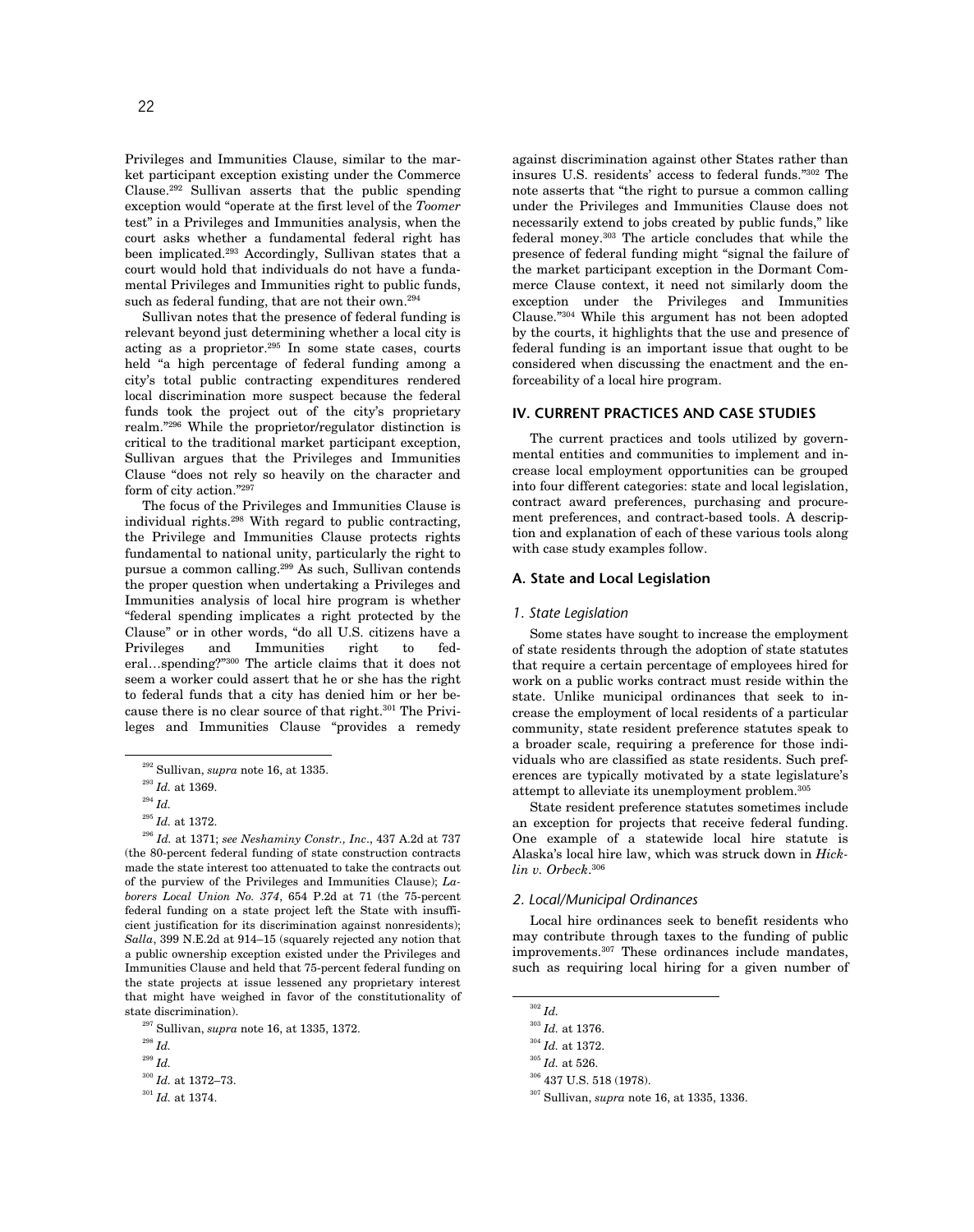hours, establishing the threshold for project participation, or specifying the kinds of jobs that are subject to such preference requirements.<sup>308</sup> Local hire preference ordinances have the advantage of being applicable to a broader range of projects that those that are addressed in DAs, PLAs, or CBAs.<sup>309</sup> However, their broad reach can also be a disadvantage, as it is difficult for a general ordinance to address the particular opportunities and constraints of individual developments and projects.310 Also, because local or municipal ordinances have been one of the most prominent tools used to institute a local hire preference, they have been one of the mechanisms most confronted with legal challenges.311

*Sources of Local Municipal Power to Pass and Institute Local Hire Programs*. State laws mandating that certain contracts be awarded to the lowest responsive and responsible bidder pose a potential threat to local hire statutes and ordinances. Courts have struck down municipal preference ordinances when they have been found to violate state competitive bidding statutes.<sup>312</sup>

However, local governments may not be absolutely prevented from implementing local hire policies that prefer local resident bidders over the lowest responsive and responsible bidder. Local governments can be organized under the general laws of a state or may be organized under a charter.313 Some states allow for "home rule," a principle that that involves the ability of local governments to control and finance local affairs

quiring at least 40 percent of the labor force of contractors and subcontractors working on city construction projects be city residents was challenged); *Salla*, 399 N.E.2d at 913–15 (absent from the record is evidence that an influx of nonresidents is the

major cause of unemployment).  $\frac{312}{3}$  *See, e.g.*, Associates Builders & Contractors, Inc. v. City of Rochester, 67 N.Y.2d 854, 501 N.Y.S.2d 653, 492 N.E.2d 781 (1986) (without statutory authorization, public agencies are not at liberty to prefer the low bids of resident contractors merely because of their local residency); In Koester Contracting v. Bd. of Comm'rs of Warrick County, 619 N.E.2d 587 (Ind. Ct. App. 1st Dist. 1993) (lack of statutory authorization for recognizing a preference resulted in invalidation of a road paving contract awarded by a county board to a resident contractor whose bid was 3 percent higher than the low bidder. Although the county board reasoned that the resident contractor should receive the contract because it employed county residents and paid county taxes, the court ruled that the contract award was illegal because the competitive bidding statute granted no preferences and required the award to be made simply to the lowest re-

sponsible and responsive bidder.).  $\frac{313}{313}$  City of Lockhart v. United States, 460 U.S. 125, 127, 103 S. Ct. 998, 1000, 74 L. Ed. 2d 863, 868 (1983); *see* Eileen R. Youens, *Local Preferences in Public Contracting, Part 3*, Oct. 20, 2010, COATES' CANONS: NC LOCAL GOVERNMENT LAW BLOG, http://sogweb.sog.unc.edu/blogs/localgovt/?p=3413 (last accessed Oct. 15, 2012).

without undue influence by the state legislature.<sup>314</sup> Thus, when it comes to public contracting, depending on the nature of the project, a home-rule charter city may not be bound by general state law bidding requirements if such general law requirements have been expressly exempted in the city charter and if the subject matter of the bid relates to a purely municipal affair. However, a local hire ordinance that directly conflicts with a city charter may be found void under state law if the ordinance does not fall within any express exceptions set forth in the city charter that permit a contract to be awarded to a bidder other than the lowest responsive, responsible bidder.<sup>315</sup> Thus, a municipal ordinance may be subject not only to federal constitutional challenges as discussed in Section II, but it may also be found to violate state and locally adopted competitive bidding objectives.

The following case studies are examples of local municipalities at various stages of implementing local hire preferences—some in the process of considering the adoption of a local hire ordinance, others reconsidering their enactment of a local hire ordinance, and those with local hire ordinances currently in effect.

*Somerville, Massachusetts.* In November 2011, officials reviewed changes to a proposed ordinance that would have required city-subsidized construction projects to consider hiring local workers.<sup>316</sup> Changes were considered after a federal appeals court struck down a similar law in the neighboring city of Fall River, Massachusetts, in October 2011 because it was deemed discriminatory toward out-of-state workers. Without the changes, the Somerville ordinance would require contractors who receive subsidies from the City of Somerville to hire a workforce composed of 30 percent local residents. The ordinance's specified minimum percentage of resident employees was of primary concern to local officials.<sup>317</sup>

*Detroit, Michigan.* In 2007, the City of Detroit adopted a policy directing city departments and agencies to implement specific residency requirements on all construction projects funded, in whole or in part, by the City.318 The policy is applicable to those projects funded by state or federal funds to the extent permitted by law. The city's policy specifically directs that project con-

<sup>&</sup>lt;sup>308</sup> Policylink.org, *Local Hiring Strategies, supra* note 7.<br><sup>309</sup> Id.; Edel, *supra* note 20, at 9.<br><sup>310</sup> Policylink.org, *Local Hiring Strategies, supra* note 7.<br><sup>311</sup> *See Camden*, 465 U.S. at 210 (municipal ordinanc

 $314$  *City of Lockhart*, 460 U.S. at 127 (in contrast to a general law city whose powers include only those expressly conferred upon it by the state legislature, a home rule city has constitutional authority to do whatever is not specifically prohibited by

<sup>&</sup>lt;sup>315</sup> See, e.g., Associated General Contractors of California, Inc. v. City and County of San Francisco, 813 F.2d 922 (9th Cir. 1987). 316 Matt Byrne, *Battle Over Hiring Locally Continues in* 

*Somerville*, Boston.com, Nov. 21, 2011, http://www.boston.com /yourtown/news/somerville/2011/11/battle\_over\_hiring\_

locally\_con.html (last accessed Oct. 15, 2012). 317 *Id.* 318 Exec. Order No. 2007-1, City of Detroit, Sept. 10, 2007, http://www.dwsd.org/downloads\_n/projects\_procurements/city\_ ordinances/executive\_order\_no\_2007-1.pdf.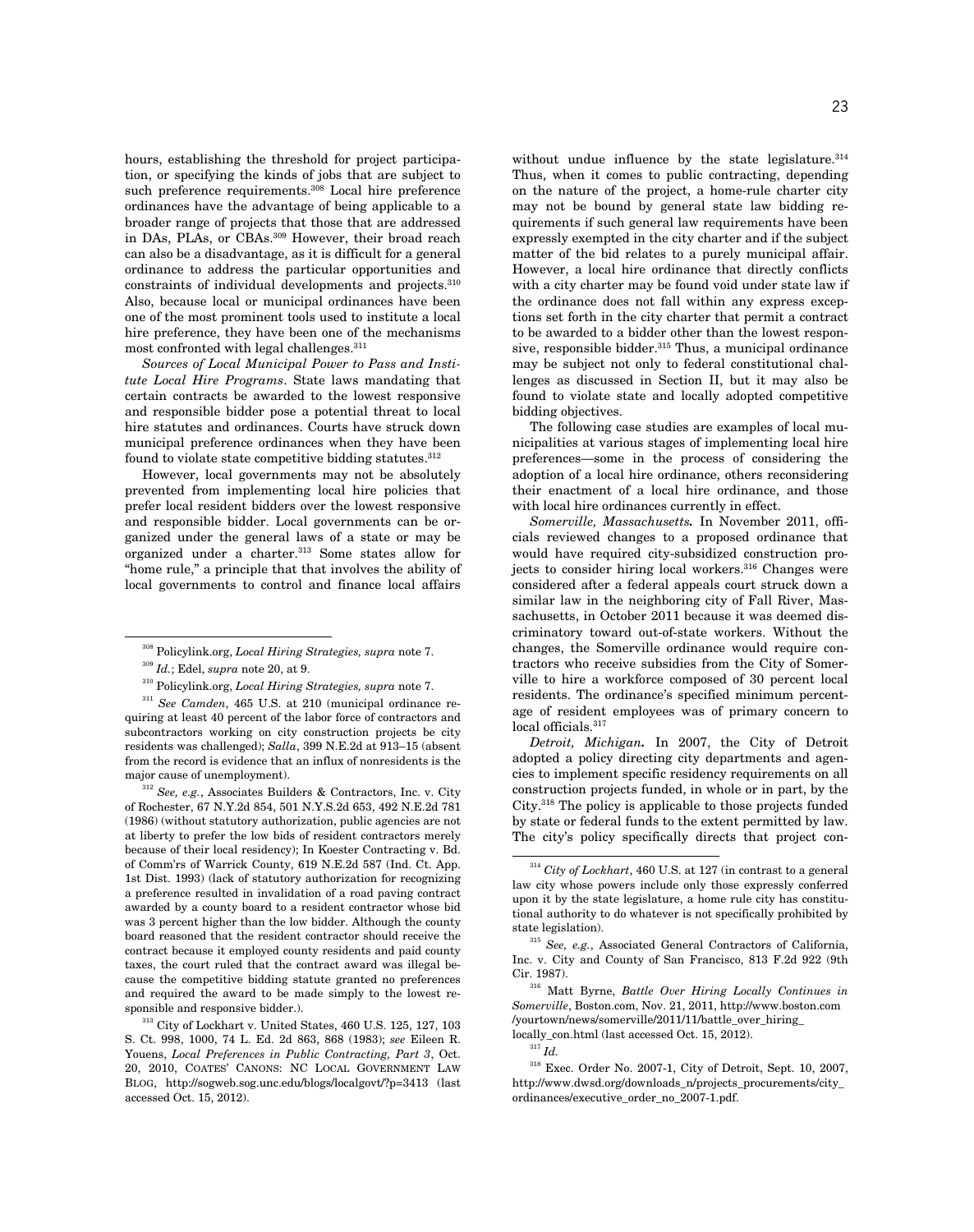struction contracts shall provide that at least 51 percent of the workforce must be bonafide Detroit residents. In addition, Detroit residents shall perform 51 percent of the hours worked on the project. Failure to meet the Detroit resident workforce requirement, including project hours, results in monthly financial penalties. Pursuant to its local hiring policy, the City of Detroit retains the option to bar any developer, general contractor, prime contractor, subcontractor, or lowertier contractor that is deficient in the utilization of Detroit residents from doing business with the City of Detroit for 1 year. The City also reserves the right to rebid the contract, in whole, or in part, and/or hire its own workforce to complete the work.<sup>319</sup>

*St. Louis, Missouri.* In 2009, the City of St. Louis passed an ordinance establishing apprenticeship training, workforce diversity, and city resident programs for City-funded public works contracts.320 It also established a community jobs board.<sup>321</sup> The ordinance specified that on each public works contract with an estimated base value of \$1 million or more, the St. Louis Agency for Training and Employment shall set a goal that 20 percent of all labor hours are to be performed by persons who reside in the City of St. Louis.322

*San Francisco, California.* The City and County of San Francisco updated its local hiring policy in 2011.<sup>323</sup> It establishes mandatory local hiring requirements for certain City public works or improvement projects, including City projects constructed in whole or in part within the boundary of San Mateo County.324 In the first year of implementation, the policy requires a mandatory participation level of 20 percent of all project work hours within each trade to be performed by residents domiciled in San Francisco and no less than 10 percent of the work hours to be performed by disadvantaged workers.325 Disadvantaged workers include residents from communities with unemployment in excess of 150 percent of the city average, as well as single parents, those receiving public benefits, and those without a General Education Degree.326

Contractors who fail to meet these requirements face financial penalties, $327$  but they also receive financial incentives for exceeding the local hiring requirement.<sup>328</sup>

*Hartford, Connecticut.* The City of Hartford, Connecticut, passed an ordinance in 1986 that applies local hiring policies to all publicly assisted projects of 40,000

<sup>323</sup> SAN FRANCISCO, CAL., ADMINISTRATIVE CODE § 6.22(G)  $\overset{(2011)}{\rule{0pt}{0.5pt}}_{\rule{0pt}{0pt}^{324} \, \, \mathrm{Id.}}$ 

325 § 6.22(G)(4)(a)(i).<br><sup>326</sup> § 6.22(G)(2)(g).<br><sup>327</sup> § 6.22(G)(7).<br><sup>328</sup> § 6.22(G)(5).

- 
- 
- 

sq ft or more.<sup>329</sup> For such projects, the ordinance requires that 40 percent of all trade project hours must be performed by city residents, 25 percent of all trade project hours must be performed by minorities, and 6.9 percent of all trade project hours must be performed by women. Also, 20 percent of the workers must be apprentices, 50 percent of whom must be city residents. Moreover, 25 percent of city work is set aside for small business and minority contractors. Projects are eligible for reimbursement of their permitting fee if 50 percent of the workers are residents and if at least 25 percent of the supplies come from Hartford businesses. The City also requires that the permanent workforce after construction must be composed of at least 50 percent resident and 45 percent minority. The City's requirement that the permanent, nonconstruction workforce maintain high levels of resident workers was adopted to ensure a long-term, beneficial impact for the community.330

*Baltimore, Maryland.* In May 2011, council members introduced a council resolution concerning an investigative hearing on local hire preference programs.331 The resolution sought an investigation into the efficacy of adopting a policy that would require resident preference hiring by certain entities contracting to supply goods or services to the City of Baltimore.<sup>332</sup> There has yet to be an ordinance formally adopted.

#### **B. Contract Award Preferences**

In an effort to increase the employment opportunities for in-state businesses, some states and local entities have enacted local preferences in the awarding of contracts. Such preferences give state or local residential bidders or proposers an advantage in the award of public contracts.333 Some state appellate courts have upheld the constitutionality of these local preferences.334

*ing, Part 1*, Sept. 22, 2010, COATES' CANONS: NC LOCAL GOVERNMENT LAW BLOG, http://canons.sog.unc.edu/?p=3202 (last accessed Oct. 15, 2012).  $334$  For example, a Wyoming statute granted residents (de-

fined as residing or being incorporated in Wyoming for 1 year prior to the date of bid opening) a 5-percent bid preference. The constitutionality of the statute was upheld by the Supreme Court of Wyoming in Galesburg Constr. Co., Inc., of Wyoming v. Board of Trustees of Mem'l Hosp. of Converse County, 641 P.2d 745 (Wyo. 1982), where the court ruled that the state had

<sup>&</sup>lt;sup>319</sup> *Id.* 320 St. Louis, Mo., Ordinance 68412 (May 21, 2009), http://www.slpl.lib.mo.us/cco/ords/data/ord8412.htm. 321 *Id.*

 <sup>329</sup> Policylink.org, *Local Hiring Strategies—Case Studies*, http://www.policylink.org/site/c.lkIXLbMNJrE/b.5137641/k.7A DF/Case\_Studies.htm (last visited Oct. 15, 2012), hereinafter cited as "Policylink.org, *Local Hiring Strategies—Case Studies*."

<sup>&</sup>lt;sup>331</sup> Letter from Ashlea H. Brown, Assistant Solicitor, City of Baltimore, to President and City Council Members (June 22, 2011), http://legistar.baltimorecitycouncil.com/attachments /7649.pdf. 332 *Id.* 333 Eileen R. Youens, *Local Preferences in Public Contract-*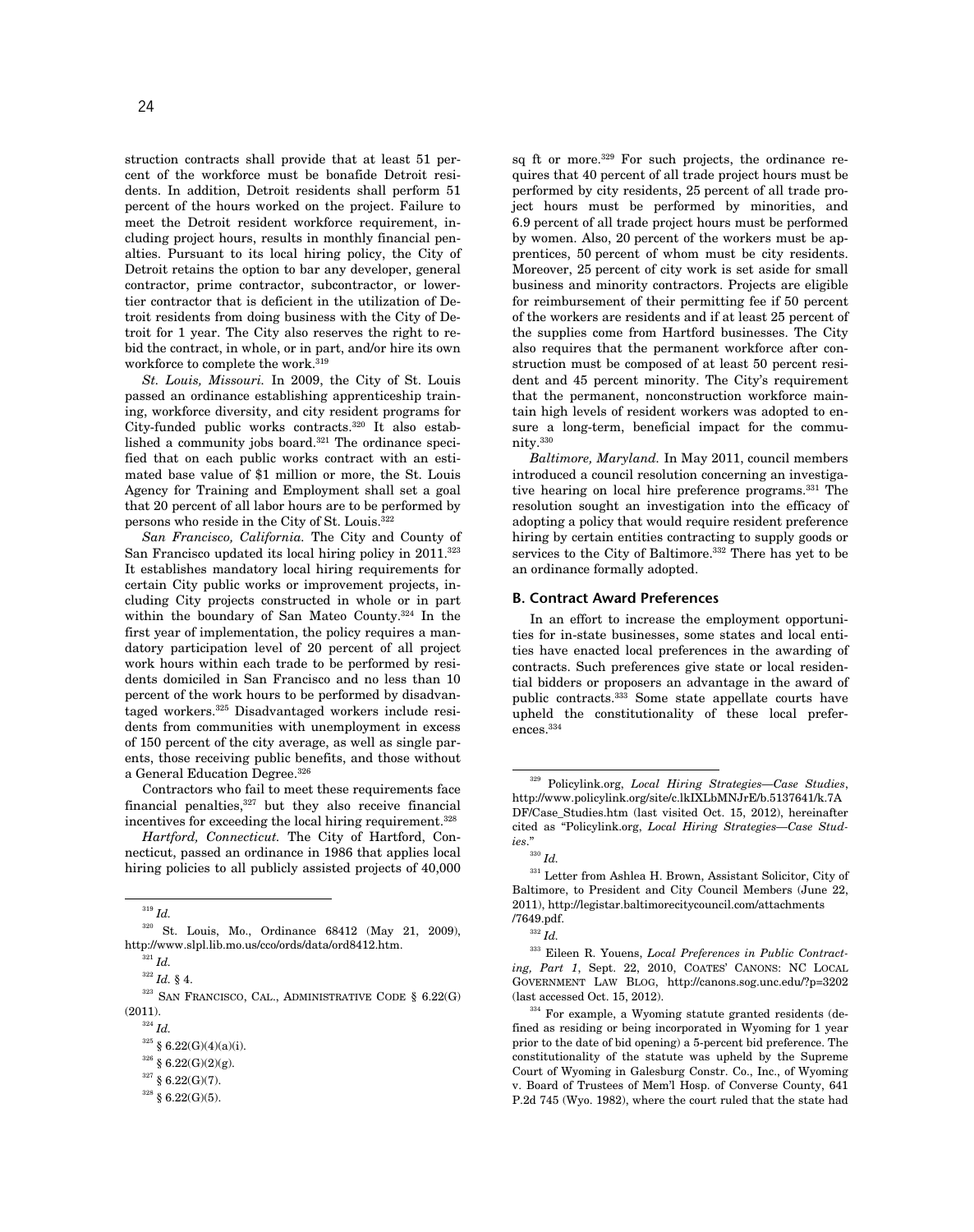There are generally four variations in contract award preferences.335 In one variation, the awarding governmental entity applies a straightforward preference, or specific percentage price increase or decrease to bids from non-local bidders. Because many bids are awarded based on price alone, this has the effect of giving in-state bidders a better chance of winning contracts, even if their initial bids are higher than their out-of-state competitors.

*Wyoming Statutes Annotated Section 16-6-102.* Wyoming's statute sets forth a preference for a state resident bid in public works contracts if it is not more than 5 percent higher than that of the lowest nonresident bid.<sup>336</sup>

A second variation is bid price matching, where the awarding body is required to give state bidders the opportunity to match the lowest bid if the lowest bidder is a nonlocal bidder.<sup>337</sup>

*Proposed North Carolina Legislation*. During its 2009 session, the North Carolina General Assembly proposed a bill, which was ultimately voted down by the legislature, that would have allowed North Carolina chartered construction contractors to match bids from out-of-state contractors.338 The proposed bill was part of the State's effort to further a policy to buy locally and support North Carolina residents and businesses.<sup>339</sup>

Another type of preference is reciprocal, whereby the awarding government applies a percentage increase to an out-of-state bidder's bid only if the out-of-state bidder's jurisdiction applies such a percentage increase to its out-of-state bidders.<sup>340</sup> For example, if one state applies a percentage increase to out-of-state bids, the awarding state will apply that same percentage increase to that out-of-state's bids on its projects.

*Louisiana Revised Statutes Annotated Section 38:2225*. Under this Louisiana statute, if a nonresident contractor bidding on a public work in the State of Louisiana is domiciled in a state that provides a percentage preference in favor of contractors domiciled in that state over Louisiana resident contractors for the same type of work, then every Louisiana resident contractor is granted the same preference over contractors domiciled in the other state.341 Thus, this statute favors contractors domiciled in Louisiana whenever the nonresident contractor bids on public work in Louisiana.

a legitimate interest in encouraging local industry, and that

-

The fourth variation of a contract award preference is a tie-bid preference, where the awarding government awards a state bidder when the state bidder's bid and out-of-state bidder's bid are equal in price and quality.342

*South Carolina Code Annotated Section 11-35-*  $1520(9)(a)$ . This statute articulates a tie-bid preference for an in-state resident bidder. With regard to competitive sealed bidding for contracts over \$50,000, if two or more bidders are tied in price while otherwise meeting all of the required conditions, the award is automatically made to the South Carolina firm if there is a South Carolina firm tied with an out-of-state firm.<sup>343</sup>

These contract award preferences have also been used at the local level.

*Philadelphia, Pennsylvania*. The City of Philadelphia employs a 5 percent bid preference for certified local vendors.344 As part of a bid evaluation to determine the lowest bidder, the City reduces local vendors' bids by 5 percent. If the local vendor receives the contract as a result of the 5 percent preference, the vendor will still receive the stated price on the vendor's bid document.<sup>345</sup>

To qualify for local preference in a bid submission, a bidder must be a certified Local Business Entity.346 To obtain certification, an entity must possess a valid Business Privilege License, have filed a Business Privilege Tax return within the past 12 months, and have continuously occupied an office within the City of Philadelphia where the company's business has been conducted for the past 6 months. Also, the business must satisfy one of the following requirements: 1) more than half of the business's full-time employees work in the City at least 60 percent of the time, 2) more than 50 of the business's full time employees work in the City at least 60 percent of the time, 3) more than half of the business's officers work in the City at least 60 percent of the time, or 4) the principal place of business is located in the City of Philadelphia.347

#### **C. Purchasing and Procurement Preferences**

Purchasing and procurement preferences are a type of local preference statute that allows an awarding governmental entity, at either the state or local level, to favor local businesses and vendors.<sup>348</sup> For example, in Tennessee, the state legislature has provided a preference for Tennessee products.<sup>349</sup> Tennessee Code Anno-

<sup>&</sup>lt;sup>335</sup> Youens, *supra* note 333.<br><sup>336</sup> WYO. STAT. ANN. § 16-6-102 (2012).<br><sup>337</sup> Youens, *supra* note 333.<br><sup>338</sup> John I. Mabe, Jr. & Ada K. Wilson, *Public Construction Bid Price-Matching*, Oct. 18, 2010, North Carolina Bar Association—Construction Law Section, http://constructionlaw. ncbar.org/newsletters/changeorderoctober2010/pricebid matching.aspx (last accessed Oct. 15, 2012). 339 *Id.*

<sup>&</sup>lt;sup>340</sup> Youens, *supra* note 333.<br><sup>341</sup> LA. REV. STAT. ANN. § 38:2225 (2012).

<sup>&</sup>lt;sup>342</sup> Youens, *supra* note 333.<br><sup>343</sup> S.C. CODE ANN. § 11-35-1520(9)(a) (2012).<br><sup>344</sup> City of Philadelphia Business Service Center, Local Business Entity Certification, https://business.phila.gov/Pages /LocalBusinessEntityCertification.aspx (last accessed on Oct. 15, 2012).<br><sup>345</sup> *Id.*<br><sup>346</sup> *Id.*<br><sup>348</sup> Youens, *supra* note 333.<br><sup>349</sup> TENN. CODE ANN. § 12-4-121 (2012).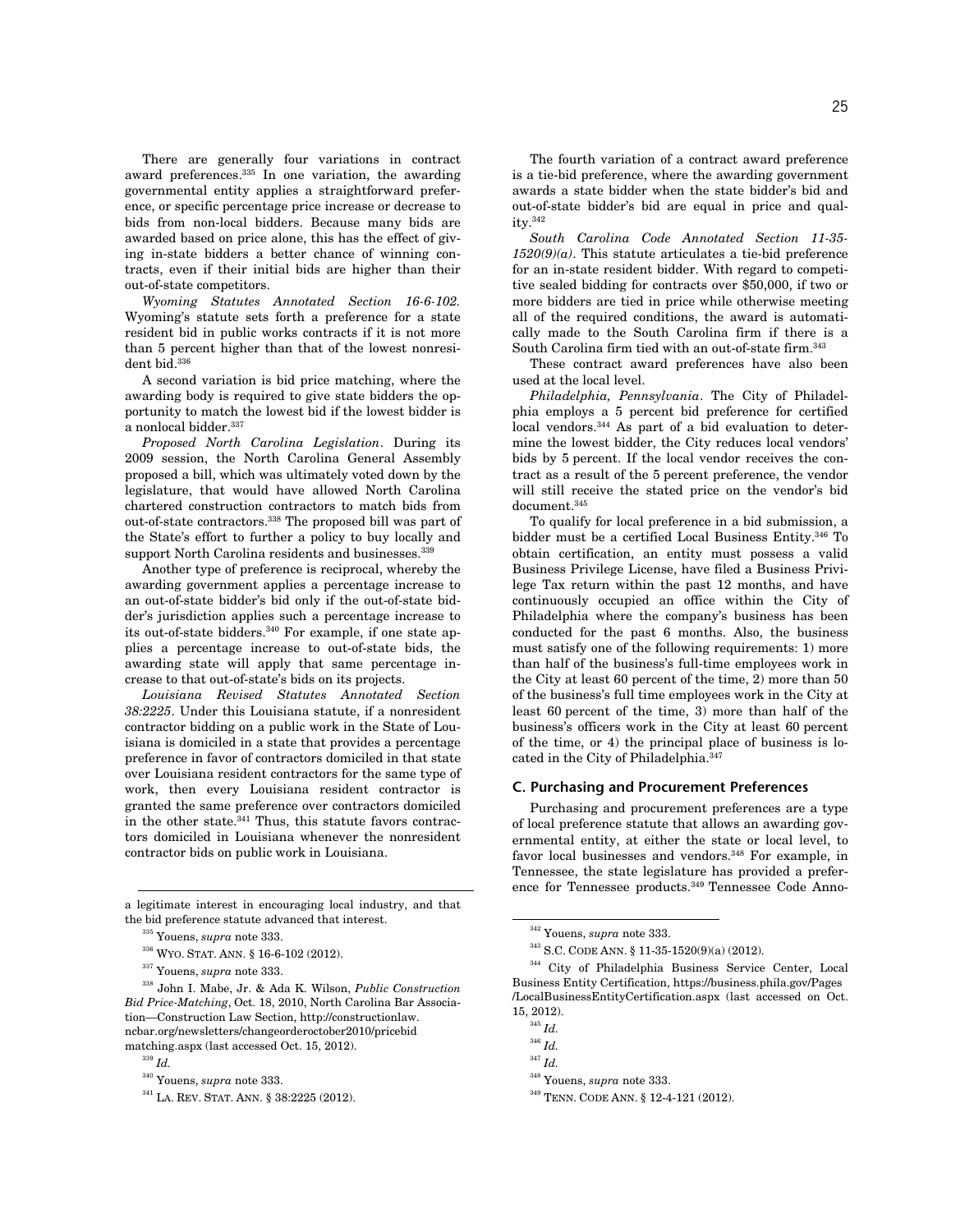tated Section 12-4-121 gives a preference to Tennessee bidders if cost and quality are equal for purchases of goods. Preference is given to Tennessee bidders for procuring services if services meet state quality and cost requirements.350 At the local levels, examples include the following:

*Houston, Texas*. Ordinance No. 2011-766 added Chapter 15, Article XI, "Hire Houston First," to the City's Municipal Code.351 Section 15-178 provides that in the purchasing of services, including construction services, the contracting department shall grant a preference to a local business as long as the local business is within 5 percent of the lowest bidder for contracts under \$100,000 or 3 percent of the lowest bidder for contracts of \$100,000 or more.352 Section 15-179 of the ordinance provides that when procuring goods or services valued at less than \$50,000 that are not the subject of a blanket purchase order or contract, the City shall select vendors and service providers with a principal place of business in the local area, provided that any such vendor's bid is no more than 5 percent greater than the lowest bid.<sup>353</sup>

*Milledgeville, Georgia*. The Milledgeville City Council approved Ordinance 0-1102-001 on February 22, 2011, which amended the purchasing policies and procedures and added a section entitled "Local Vendor Preference Provisions."354 The ordinance gives local vendors an advantage when competing for city contracts. To be considered for the preference given by this ordinance, a vendor must have had a city of Milledgeville business license for at least 1 year prior to the bid award date and possess a current business license. The local vendor must also be able to match the qualified, low, nonlocal vendor's bid within 7 percent.<sup>355</sup>

#### **D. Contract-Based Tools**

While state statutes and local ordinances have historically been the prominent means by which local hire programs have been implemented, legal hurdles and federal funding concerns have led to the increased use of contract-based tools as a means of instituting and establishing local hire requirements. The following section highlights how local hire requirements have been incorporated into a wide variety of contract-based tools, including first source hiring agreements, PLAs, DAs, and CBAs.

- 
- 
- 
- 
- <sup>350</sup> TENN. CODE ANN. § 12-4-121 (2012).<br><sup>351</sup> HOUSTON, TEX., CONTRACTS CODE art. XI (2011).<br><sup>352</sup> CONTRACTS CODE art. XI, § 15-178.<br><sup>353</sup> CONTRACTS CODE art. XI, § 15-179.<br><sup>354</sup> Rebecca Burns, *City Promotes Local Vendor* COLONNADE, Mar. 10, 2011, http://www.gcsunade.com/2011/ 03/10/city-promotes-local-vendor-use/ (last accessed Oct. 15,  $^{2012)}$ .<br><sup>355</sup> *Id.*

#### *1. First Source Hiring Programs and Agreements*

First source hiring programs and agreements require new businesses, new construction or remodeling, or expanding businesses to hire local residents for both the construction and permanent jobs associated with the developments.356 These programs and agreements seek to help a city reduce its unemployment rate by keeping jobs for local residents.<sup>357</sup>

First source programs seek to provide employment opportunities to targeted populations by requiring or encouraging the use of a particular source for job applicants, such as job training organizations or hiring agencies, on a development or public works project.358 Businesses that participate in such programs are required to first give notice of job openings to the first source program.359 In practice, this means businesses are required to post all job openings to a central clearinghouse (either run by the city or a nonprofit) for a designated amount of time before opening up the position to the public.360 The clearinghouse screens and keeps records of local residents and refers applicants with relevant and appropriate experience.<sup>361</sup>

These types of agreements may appear in two forms: in local ordinances or in contractual agreements with developers and community organizations that are applied on a case-by-case basis.<sup>362</sup> First source programs that are incorporated through local ordinances tend to be broader in scope as they focus on tying city-regulated development to local residents.363 They seek to leverage a city's spending on contracts and projects to create more jobs for residents. Examples of local projects that may be subject to such agreements include those receiving city subsidies, projects requiring rezoning, and city contracts. Some cities monitor all development projects and require projects over a certain number of square feet or over a certain budget amount to participate in first source hiring.364 Regardless, first source hiring agreements instituted via city ordinances result in consistent requirements for all developers.<sup>365</sup>

These agreements have also been incorporated into private agreements between developers and community organizations.366 Due to their case-by-case nature, instituting first source hiring programs via PLAs, CBAs, or DAs not only allows a local government or community to put forth a more directed response to a developer's needs, but also allows for the ability to negotiate more

 <sup>356</sup> Edel, *supra* note 20, at 6. 357 *Id.* at 7. 358 Gross, LeRoy & Janis-Aparicio, *supra* note 5. 359 Policylink.org, *Local Hiring Strategies, supra* note 7. 360 *Id.*

<sup>361</sup> *Id.* 362 Edel, *supra* note 20, at 8. 363 *Id.* at 9. 364 Policylink.org, *Local Hiring Strategies, supra* note 7. 365 Edel, *supra* note 20, at 9. 366 *Id.*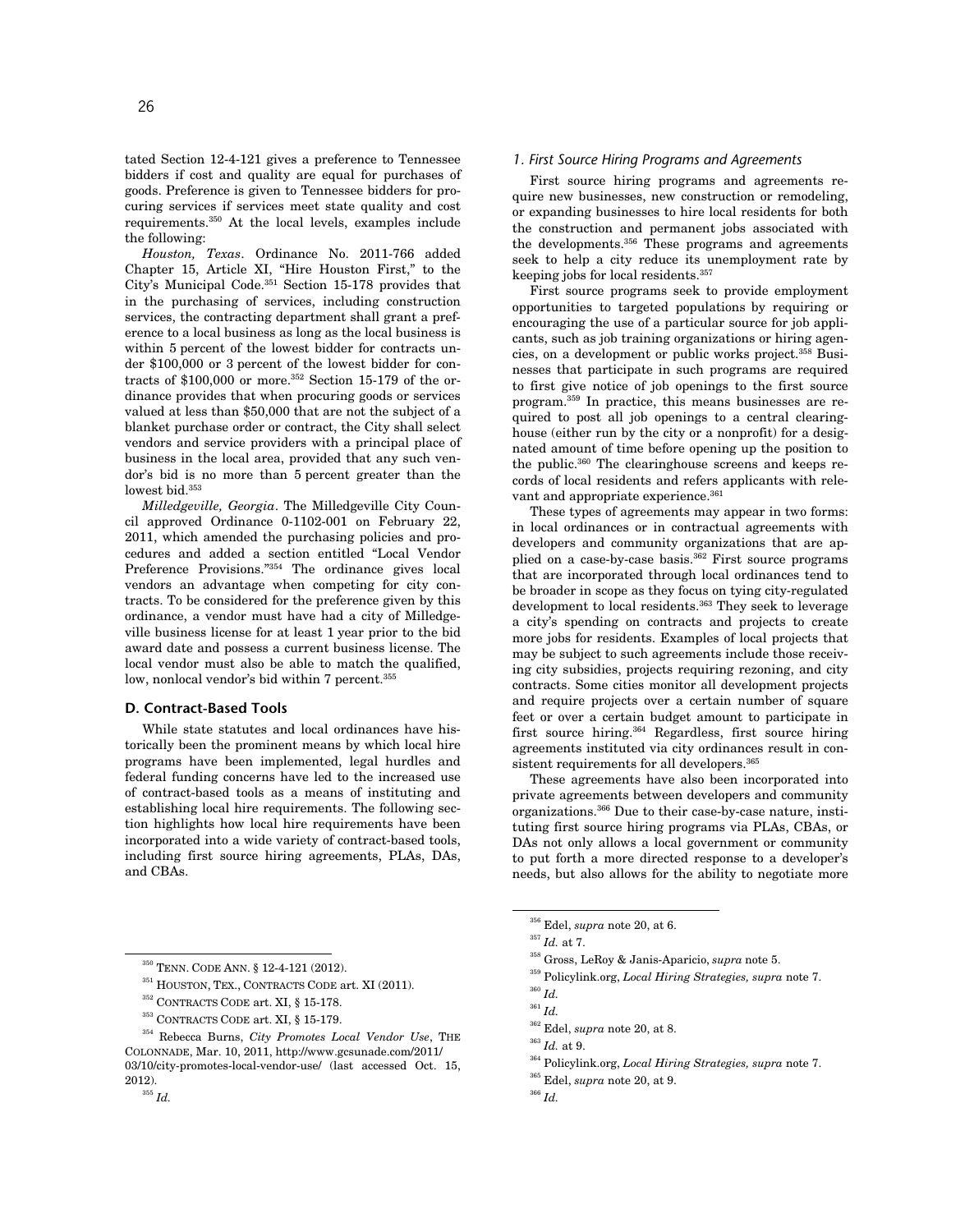specific terms for a particular project than may be politically possible for a citywide ordinance.

Regardless of the form in which first source hiring programs are instituted, all agreements delineate a requirement to hire local residents for either construction or permanent jobs associated with the project, new development, or both.<sup>367</sup> Thus, the most successful first source hiring agreements are those tailored to a locality's particular needs and situation.

As a tool to increase the hiring of local residents, this type of agreement is designed with the intention of bringing economic benefits of revitalization efforts in struggling communities to local residents.<sup>368</sup> Oftentimes, first source agreements use zip codes, city boundaries, or county boundaries to stipulate which residents qualify as local residents versus those who fall outside the targeted area. The goal of specifying local residential areas is to target residents close to the development efforts who are likely to benefit from a first source hiring program. First source programs provide a way for municipalities and communities to increase residents' short- and long-term employment and earning potential. Such programs have the added benefit of addressing diversity without affirmative action.369

While first source programs serve as a tool for municipalities and community organizations to keep jobs for local residents and help reduce local unemployment, they also face several challenges. Success is due in large part to compliance and adherence to its requirements, which in turn necessitates sufficient monitoring and enforcement. The challenge presented is that monitoring and enforcement efforts of such programs need to act not only as incentives, but also to hold developers accountable without being overly expensive to implement. First source hiring agreements range from mandatory to "friendly" programs that rely on good faith compliance.370

Defining and monitoring a developer's good faith effort is dictated by the agreement.371 Definitions of good faith may include having a developer submit regularly scheduled reports of their job hires to an agreed-upon monitoring body, periodic site visits by an enforcement agency, or provisions to insure that job announcements related to the development are made available to community organizations responsible for providing employees to developers.372

Whether a first source program institutes mandatory or good faith compliance provisions, monitoring and enforcement serve as incentives for compliance.<sup>373</sup> In some city ordinance programs, local governments or regulatory agencies monitor compliance and levy penalties for noncompliance. However, sometimes ensuring

 $\frac{371}{372}$  *Id.* at 11.

<sup>373</sup> *Id.*

compliance can be an administrative burden on local governments or organizations and they are unable to sufficiently monitor the agreements.<sup>374</sup>

First source programs may also face resistance from surrounding communities who are excluded by the program and fear first source hiring agreements may affect their job security and employment opportunities.375 Labor unions may also oppose first source hiring agreements<sup>376</sup>

And lastly, like other spending projects, first source hiring programs tend to flourish during economically robust periods and struggle during economic downturns.377 Particularly, short-term construction jobs associated with first source hiring agreements may decrease or disappear when the economy is weak and residents need employment most.378

*Job Training Programs*. One issue that has a significant impact on the success of first source hiring programs is whether the applicants being referred are sufficiently trained and capable of meeting the employer's or developer's employment needs.379 One commentator noted that a way of minimizing the enforcement problem confronting first source hire programs is to spend resources to properly train and screen residents before referring them to employers.380 By providing prescreened employees, the designated enforcement agency does not have to spend as many resources on enforcement because employers are generally happy to comply with the program.<sup>381</sup>

Job training can be provided by organizations or can be achieved through on-the-job training programs such as preapprenticeship and apprenticeship programs. For example, the City of Oakland, California, acknowledges that apprenticeship "is an essential pathway to a productive career in the construction trades."382 Its apprenticeship program is a job training system that combines on-the-job training with classroom instruction. Apprentices are considered paid employees, who earn while they are receiving instruction and training. Additionally, the City has a 15 percent Apprenticeship Program that ensures participation of Oakland apprentices on public works construction projects. The City of Oakland also offers a preapprenticeship program for those who

workforce-intermediary-report3.pdf. 375 Edel, *supra* note 20, at 12. 376 *Id.*

<sup>379</sup> Policy Brief: *Reforming First Source: Strengthening the Link Between Economic Development and Jobs, supra* note 374.<br><sup>380</sup> Edel, *supra* note 20, at 11.<br><sup>381</sup> *Id.* 

<sup>382</sup> City of Oakland, Local Employment Program, http://www2.oaklandnet.com/Government/o/CityAdministratio n/d/CP/s/LocalEmploymentApprenticeshipPrograms/index. htm (last accessed on Oct. 15, 2012).

 $\frac{367}{368}$ *Id.* at 6.  $\frac{368}{1}$ 

 $\frac{369}{370}$  *Id.* at 7.

 <sup>374</sup> Policy Brief: *Reforming First Source: Strengthening the Link Between Economic Development and Jobs* 2 (2010), http://www.dcfpi.org/wp-content/uploads/2011/03/032311-

 $\!\! \begin{array}{c} \!\! 377 \!\! \phantom{0} \bar{1} \!\! \phantom{0} \bar{3} \!\! \phantom{0} \bar{3} \!\! \phantom{0} \bar{3} \!\! \phantom{0} \bar{3} \!\! \phantom{0} \bar{3} \!\! \phantom{0} \phantom{0} \bar{3} \!\! \phantom{0} \phantom{0} \phantom{0} \phantom{0} \phantom{0} \phantom{0} \phantom{0} \phantom{0} \phantom{0} \phantom{0} \phantom{0} \phantom{0} \phantom{0} \phantom{0} \phantom{0} \phantom{0}$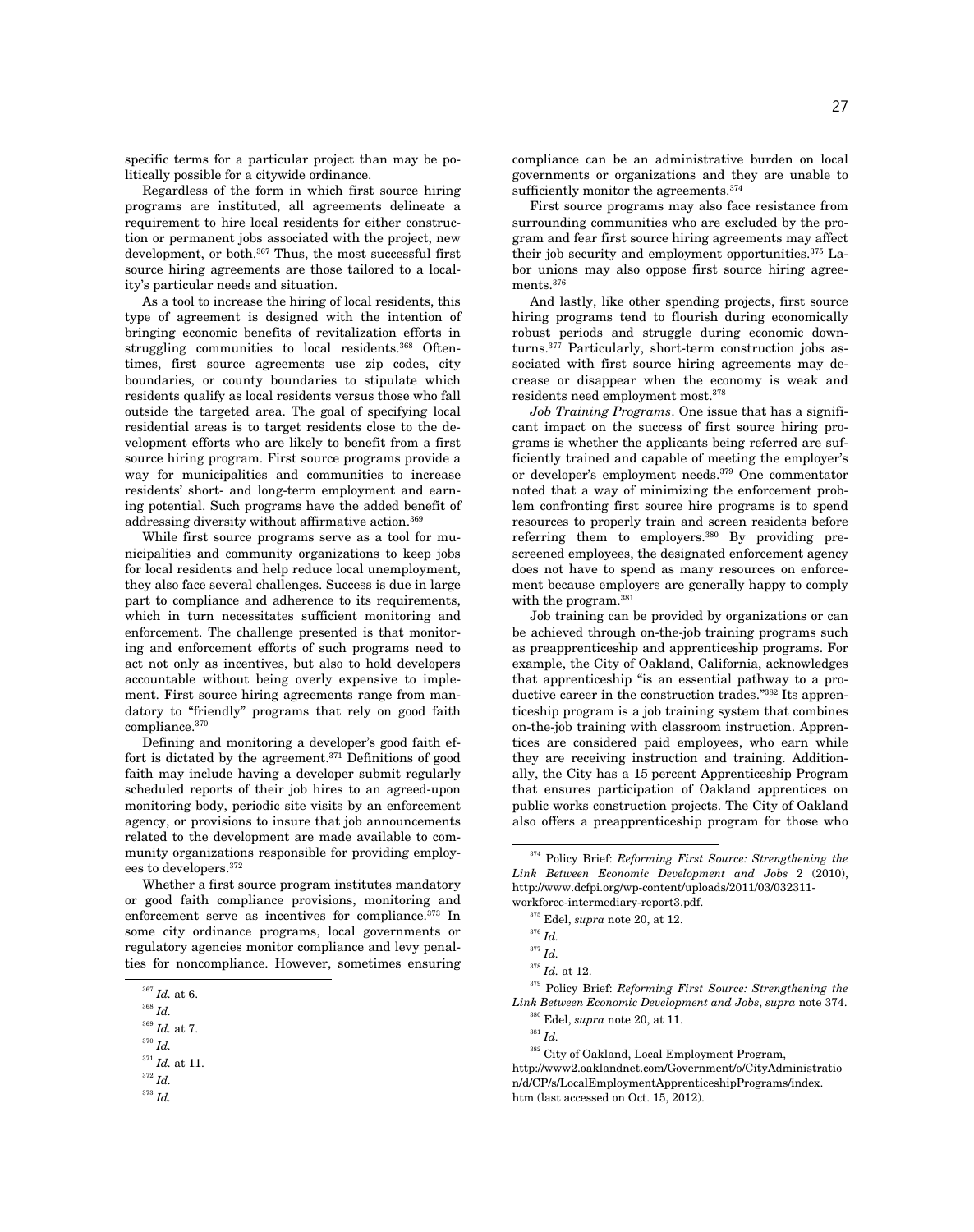are unsure which apprenticeship trade they would like to pursue. This program provides an overview of the skilled trades and also provides hands-on training and instruction.383

*Portland, Oregon*. In 1978, the City of Portland adopted the first citywide effort to tie economic development incentives to preferential hiring of city residents.384 The first source program, called JobNet, targeted the residents of Portland's largely low-income communities of color. JobNet required firms wishing to take advantage of economic incentives to sign a first source agreement. Some of the common requirements in the agreement included making information on "covered positions" available exclusively to JobNet, considering job applicants from the pool of candidates referred by JobNet, and providing JobNet with quarterly summaries of its activities. The first source hiring program requirements were not overly burdensome and achieved successful results. If good faith efforts were not exercised, penalties included potential sanctions by repealing tax abatements, recalling loans, or fining the noncompliant firm \$25,000 for every worker hired without a good faith effort. The program had reciprocal accountability, meaning firms could terminate a contract if JobNet failed to fulfill its end. Starting 1989, the Portland Development Commission served as the central operating agency for JobNet. The program has since consolidated into state-operated, one-stop centers.<sup>385</sup>

*Pasadena, California*. The City of Pasadena adopted an ordinance establishing a first source hire program with regard to construction projects that receive City financial assistance.386 The ordinance requires developers receiving financial assistance to participate in the first source hiring program and enter into a first source hiring agreement with the City of Pasadena.<sup>387</sup> The local hiring requirement is determined on a case-by-case basis and takes into account the nature of the project, duration of the construction, and level of City financial assistance.388

Compliance with the first source agreement requires a minimum percentage of construction-related payroll or equivalent must be accomplished with resident employee hours either during the construction project or as part of ongoing, nontemporary employment following the completion of construction; adherence to certain procedures and schedules; recordkeeping and documentation for demonstrating compliance with the first source hiring agreement; and any other matters that the city manager may deem appropriate to include in

383 *Id.*

the first source hiring agreement.389 If a developer breaches its agreement, the City cancels its financial assistance.390 The City's first source hire program only applies to private construction projects on a voluntary basis.391

*Berkeley, California*. In 1988, the City of Berkeley adopted its first source hiring ordinance.<sup>392</sup> It requires public works projects greater than \$100,000 and private development of more than 7,500 sq ft to sign a first source agreement and participate in a first source hiring program. Despite these enumerated requirements, the ordinance only mandates that a good faith effort to hire locally be made. The requirements are not tied to specific numeric goals. The first source program office holds weekly orientations for Berkeley residents seeking employment. At these orientations, reading and math skills tests are offered along with help in creating a resume. In addition to these efforts, the first source office relies on referral and training services by local nonprofit and other agencies. Another unique feature of Berkeley's first source program is its emphasis on nonconstruction work. Any business that opens in a covered development, whether a restaurant or travel agent, is required to participate in the first source hiring program.393

#### *2. Project Labor Agreements*

In the construction industry, a PLA is a contractual agreement ensuring labor peace for a construction project by establishing key terms of hiring procedures and working conditions ahead of time.<sup>394</sup> The U.S. Supreme Court upheld the use of PLAs in *Building & Construction Trades Council v. Associated Builders & Contractors of Massachusetts/Rhode Island, Inc.* (commonly referred to as "*Boston Harbor*").395 PLAs are generally made with reference to terms of local collective bargaining agreements in various trades.396 While PLAs may be viewed as being at loggerheads with local hire because they are not true local hire agreements, local governments have utilized them when the focus of a local hiring program is construction jobs.397

PLAs can offer communities an opportunity to gain access to jobs for local residents and almost always in-

<sup>389</sup> *Id.*, ch. 14.80.040(B).<br><sup>390</sup> *Id.*, ch. 14.80.040(C).<br><sup>391</sup> *Id.*, ch. 14.80.050.<br><sup>392</sup> Policylink.org, *Local Hiring Strategies—Case Studies*, *supra* note 329. 393 *Id.* 394 Community Benefits Legal Dictionary, *supra* note 3. 395 507 U.S. 218, 229, 232 (1993).

- 
- 
- 396 Community Benefits Legal Dictionary, *supra* note 3. 397 Policylink.org, *Local Hiring Strategies—Challenges*,

http://www.policylink.org/site/c.lkIXLbMNJrE/b.5137633/k.1F AC/Challenges.htm (last visited Oct. 15, 2012) hereinafter cited as "Policylink.org, *Local Hiring Strategies—Challenges*."

<sup>384</sup> Policylink.org, *Local Hiring Strategies—Case Studies,*  $\sup_{^{385}Id.}$ 

<sup>386</sup> PASADENA, CAL., BUILDING AND CONSTRUCTION, ch. 14.80.020 (2004). 387 *Id*., ch. 14.80.040(A). 388 *Id*., ch. 14.80.040(A).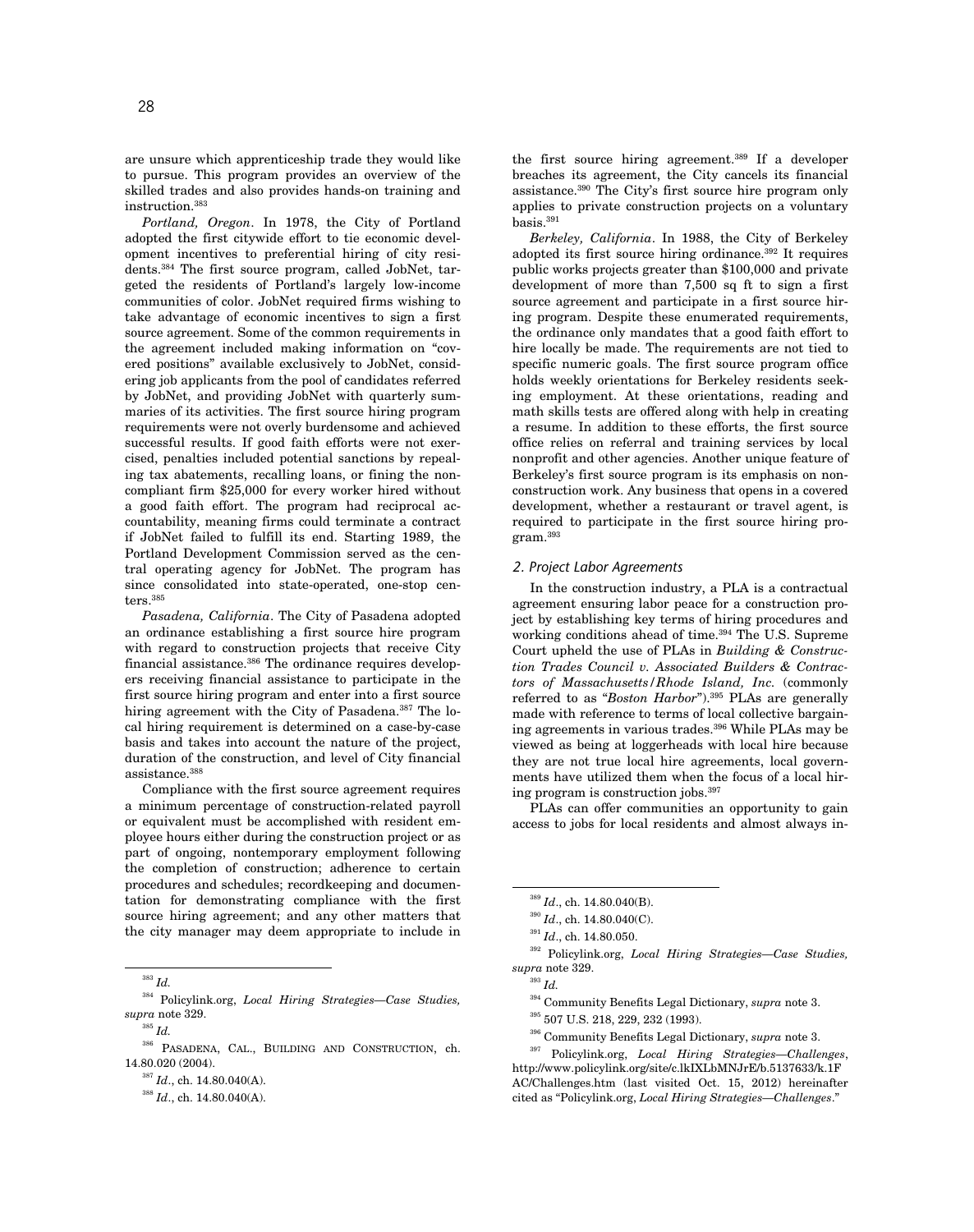clude a preference for local workers.<sup>398</sup> At a minimum, PLAs usually require contractors to use local union hiring halls to recruit workers.<sup>399</sup> Moreover, PLAs usually require the dispatch of resident union members who are residents of the designated targeted area. While the use of local hiring halls does not guarantee that local workers will be hired first, local hiring hall lists are comprised mostly of local labor.400 Thus, PLAs present the advantage of guaranteeing union members work on a project in return for helping a public entity fulfill local hiring goals.<sup>401</sup>

However, PLAs can limit the employment opportunities for those who have been less represented in organized labor, like women and people of color.<sup>402</sup> Also, in smaller communities with a limited number of residents in the construction trade, a PLA may limit competition among contractors and contractors may find it difficult to fill skilled positions with qualified workers.<sup>403</sup>

While PLAs may not be traditional mechanisms for local hire, the case studies below showcase that some communities have used them in ways that support local hiring.

*Los Angeles, California*. The City of Los Angeles has entered into several PLAs.<sup>404</sup> Generally the terms and conditions of the PLA apply to all work performed on a specific project.<sup>405</sup> The PLA requires all contractors and subcontractors to be bound to the agreement, whether they are union or nonunion.406 The agreement establishes standard work rules, prevailing wage guarantees, hours and fringe benefits payment, and dispute resolution procedures.407 Moreover, the agreement prohibits labor strikes, work stoppages, and lockouts.408 A key component of these PLAs is that they promote work-

 $^\mathrm{398}$  LIAM GARLAND & SUSIE SUAFAI, GETTING TO THE TABLE: A PROJECT LABOR AGREEMENT PRIMER 5 (National Economic Development and Law Center, 2002), available at http://www. policyarchive.org/handle/10207/bitstreams/5744.pdf. 399 *Id.*

402 Policylink.org, *Local Hiring Strategies—Challenges*, *supra* note 397.

/site/pdf/hiring/Avenue 45 PLA.pdf (2007). 405 City of Los Angeles, Bureau of Contract Administration, http://bca.lacity.org/index.cfm?nxt\_body=local\_hiring.cfm (last accessed Oct. 15, 2012). 406 *Id.*

<sup>408</sup> *Id.*

*Bridgeport, Connecticut*. The construction of a baseball stadium in Bridgeport, Connecticut, was governed by a PLA that required 35 percent local minority hir $ine<sup>.411</sup>$ 

*Oakland, California*. The PLA governing the \$1.2 billion modernization of the Port of Oakland required that a percentage of the project work hours be performed by local residents.<sup>412</sup> The Port of Oakland, the general contractor, and signatory unions of the Building Trades Council signed the agreement and began implementation.413 Through 2007, a total of 3,144,954 hours had been worked, of which 31 percent was completed by local residents and 6.2 percent was completed by local resident apprentices.<sup>414</sup> The PLA governing the modernization of the Port of Oakland had a broad definition of local impact area.415 However, all accounts suggest that the agreement made profound progress in getting low-income local residents into construction jobs.416

#### *3. Development Agreements*

DAs, also referred to as disposition and development agreements, are contracts negotiated between developers and a governmental entity. $417$  They may contain detailed information about the developer's plans for a project, information regarding land use, development criteria, terms and conditions of a development project's approval, or the subsidies that the local government will provide to the project.<sup>418</sup> Requirements of a CBA can be included in a DA.419 However, community benefits that include provisions for which there are clear restrictions on local governmental action, such as affirmative action programs, should not become part of

<sup>410</sup> *See* PLA Los Angeles Fire Station 64, http://bca.lacity. org/site/pdf/hiring/Fire Station 64 PLA.pdf 20 (2006). 411 GARLAND & SUAFAI, *supra* note 398. 412 Kathleen Mulligan-Hansel, *Making Development Work* 

*Lessons From the Port of Oakland Project Labor Agreement*, 35 COLUM. HUM. RTS. L. REV. 375, 390 (2004). 414 Mulligan-Hansel, *supra* note 412. 415 *Id.* at 24. 416 *Id.*

<sup>400</sup> *Id.*

<sup>401</sup> *Id.*

<sup>403</sup> GARLAND & SUAFAI, *supra* note 398. 404 *See* PLA Los Angeles Fire Station 64, http://bca.lacity.org/site/pdf/hiring/Fire Station 64 PLA.pdf (2006); PLA Harbor Replacement Station & Jail, http://bca.lacity.org/site/pdf/hiring/Harbor Signed PLA.pdf (2006); PLA ATSAC, http://bca.lacity.org/site/pdf/hiring/PLA ATSAC.pdf (2008); PLA Metro Detention Center, http://bca.lacity.org/site/pdf/hiring/Metro Detention Signed PLA.pdf (2006); PLA Police Administration Building, http://bca.lacity.org/site/pdf/hiring/PAB Signed PLA.pdf (2006); PLA Harbor Repl; PLA Avenue 45, http://bca.lacity.org

<sup>407</sup> *Id.*

force development by establishing local hiring and disadvantaged worker employment opportunities.409 The City of Los Angeles's PLAs commit signatories to exert their best effort to identify job applicants residing within the City's targeted neighborhoods.<sup>410</sup>

 <sup>409</sup> *Id.*

*for Local Residents: Local Hire Programs and Implementation Strategies That Serve Low-Income Communities* 54 (The Partnership for Working Families, 2008), http://www.forworking families.org/sites/pwf/files/publications/0708-Making DevelopmentWorkForLocalResidents.pdf (last accessed Feb. 7, 2013). 413 Jason Parkin, *Constructing Meaningful Access To Work:* 

<sup>&</sup>lt;sup>417</sup> Gross, LeRoy & Janis-Aparicio, *supra* note 5, at 9.<br><sup>418</sup> *Id.*; Community Benefits Legal Dictionary, *supra* note 3.<br><sup>419</sup> Gross, LeRoy & Janis-Aparicio, *supra* note 5, at 72.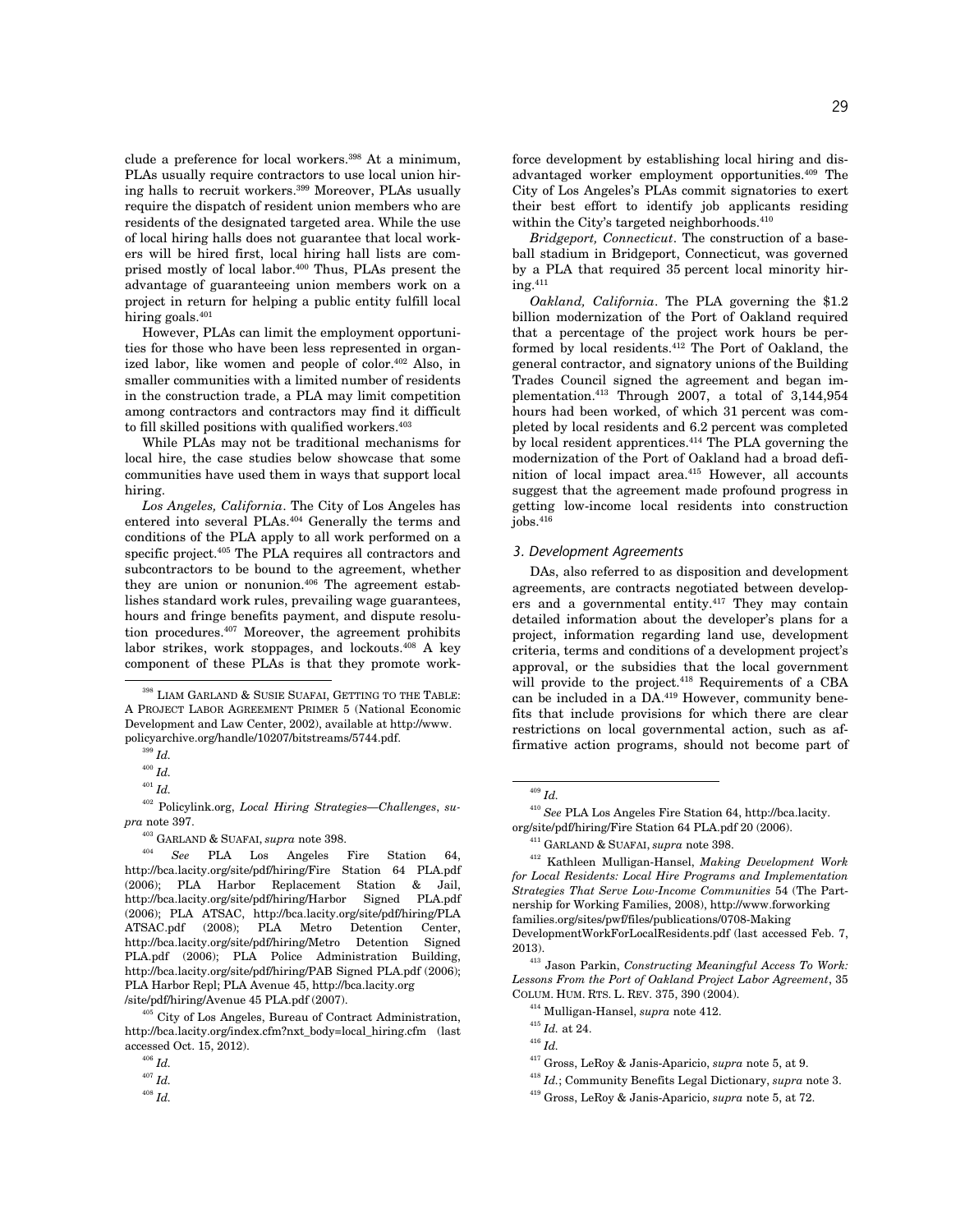the DA.420 Both governmental entities and community groups have utilized DAs as a means of creating employment opportunities benefiting local residents.

*Hollywood and Highland Project*. Los Angeles's Hollywood and Highland development, a retail/theater space that is also the venue of the Academy Awards, required construction and permanent local hire programs as part of its DA.421 The agreement between the developer and the Los Angeles Community Redevelopment Agency required the developer to use its best efforts to create 323 full-time-equivalent employment opportunities relating to the theater that was to be built.422 Additionally the developer agreed to exert its best efforts to assure that 165 of the jobs would be available to low- and moderate-income persons. By the time the implementation period was over, 655.8 fulltime-equivalent positions had been created, with 234.8 having been filled by low- and moderate-income workers.423 The policy language dictating this DA did not specify process, just outcome requirements.<sup>424</sup>

#### *4. Community Benefits Agreements*

A CBA is a legally-binding contract between a coalition of community-based organizations and a developer in which community members pledge support for a development in return for benefits such as local hiring agreements, living wage jobs, and affordable housing.425 Given the legal hurdles and federal funding issues local hire ordinances are confronted with, there has been a shift towards an increased use of CBAs as a means of instituting local hire programs and policies.

CBAs tend to be project-specific and stem primarily from the individual characteristics of the development projects to which they are attached and from the type of community coalitions involved in their negotiation.426 The negotiation and use of CBAs first emerged in Los Angeles, California, in the late 1990s.<sup>427</sup> CBAs may stipulate a range of community benefits, but employment-related provisions sit at the center of these agreements.428 Community organizations look to CBAs as a mechanism for employing residents. In negotiating CBAs, community organizations seek the inclusion of

<sup>421</sup> Mulligan-Hansel, *supra* note 412, at 18.<br><sup>422</sup> *Id.* at 34.<br><sup>423</sup> *Id.* at 35.<br><sup>424</sup> *Id.* at 23. Community Benefits Legal Dictionary, *supra* note 3; Virginia Parks & Dorian Warren, *The Politics and Practice of Economic Justice: Community Benefits Agreements as Tactic and Strategy of the New Accountable Development Movement* 3 (2009), http://www.changecenter.org/research-publications/ articles-from-the-diversity-conference/The Politics and Practice of Economic Justice.pdf/; Gross, LeRoy & Janis-

provisions stipulating job training and targeted hiring as a means of achieving these goals.

One of the most distinctive employment provisions of a CBA concerns targeted hiring.429 Referral, recruitment, and hiring often are not announced or advertised.430 Workers lack information about available jobs, and employers lack information about available workers.431 Without incentives to utilize information about a community's labor supply, development employers often look beyond the impacted community for workers.<sup>432</sup>

Targeted hiring seeks to address such labor disconnects by providing concrete steps that ensure workers in the community are hired into development jobs.<sup>433</sup> For example, first source hiring provisions incorporated into a CBA can mandate that a developer and other employers associated with the project must interview job applicants referred from specified "first sources" such as community training programs.<sup>434</sup>

CBAs present a holistic and flexible approach to dealing with a local community's specific needs and concerns.435 By resting on private negotiations with employers and developers rather than on public regulation, the CBA negotiation process provides a mechanism of inclusiveness by ensuring that community concerns are heard and addressed.436

As legally-binding contracts, CBAs ensure that the developer's promises regarding community benefits are legally enforceable by committing developers in writing to promises they make regarding their projects.437 This aids enforcement and provides a sense of transparency, which helps the public, community groups, government officials, and the news media monitor a project's outcome. CBAs also clarify and quantify outcomes. By allowing local governments to see how many jobs were created from a development project and how many local residents benefited as a result of the agreement, CBAs provide local governments with information that demonstrates successful delivery of promised benefits.438

While there are many beneficial aspects to utilizing CBAs, their ability to be an effective tool for increasing local hiring can be limited. The success of a CBA can be hindered by the presence of coalition politics and how well different community coalitions work together.<sup>439</sup>

Parks & Warren, *supra* note 425, at 1; Gross, LeRoy & Janis-

 <sup>420</sup> *Id.*

Aparicio, *supra* note 5, at 9.<br><sup>426</sup> Parks & Warren, *supra* note 425, at 5.<br><sup>427</sup> *Id.* at 6.<br><sup>428</sup> *Id.* at 8.

 $^{429}$  *Id.* at 9; Gross, LeRoy & Janis-Aparicio, *supra* note 5, at 43.

<sup>&</sup>lt;sup>430</sup> Community Benefits Legal Dictionary, *supra* note 3; Parks & Warren, *supra* note 425, at 9. 431 *Id.*

<sup>432</sup> *Id.*

<sup>&</sup>lt;sup>433</sup> *Id.*; Gross, LeRoy & Janis-Aparicio, *supra* note 5, at 44.<br><sup>434</sup> Gross, LeRoy & Janis-Aparicio, *supra* note 5, at 46.<br><sup>435</sup> Community Benefits Legal Dictionary, *supra* note 3;

 $436$  Gross, LeRoy & Janis-Aparicio, *supra* note 5.

 $^{437}$  *Id.*<br> $^{438}$  *Id.* at 21–22.

<sup>&</sup>lt;sup>439</sup> *Id.* at 22, 25.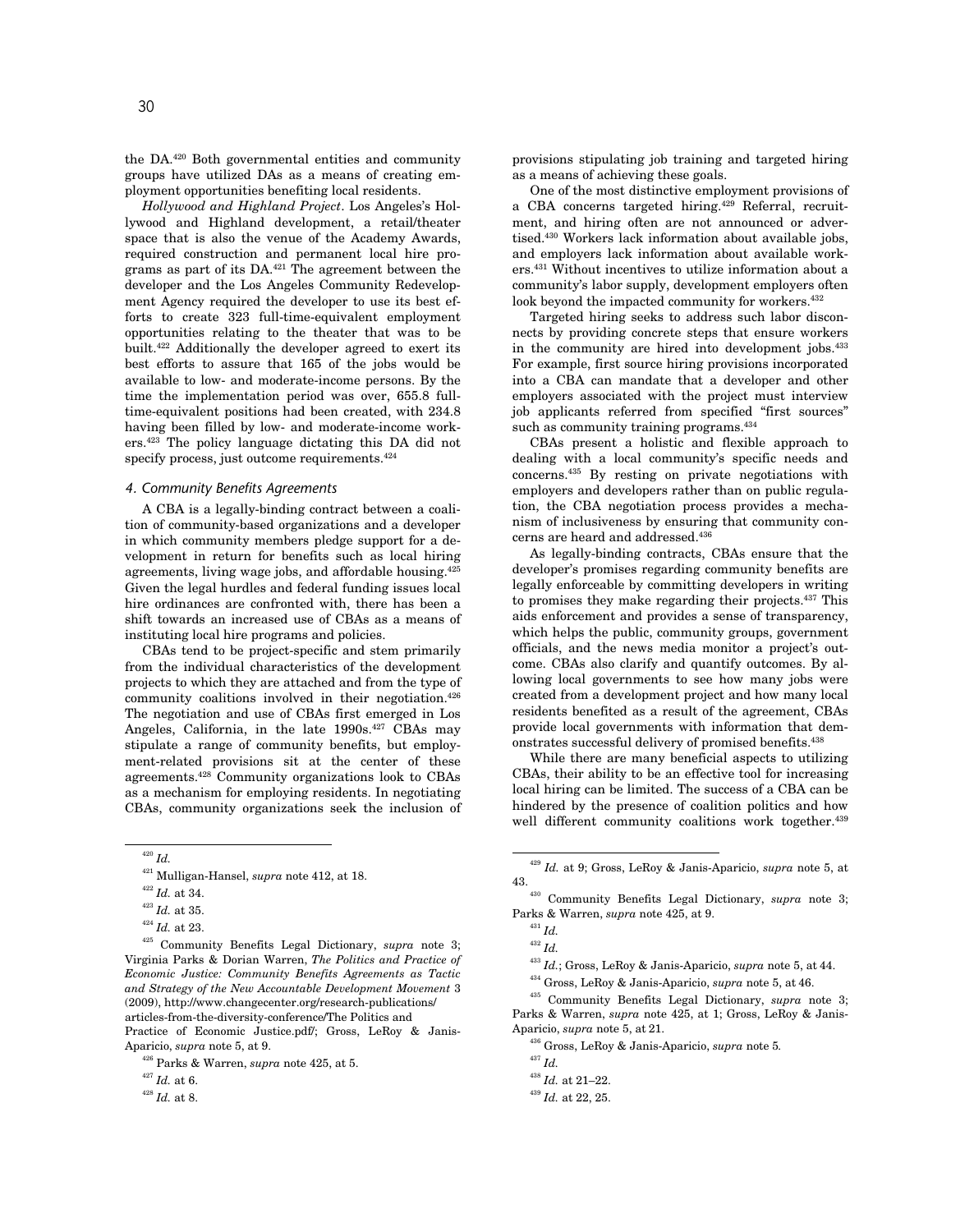Also, to a certain degree, negotiations cannot be effective without a certain amount of leverage or working political capital.440 Additionally, such agreements often benefit from the negotiating community coalitions being well-financed and having the financial resources to retain attorneys and experts to assist in the negotiating process with the developer.441 CBAs also tend to rest on politics rather than on law to monitor and enforce implementation, which can be burdensome for community organizations.442

Like most contracts tied to development, CBAs generally flourish under conditions of economic and urban growth.443 They depend upon the political leverage afforded to community residents through the planning process.444 Thus, community actors can hold up this process, but only before the development is constructed.445 Therefore, in the context of divestment and economic decline, CBAs are likely not as effective or viable.

*Los Angeles Sports and Entertainment District (Staples) Community Benefits Agreement*. The landmark Staples CBA was negotiated in 2001.<sup>446</sup> It covered a development project adjacent to the downtown Los Angeles Staples Center Arena and contained unprecedented community benefits, ranging from living wage jobs to affordable housing to recreational parks and residential parking.447 It specifically required mandatory participation in a first source referral system for employers in the anticipated 4 million sq ft of entertainment, hotel, service, and retail development.<sup>448</sup> More than 30 community organizations, unions, and affected individuals were involved in the organizing efforts in support of the Staples CBA.449 This particular CBA is considered the first full-fledged CBA that is a stand-alone, private agreement.<sup>450</sup>

*Los Angeles Airport (LAX) Community Benefits Agreement*. The 2004 LAX CBA is significant because it was the first CBA to be negotiated with a governmental entity.451 Additionally, at the time it was negotiated it was the largest CBA ever negotiated in terms of the benefits and resources committed to realizing those

442 Community Benefits Legal Dictionary, *supra* note 3; Parks & Warren, *supra* note 425, at 20–21. 443 *Id.* at 21. 444 *Id.*

<sup>446</sup> Community Benefits Legal Dictionary, *supra* note 3, at 3; Parks & Warren, *supra* note 425, at 7; Gross, LeRoy & Janis-Aparicio, *supra* note 5, at 14. 447 *Id.*

<sup>448</sup> Mulligan-Hansel, *supra* note 412, at 41.<br><sup>449</sup> Community Benefits Legal Dictionary, *supra* note 3; Parks & Warren, *supra* note 425, at 7; Gross, LeRoy & Janis-

<sup>450</sup> Community Benefits Legal Dictionary, *supra* note 3; Parks & Warren, *supra* note 425, at 7. 451 *Id.*

benefits.452 The benefits obtained through this CBA campaign have been valued at half a billion dollars.453 A coalition of 22 coalition groups negotiated this CBA with the Los Angeles World Airports, an independent government entity that operates the Los Angeles International Airport as part of its proposed modernization plan.454 The CBA included employment benefits, including \$15 million for job training, as well as environmental protections for the largely low-income communities of color that reside nearby.455

Because the developer was a public rather than private governmental entity, community groups pledged not to file lawsuits challenging the modernization project.456 The agreement covers a wide array of jobs at the airport, including approximately 300 retail and food service vendors, airline employees, service contractors, baggage handlers, and other jobs on the tarmac.457 Local hire requirements are incorporated into all new lease and contract agreements and are supposed to be applied to renewals when existing agreements expire.<sup>458</sup> Language of the CBA requires airport employers to attempt to fill every position by first engaging with the first source referral system.459

## **V. RECOMMENDED STEPS FOR IMPLEMENTING A LOCAL HIRE PROGRAM**

## **A. Privileges and Immunities Clause Concerns and Recommendations**

To survive a Privileges and Immunities challenge, a public agency seeking to adopt a local hire program must show that out-of-state workers or nonresidents are the cause of a discrete, identifiable problem, such as unemployment.460 The public agency must also show that the local hire preference is directed at remedying those problems.<sup>461</sup>

Prior to enacting a local hire policy or program, a public entity should engage in a thorough assessment and documentation of economic development in the community.462 A disparity or disadvantage study should be commissioned to provide evidence justifying a public

<sup>440</sup> *Id.* at 23. 441 *Id.*

 <sup>452</sup> *Id.*

<sup>&</sup>lt;sup>453</sup> Gross, LeRoy & Janis-Aparicio, *supra* note 5, at 15.<br><sup>454</sup> *Id.*; Community Benefits Legal Dictionary, *supra* note 3;<br>Parks & Warren, *supra* note 425, at 7.

<sup>&</sup>lt;sup>455</sup> Gross, LeRoy & Janis-Aparicio, *supra* note 5, at 16; Community Benefits Legal Dictionary, *supra* note 3; Parks &

Warren, *supra* note 425, at 7. 456 Gross, LeRoy & Janis-Aparicio, *supra* note 5, at 18; Community Benefits Legal Dictionary, *supra* note 3; Parks & Warren, *supra* note 425, at 7.<br><sup>457</sup> Mulligan-Hansel, *supra* note 412, at 5.<br><sup>458</sup> *Id.* at 46.

<sup>459</sup> *Id.* at 46. 460 *Toomer*, 334 U.S. at 396. 461 *Id.*

<sup>462</sup> Policylink.org, *Local Hiring Strategies, supra* note 7*.*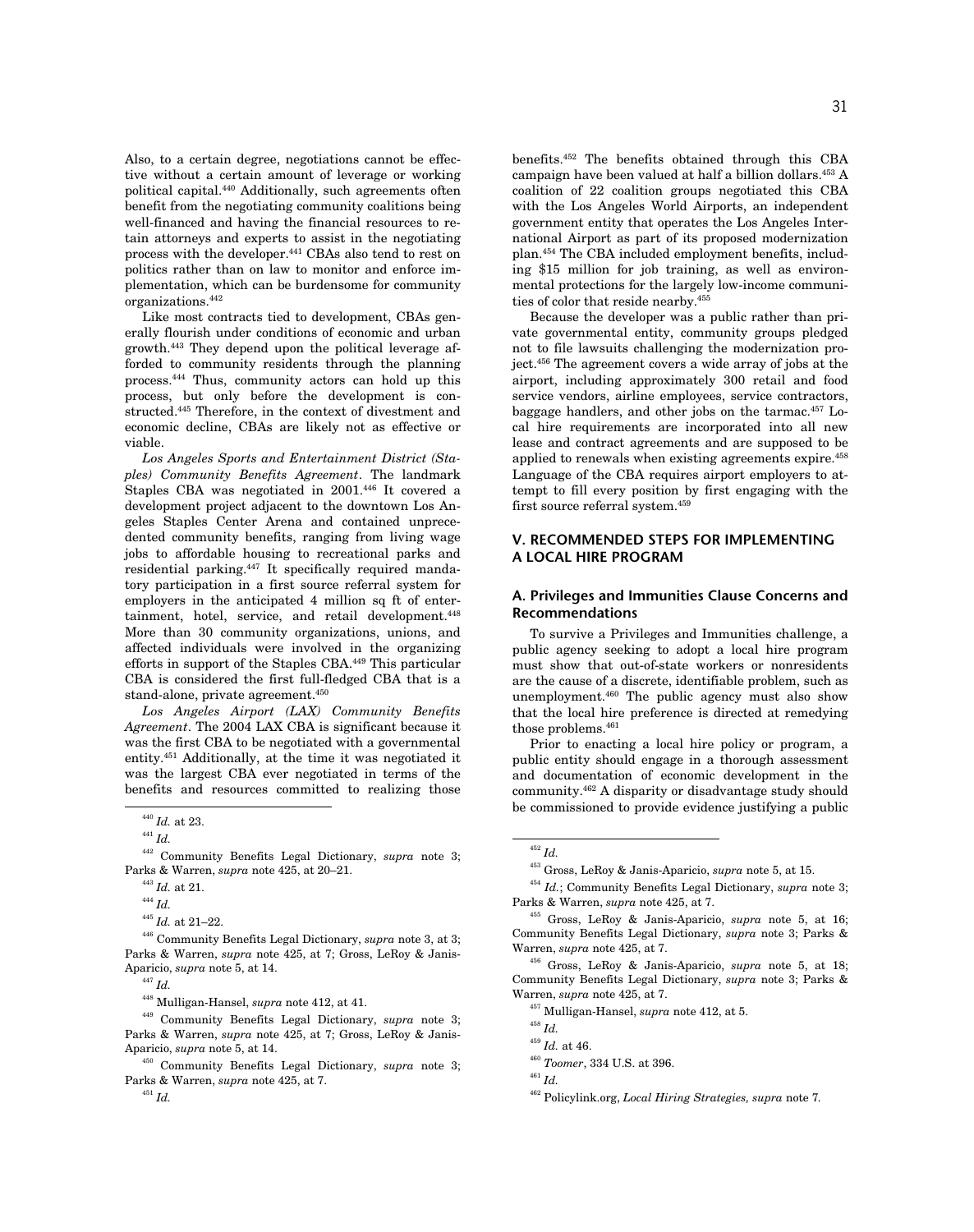agency's discrimination against nonresidents. The local hiring goal or percent set-aside should be based on the data and assessment carried out.463 Satisfying the high evidentiary burden may require that a significant amount of public resources be spent on gathering data. Moreover, because conditions change, and nonresidents may eventually stop posing a threat to the employment opportunities of local residents, a local hire policy or program should set up some procedural step or mechanism that would monitor later conditions, should they change.464 Thus, public agencies ought to include sunset provisions or provisions that require subsequent reevaluation of the need for a local hire program.

In addition to compiling sufficient evidentiary support and documentation, a public agency must also ensure that the local hire program's discrimination against nonresidents bears a close relation to the public agency's goal of decreasing local unemployment.<sup>465</sup> To this end, the local hire program should be limited to those residents who are unemployed and whose unemployment was caused primarily by the employment of nonresidents and not by other conditions in the state or in the nation.466 Thus a local hire preference program should target qualified, unemployed resident workers, such as workers who have signed up for unemployment assistance, rather than targeting all residents, regardless of their qualifications or employment status.

To further ensure a local hire preference is closely related to remedying unemployment, it should establish a goal rather than a quota.<sup>467</sup> Quotas may bear no relation to the degree to which nonresidents constitute the "peculiar source of evil" of the unemployment that the preference seeks to remedy.468

The Sixth Circuit's *City of Cleveland v. Ohio*<sup>469</sup> decision highlighted a method by which a municipality might be able to insulate a local hiring measure against a Privileges and Immunities Clause challenge.470 The City of Cleveland's Lewis Law mandated contractors to ensure that 20 percent of the construction project's work hours performed by Ohio residents be worked by Cleveland residents.471 By excluding all work performed by non-Ohio residents from the definition of construction work hours, the City limited the impact of its local hire law to Ohio residents only.472 Thus if a contractor wished to employ Ohio residents, 20 percent of the hours had to be performed by Cleveland residents.<sup>473</sup>

<sup>463</sup> *Id.* 464 Day, *supra* note 3, at 271, 293; *Hicklin*, 437 U.S. at 528. 465 *Toomer*, 334 U.S. at 396. 466 Day, *supra* note 3, at 271, 293; *Hicklin*, 437 U.S. at 526– 27.<br>
<sup>467</sup> *Id.* at 292.<br>
<sup>468</sup> *508* F.3d 827 (6th Cir. 2007).<br>
<sup>470</sup> *Id.* at 848.<br>
<sup>471</sup> *Id.*<br>
<sup>472</sup> *Id.*<br>
<sup>472</sup> *Id.* 

- 
- 
- 

However, if a contractor wished to employ all out-ofstate labor, it could do so without employing any Cleveland residents.474 In reaching its decision as to other issues, the Sixth Circuit asserted that the Lewis Law did not operate to discriminate against the employment of labor from another state.<sup>475</sup> Thus, when drafting a municipal local hire measure, a public agency may want to look to the City of Cleveland as an example of a successful narrowly tailored local hire law.

## **B. Commerce Clause Concerns and Recommendations**

When states or local municipalities buy their own goods or services in the marketplace, they are deemed "market participants" rather than regulators.<sup>476</sup> A state or local municipality may still be able to enact a local hire program under the judicially created "market participant" exception to the Dormant Commerce Clause.<sup>477</sup> If a governmental actor limits its local preference policy to projects in which it is acting as a proprietor, the preference will likely withstand legal challenge on Commerce Clause grounds.

## **C. Equal Protection Clause Concerns and Recommendations**

As there is no fundamental right to a government job, hiring preferences are generally permissible as long as there is a rational relationship between the preference policy and the harm sought to be remedied by the policy.478 However, local hire programs should not contain a durational residency requirement, since they have been held unconstitutional under the Equal Protection Clause.479

Contract award preferences or requirements for the use of local MBEs or WBEs have been challenged as violating the Equal Protection Clause. In largely minority-populated cities, racially-neutral local hire programs may be susceptible to the argument that geographically targeted hiring violates the Equal Protection Clause on the basis that it serves as a proxy for race. Race-based preferences may only be used to serve a compelling state interest and the method chosen must be narrowly tailored to serve that interest.480 To ensure that a public agency has a strong basis in evidence to support its race-based remedy against past discrimination, the local hire measure must be supported by specific and tailored statistical evidence, such as a disparity index that determines the statistical disparities in the utilization of minority-owned businesses or minority residents in an industry.481 Pertinent anecdotal evidentiary support

 $\begin{array}{l} \begin{array}{l} \vspace{0.1cm} \begin{array}{l} \vspace{0.1cm} \end{array} \ \hline \begin{array}{l} \vspace{0.1cm} \end{array} \ \hline \begin{array}{l} \vspace{0.1cm} \end{array} \ \hline \begin{array}{l} \vspace{0.1cm} \end{array} \ \hline \begin{array}{l} \vspace{0.1cm} \end{array} \ \hline \begin{array}{l} \vspace{0.1cm} \end{array} \ \hline \begin{array}{l} \vspace{0.1cm} \end{array} \ \hline \begin{array}{l} \vspace{0.1cm} \end{array} \$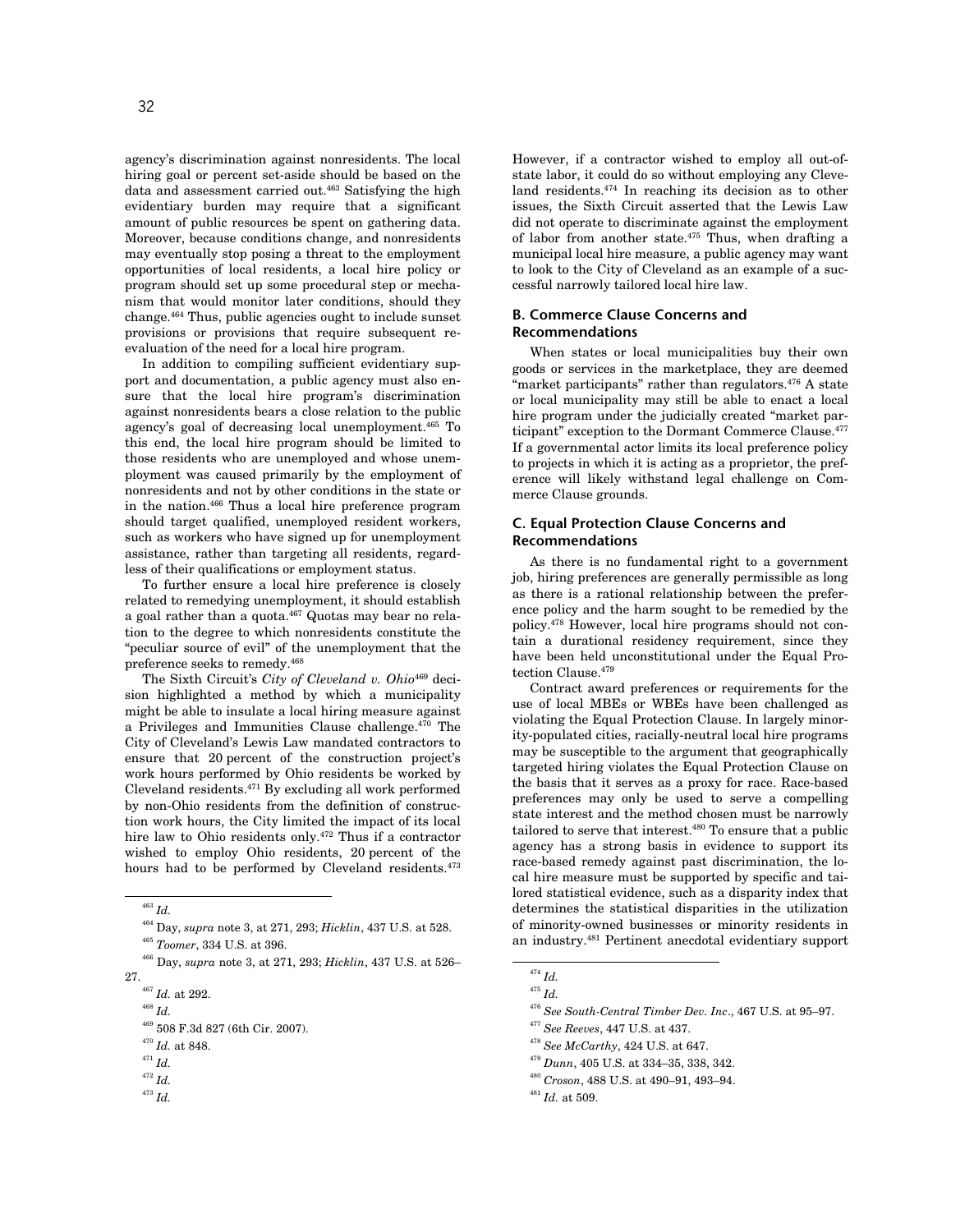may also be used to supplement the government's showing but is insufficient by itself to justify a racial preference.482 A local hire program that is without substantial evidentiary support is unlikely to survive an Equal Protection Clause challenge.

In addition to evidentiary support, a race-based preference must be narrowly tailored.<sup>483</sup> Race-neutral alternatives should be considered and found ineffective prior to the implementation of a race-based preference.<sup>484</sup> The preference should provide for flexibility in terms of providing waivers of the race-based preference if good faith efforts are exerted, or it should include other means of affording individualized treatment to contractors.485 The race-conscious preference should only include racial groups in that particular geographic area that have actually suffered discrimination in the context of a particular industry, like construction.486

In contrast, gender-based preferences can withstand an Equal Protection Clause challenge by establishing an "exceedingly persuasive justification" for the preference.487 A public agency should ensure it can support its preference on the basis of statistical and anecdotal evidence. In addition to evidentiary support, gender-based preferences for local women-owned businesses must be substantially related to the public agency's goal, though the agency need not show that the preference is the least restrictive means or last resort.<sup>488</sup>

## **D. Concerns and Recommendations Pertaining to Local Hire Programs Applied to Projects Receiving Federal Funding**

The Sixth Circuit's *City of Cleveland* decision made clear that while a city may mandate a certain percentage of city residents as workers on a project receiving federal money funds, such a mandate is only permissible so long as the local hire provisions do not violate federal law or regulations.489 Given the issue federal funding may pose to the viability of a local hire program, it is recommended that a state or governmental agency consult with the funding federal agency and work together to draft bid documents that comply with federal requirements. Alternatively, for projects that are either wholly or partially funded by federal funds, public agencies may want to include an exemption that local hire programs will not be applied where such resident preferences are prohibited by federal law.<sup>490</sup>

## **E. Considerations and Recommendations When Utilizing Contract-Based Tools to Implement Local Hire Programs**

The needs and resources of communities and public entities vary. Regardless of which contract-based tool is utilized by a public agency or community group, there are five general recommendations that should be considered and followed to help ensure public agencies or community groups implement a local hire program that successfully channels employment opportunities to local residents.

#### *1. General Recommendations*

*Tailor to Community*. It is important to assess the job skills, employment history, and educational attainment of local residents and to document local needs. Assessment and documentation allow policymakers to have a realistic understanding of the number of un- and under-employed residents who are in need of employment assistance. Without a proper assessment unrealistic goals may be set and not met, which can frustrate both community members and program participants. Furthermore, an initial assessment provides public agencies and communities with the ability to craft local hire programs that target areas with the most demonstrated need and obtain evidence to support that decision. Implementing a local hire program or policy that simply states city residents must be hired may be insufficient to ensure that jobs go to those who most need employment or to withstand constitutional challenge.<sup>491</sup>

*Build Partnerships and Consensus*. In deciding which tool to pursue, there are many different considerations to take into account, such as consistency, flexibility, enforcement, long-term impact, political will, and community involvement. Ultimately, the decision rests on a community's needs and its organizing capacity.492

With regard to consistency, an ordinance allows companies to know and understand local hiring requirements ahead of time. Threshold requirements are applied consistently and there is no need to engage in a new campaign for each development. However, as discussed above, contract-based tools, such as DAs and CBAs, may provide for greater flexibility because they are negotiated on a case-by-case basis. As to long-term impact, ordinances are effective indefinitely, whereas contract-based tools are limited to the life of the project for which they were negotiated. However, contractbased tools do seek to incorporate provisions that speak to residential employment after construction is complete.493

<sup>482</sup> *Id.*<sup>483</sup> *Id.* at 493–94. 484 *Id.* at 507–08. 485 *Id.*; *H.B. Rowe Co*., 615 F.3d at 253. 486 *Contractors Ass'n of Eastern Pennsylvania, Inc*., 6 F.3d at 009; *Cone Corp*., 908 F.2d at 917; *H.B. Rowe Co., Inc.*, 615 F.3d at 254. 487 *Virginia*, 518 U.S. at 524. 488 *See Craig*, 429 U.S. at 197. 489 508 F.3d at 848–49. 490 Hirsch, *supra* note 4, at 1, 10.

 <sup>491</sup> Policylink.org, *Local Hiring Strategies, supra* note 7*.*

<sup>492</sup> *Id.*<sup>493</sup> *See* Mulligan-Hansel, *supra* note 412, at 41. (The Staples CBA specifically required mandatory participation in a first source referral system for employers in the anticipated 4 million sq ft of entertainment, hotel, service, and retail development.)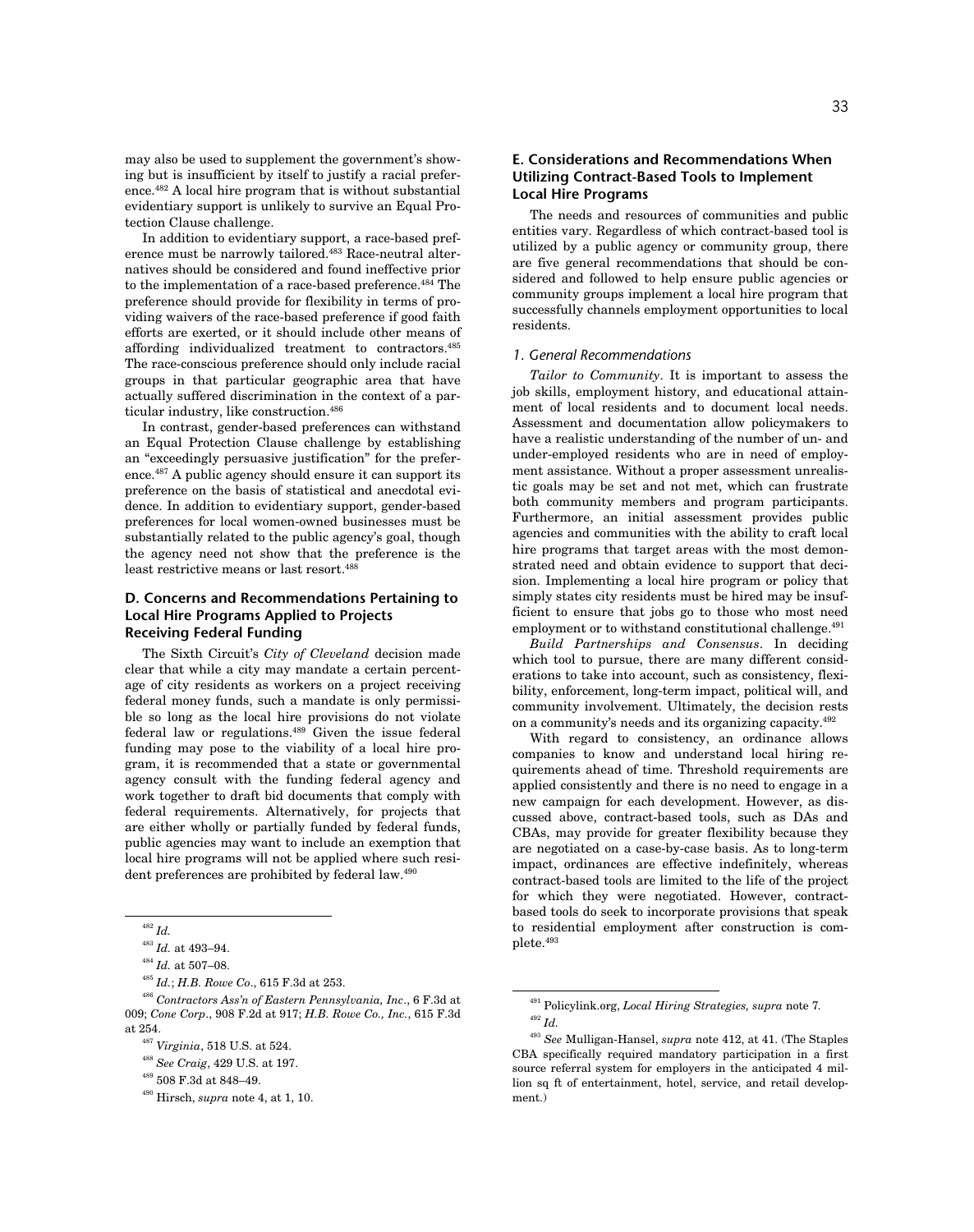34

Additionally political will and support behind the particular tool can be critical to whether a local hire initiative succeeds. Lastly, community involvement plays an integral role in negotiating contract-based tools. In contrast, garnering community support and involvement behind ordinances may be more difficult, as they may be initially more abstract to differing community groups.494

*Negotiate Carefully*. Whatever contract-based tool is used to implement a local hire program, it must be carefully structured to make sure its requirements are clear and achievable. Some basic components of most local hire initiatives include: percent set-asides, a designated target area, thresholds, a definition of compliance, and monitoring and enforcement protocols.495

Percent set-asides are the percentage of total hours worked or total employees hired that must be residents of the target area. The percent set-aside should match the needs determined in the assessment process. Goals that reflect documented community need are more likely to garner support and have a better chance of withstanding lawsuits. A target area is defined as the area whose residents qualify as local hires to fulfill the set-aside. Usually it will be the city or local municipality, but it can also be a smaller area, a defined subset of a city, or a radius around a development. Thresholds are criteria used to determine which development projects will be required to participate in a local hire program. For example, thresholds can be set for the size of a development, requiring projects of a certain size or greater to participate in a city's local hire initiative, or they can be set for a particular amount a developer receives in subsidy. Thus a particular level of public financing could trigger participation in a local hire program. Sometimes particular types of public contracts or public contracts exceeding a certain amount are required to hire locally. Also, targeted hiring may be required of companies receiving certain financial incentives, such as tax abatements or deferments.496

*Implementation*. The contract should contain provisions pertaining to how the local hire program is to be implemented and its goals achieved, such as through outreach programs, job training, referral systems, or preemployment screening and services.497

*Monitoring Compliance and Enforcement*. There are generally two ways of defining whether a business is complying with a set-aside requirement. One way is if a local hire initiative mandates a firm set-aside requirement, then those who do not meet the hiring percentage lose their contract or subsidy from the public agency or suffer financial penalties. In contrast, if the set-asides are designated as a goal and compliance includes making a "good faith effort," then those that do not hire the suggested percentage of local residents may be subject to scrutiny, but will not necessarily lose their contract. Thus, those that do not meet the prescribed goals can still be found to be in compliance with the policy if they have maintained good faith efforts and followed all other requirements.498

Effective enforcement requires a plan for monitoring business activities. Programs may require businesses to submit weekly or monthly reports of the firm's job hires, allow for periodic site visits by the enforcement agency, or provide access to all the job announcements released by the firm. At a minimum, contractors and businesses should be required to submit payroll records and tallies of employee work hours, broken down by employee residency. Some enforcement mechanisms that can be considered to punish those who have failed to make a good effort or are not in compliance include fining a contractor or developer for every day it is out of compliance, revoking financial incentives, or revoking the contract.499

Even if a program has a good enforcement mechanism, public agencies and community advocates should continue to monitor the effectiveness of the program to ensure it is meeting its goals and suggest changes if improvements are necessary.500

## *2. First Source Hiring Agreement Considerations and Recommendations*

When designing a first source hiring program, issues that should be addressed include assessing employment opportunities in the designated target area, assessing the local population, securing partnerships with preemployment service providers, securing partnerships with work support providers, assessing partner capacity, setting thresholds, defining compliance, determining a reasonable enforcement policy, and creating a recruitment plan.501

Because first source hiring agreements are tied to development and to residents affected by development in their communities, it is important to assess current and future development plans as they affect economic opportunities.502 It is important for a public entity or community organizers to determine how many residents in the targeted area need training, how many are job-ready, and how many will likely not pass employers' preemployment screening tests.503 Additionally, securing partnerships with preemployment service providers may be necessary because of a public agency's limited capacity or resources to train residents for first source hiring jobs. Preemployment services, such as preemployment screening, are a key component of first source hiring agreements. It is more difficult for an employer

 <sup>494</sup> Policylink.org, *Local Hiring Strategies, supra* note 7*.*

<sup>495</sup> *Id.*<sup>496</sup> *Id.* 497 Edel, *supra* note 20, at 17–19.

 <sup>498</sup> Policylink.org, *Local Hiring Strategies, supra* note 7. 499 *Id.*

<sup>500</sup> *Id.* 501 Edel, *supra* note 20. 502 *Id.* at 15. 503 *Id.* at 17.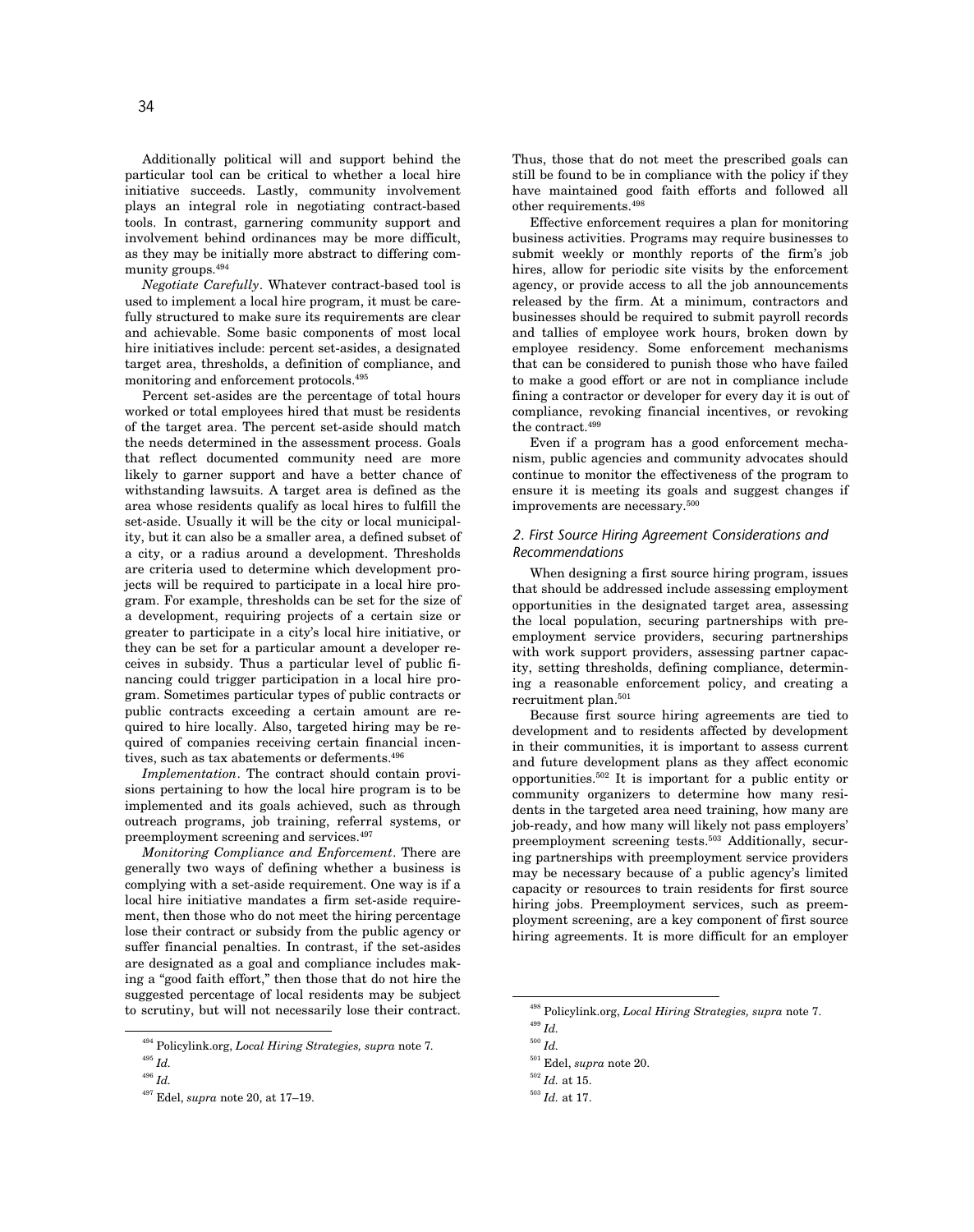to deny employment to well-screened applicants and still demonstrate a good faith effort.<sup>504</sup>

It is also recommended that public agencies and community groups looking to implement a first source hiring agreement or program consider securing partnerships with labor unions that play an active role in the referral process, outreach programs, and work support providers—those who offer both preemployment and post-employment services like resume preparation, interviewing skills and conflict resolution classes, childcare, job coaching, budget management, and advancement strategies. These services can bolster resident job retention and employability.505

Another important component of a successful first source hiring agreement is setting thresholds. Thresholds are criteria used to determine which development projects will be required to participate in a local hire program. For example, thresholds can be set for the size of a development, a type of project, or a project that is over a certain financial amount. Thresholds should be based on employment opportunities, resident needs and skills, and partnership capacities to refer trained and screened employees. $506$  A public agency may consider the size of the development, the amount of subsidy, the type or size of a contract, or receipt of certain incentives when it comes to setting a threshold.<sup>507</sup>

Two of the most important components of a first source hiring agreement that need to be clearly articulated and defined are compliance and enforcement. A public agency or community group must decide between implementing a mandatory or good faith effort policy.<sup>508</sup> If resources are tight, and a public agency or partnership organizations lack sufficient staff to monitor compliance, a first source program based on good faith efforts by employers might be a better fit. If a public agency or community decides to utilize a good faith program, it should clearly specify what constitutes a good faith effort.509 With regard to deciding on a monitoring and enforcement plan, local resources must be considered. Fewer resources may mean less frequent spot compliance checks.<sup>510</sup>

Lastly, when a public agency or community opts to utilize or implement a first source agreement or program, it should devise a recruitment plan that will be able to reach local residents and ready them for first source hiring jobs.<sup>511</sup> A strong recruitment plan will help residents learn of new jobs and employers learn of potential employees.

## *3. Project Labor Agreement Considerations and Recommendations*

The negotiation process is critical to ensuring a successful PLA.512 Local hire provisions are typically written in one of two ways in a PLA. Either the parties agree that a specific number of skilled workers will be hired from the project's local area or that the project will provide significant employment opportunities for qualified residents of the project area.<sup>513</sup>

Whether a PLA results in benefiting the community depends on turning the words in the agreement into actual deeds.514 The best way to ensure that the targeted low-income residents identified in the PLA enter into appropriate job training and then get project jobs is to have effective outreach and referral. To this end, a PLA should attempt to identify the use of a centralized system for conducting outreach and referral.<sup>515</sup> Labor unions play an active role in the referral and outreach process. Also, provisions that speak to the creation and use of job training programs such as apprenticeship programs may be something public agencies and community representatives should consider.

Also important to helping PLAs achieve local hire goals is making sure the signatories to the PLA are held accountable through an appropriate monitoring system as discussed above.<sup>516</sup> Thus, explicit language on sanctions for failing to attain local employment goals should be written into the PLA.

## *4. Development Agreement Considerations and Recommendations*

Unlike a CBA, which can be enforced by the signatory community organizations, a DA relies on the public agency to hold a developer accountable.<sup>517</sup> As mentioned above, to be a successful mechanism for increasing local residential employment, the agreement should be tailored to local community needs. Entities and community groups utilizing DAs should be aware of who they are contracting with as local governments are limited in some respects. For example, because there are clear restrictions on local governmental action with regard to affirmative action programs, community benefits that potentially implicate such policies should not be included if contracting with a local governmental entity.<sup>518</sup>

## *5. Community Benefits Agreement Considerations and Recommendations*

As with other contract-based tools, a CBA that is closely tailored to the needs of the local residents and

<sup>504</sup> *Id.*<sup>505</sup> *Id.* at 18. 506 *Id.*<sup>507</sup> *Id.*; Policylink.org, *Local Hiring Strategies, supra* note 7. 508 Edel, *supra* note 20, at 18; Policylink.org, *Local Hiring Strategies, supra* note 7. 509 Edel, *supra* note 20, at 18. 510 *Id.* at 19. 511 *Id.*

<sup>&</sup>lt;sup>512</sup> GARLAND & SUAFAI, *supra* note 398, at 12.<br><sup>513</sup> *Id.*<br><sup>514</sup> *Id.* at 13.<br><sup>515</sup> *Id.* 516 *Id.*<br><sup>517</sup> Gross, LeRoy & Janis-Aparicio, *supra* note 5, at 9, 72.<br><sup>518</sup> *Id.* at 72.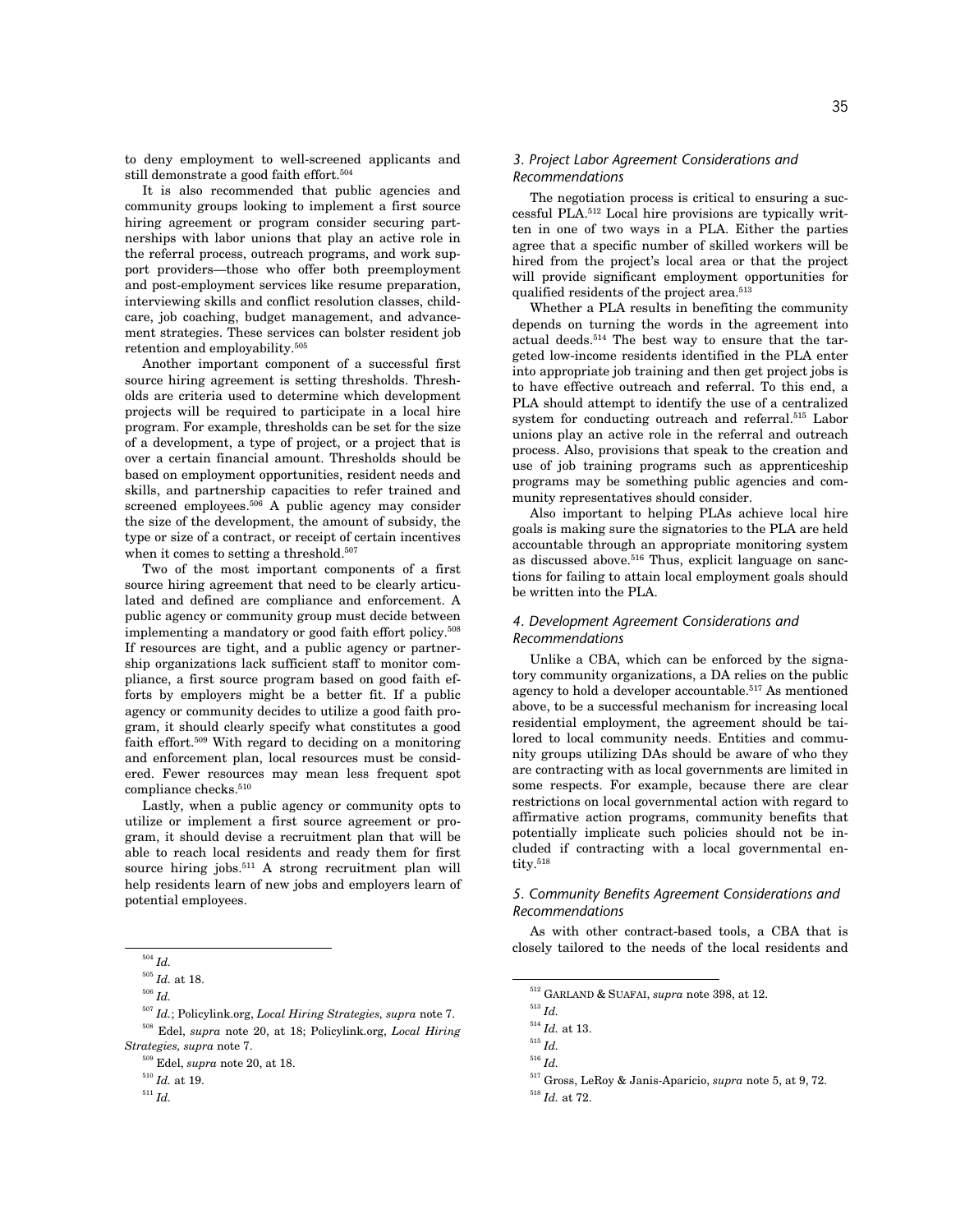community is more likely to be successful. First, given the variety of different community groups and coalitions working together to negotiate a CBA with a developer, it is recommended that these groups have adequate issue trainings so that each of the groups can become aware of the other's various priorities.519 This helps limit coalition politics from taking over the negotiation process and allows for a more united front. Second, it is recommended that advisors be allowed to sit in during the negotiation process as observers who can advise and educate those negotiating on behalf of the community groups on technical issues.520

Given that successful CBAs generally result from carefully crafted organizing campaigns, it is important that the community groups involved be well organized.521 Inadequate organizing could set poor precedents.522 Additionally, community benefits negotiations cannot be effective without a certain amount of leverage or political capital.523 Lastly, community groups should employ the services of an attorney to go over the fine print of the finalized CBA.

#### **F. Enforcement**

To ensure compliance with a local hire program, enforcement mechanisms must be incorporated into the program.

*Financial Damages and Penalties as a Means of Achieving Compliance*. The imposition of financial penalties has been a common way of seeking compliance with local hire requirements.

For example, the City of Detroit's Executive Order No. 2007-1 sets forth numerous remedies available to the City if a contractor fails to comply with its local resident workforce requirement. One remedy includes a monthly financial penalty scheme for failure to meet the Detroit resident workforce requirement, including project hours.524 Given the percentage range of project hours worked by Detroit residents, the monthly recruitment fee assessed by the City varies. For example, if 0 percent to 29 percent of the project hours are completed by Detroit residents, a 15 percent monthly recruitment fee is assessed on the contractor. Whereas if Detroit residents account for 40 percent to 44 percent of the project work hours, then a monthly recruitment fee of 7 percent is assessed. The Executive Order also provided that the failure to meet residential workforce requirements constitutes a breach of contract and may result in the immediate termination of the contract. In addition to financial penalties, the City of Detroit's Executive Order provides that the City retains the option to bar any developer, general contractor, prime contractor, subcontractor, or lower-tier contractor that is defi-

cient in the utilization of Detroit residents from doing business with the City of Detroit for 1 year. The Executive Order also reserves the City's right to re-bid the contract, in whole, or in part, or hire its own workforce to complete the work.525

The City of San Francisco's ordinance establishing its Local Hiring Policy for Construction provides the awarding department and the Office of Economic Workforce and Development the authority to assess penalties, assess damages for other violations of the terms of the Local Hire Policy, and/or to seek penalties including the debarment of the violating contractor or subcontractor.526 With regard to penalty amounts, the ordinance specifies:

Any contractor or subcontractor who fails to satisfy local hiring requirements of this Policy applicable to project hours performed by local residents, shall forfeit; and in, the case of any subcontractor so failing, the contractor and subcontractor shall jointly and severally forfeit to the City an amount equal to the journeyman or apprentice prevailing rate…for the primary trade used by the contractor or subcontractor on the covered project for each hour by which the contractor or subcontractor fell short of the local hiring requirement.<sup>527</sup>

With respect to its first source hiring program, the City of Pasadena included language in its ordinance stating that upon a developer's default or breach of its first source hiring agreement with the City, the City's "financial assistance will be cancelled."528

In a Buffalo, New York, PLA, failure to meet local hire employment goals resulted in contractors not receiving their "draw-down payments," which are early payments given to a contractor before the jobsite is completed.529 As to the LAX CBA, which negotiated local hire commitments as part of the LAX modernization project, certain sections of the agreement are subject to liquidated damages, and the Los Angeles Worldwide Airport is allowed to enforce such liquidated damages provisions in cases of noncompliance.530

In contrast, the Port of Oakland Maritime and Aviation PLA highlights a situation where the imposition of financial sanctions depends on whether the local hire program requires mandatory compliance or good faith efforts.531 The PLA articulated a goal that apprentices

 $\label{eq:3.1} \begin{aligned} \S~6.22(\mathrm{G})(7)(\mathrm{f})(\mathrm{i})~(2011).\\ &\overset{527}{ }~Id., \S~6.22(\mathrm{G})(7)(\mathrm{f})(\mathrm{ii}).\\ &\overset{528}{ }~{\text{PASADENA}}.~\text{CAL.,~BULDING~AND~CONSTRUCTION,~ch.} \end{aligned}$ 14.80.040(C) (2004). 529 GARLAND & SUAFAI, *supra* note 398, at 15; Each jurisdic-

tion should ensure that the sanction chosen does not conflict

 $530$  Community Benefits Agreement: LAX Master Plan Program 33–34 (2004), http://communitybenefits.org/downloads /LAX Community Benefits Agreement.pdf (last accessed Oct.

<sup>531</sup> Port of Oakland Maritime and Aviation Project Labor Agreement 30–31 (2004), http://www.portofoakland.com/pdf /busi\_maplaAgreement.pdf (last accessed Oct. 15, 2012).

<sup>&</sup>lt;sup>519</sup> *Id.* at 26.<br><sup>520</sup> *Id.* at 22; Parks & Warren, *supra* note 425, at 4.<br><sup>522</sup> Gross, LeRoy & Janis-Aparicio, *supra* note 5, at 22.<br><sup>523</sup> *Id.* at 23.<br><sup>524</sup> Exec. Order No. 2007-1, City of Detroit, Sept. 10, 2007.

<sup>&</sup>lt;sup>525</sup> Id.<br><sup>526</sup> SAN FRANCISCO, CAL., ADMINISTRATIVE CODE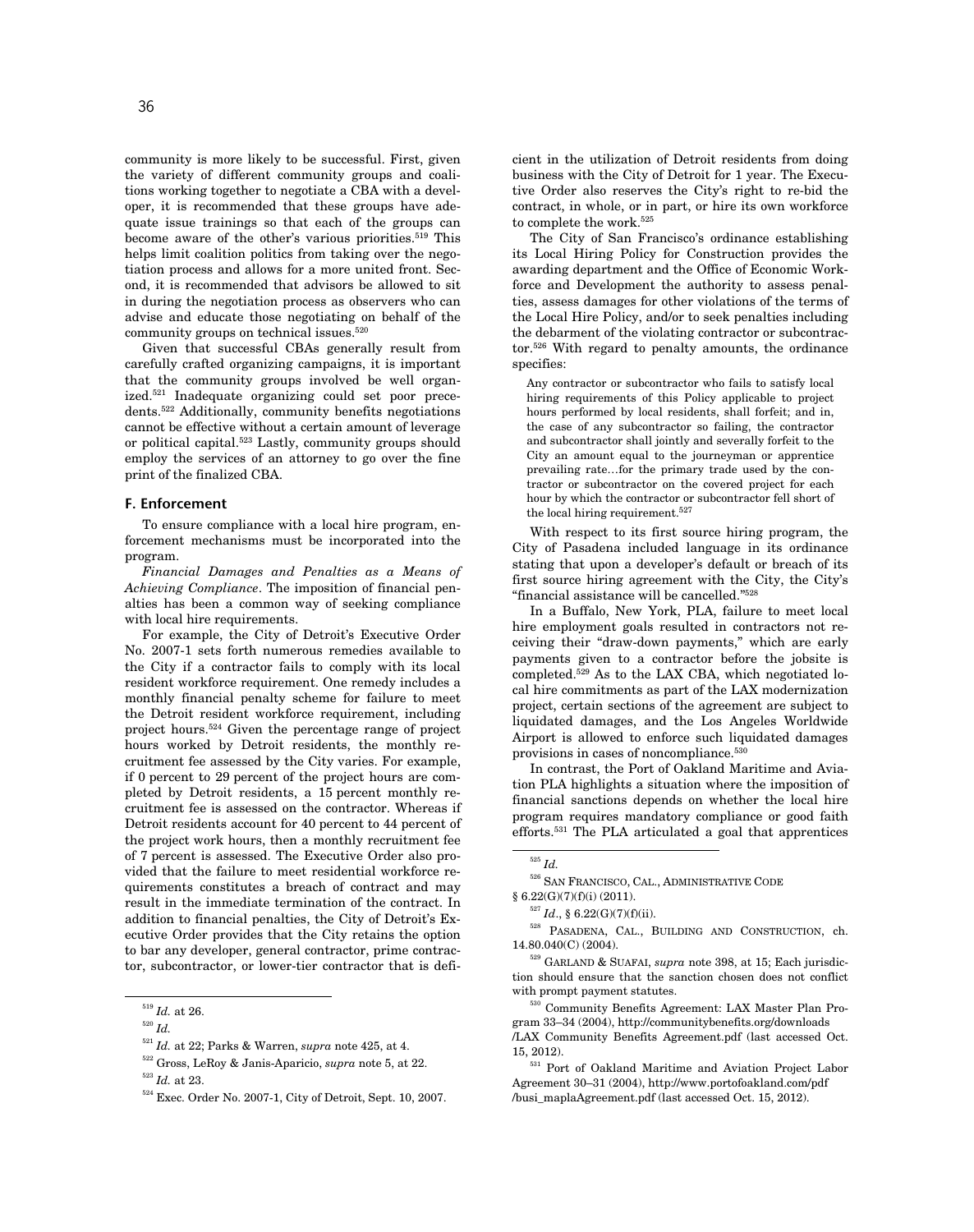would perform up to 20 percent of the total craft work but merely states that sanctions may be imposed for failure to meet the goal or demonstrate "good faith" effort to do so. $\boldsymbol{^{532}}$ 

*Flexibility as Means of Achieving Compliance*. Utilizing a progressive penalty scheme may facilitate greater compliance as opposed to other remedies, like the termination of a contract, which makes compliance impossible.

For example, the City of Oakland's Local Employment Program establishes a 50 percent goal of the work hours for work performed by Oakland residents on public works projects.533 This goal and the remedies available to the City in situations of noncompliance are not only incorporated in awarded contract specifications, but also in DAs signed with the City for subsidized projects.534 When a contractor fails to comply with its local employment program requirements, the City engages in a progressive penalty system. In situations of noncompliance, the City assesses factors such as the degree of failure, the efforts undertaken to achieve the goals, and the presence or absence of repeated failure to achieve the goals in determining what level of penalty would be appropriate.<sup>535</sup>

When a contractor finishes a contract without meeting the Local Employment Program local hire requirements and a penalty is warranted, language written into the policy provides that the City will withhold from final payment up to 150 percent of the wages for the deficient hours of the noncomplying contractor's contract. The contractor is given 1 year to work off the hours owed by working Oakland residents on non-City projects. If at the end of 1 year all the deficient hours have not been eliminated, the contractor forfeits 150 percent of the wages for any remaining deficient hours to the City as a fine for noncompliance. If there is repeated failure to comply with the City's Local Employment Policy, the contractor may be debarred under the City's contracting policies.<sup>536</sup>

#### **VI. CONCLUSION**

The use of local hire programs that require the contractors working on public construction projects to hire local residents or use local businesses has garnered the interest of many public agencies and community groups seeking to increase local employment opportunities, especially during times of economic decline. However, as highlighted by this digest, the use and implementation of local hire preference laws may run afoul of constitutional provisions, specifically the Privileges and Immunities Clause, Commerce Clause, and Equal Pro-

tection Clause. In addition to constitutional concerns, the presence of federal funding on state or municipal public works projects may affect the use and enforceability of local hire laws and programs. While traditional local hire statutes, local ordinances, and regulations have been subject to successful legal challenges, they are not the only tools that may be utilized to achieve the goal of increasing the hire of local residents and boosting local employment opportunities.

This digest highlights a variety of different local hire tools, including the use of contract-based tools, such as first source hiring agreements and programs, PLAs, DAs, and CBAs. These contract-based tools are negotiated on a case-by-case basis, allowing for flexibility and the ability for local hire programs to be more narrowly tailored to the needs of a particular community. Given the many tools available and challenges they may face, this digest sets forth advisable steps and recommendations that public agencies and community groups ought to consider and take into account to ensure that their local hire program or policy is not only effective, but that it will pass judicial scrutiny.

 <sup>532</sup> *Id.*

<sup>533</sup> City of Oakland, Office of the City Administrator, 20 (2003) http://www.oaklandnet.com/government/ceda/revised/ pdf/9\_Attachment\_I\_L\_SLBE.pdf (last accessed Oct. 15, 2012).<br><sup>534</sup> *Id.* at 21.<br><sup>535</sup> *Id.* at 23.<br><sup>536</sup> *Id.*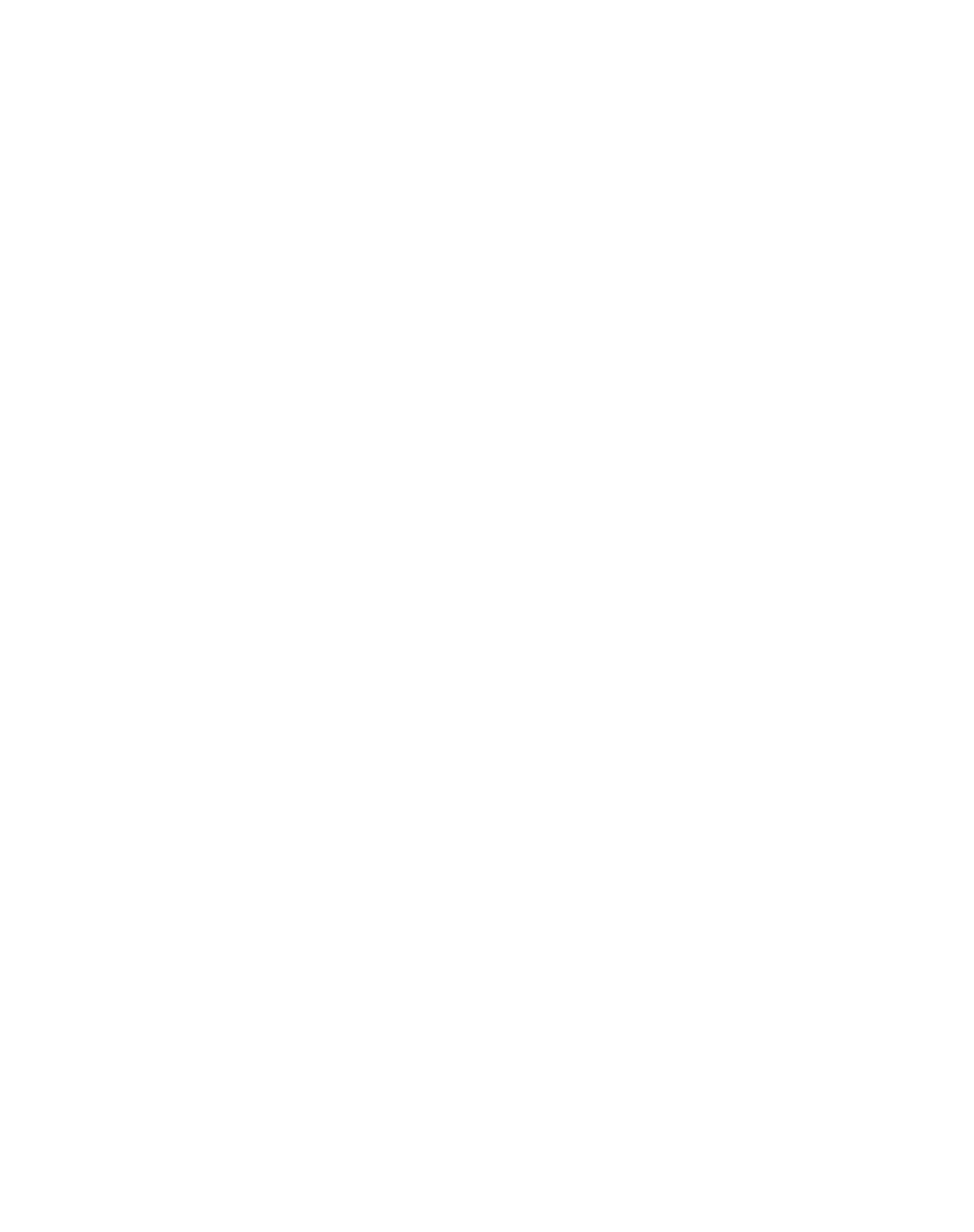## ACKNOWLEDGMENTS

This study was performed under the overall guidance of the NCHRP Project Committee SP 20-6. The Committee is chaired by MICHAEL E. TARDIF, Friemund, Jackson and Tardif, LLC. Members are RICHARD A. CHRISTOPHER, HDR Engineering; JOANN GEORGALLIS, California Department of Transportation; WILLIAM E. JAMES, Tennessee Attorney General's Office; PAMELA S. LESLIE, Miami-Dade Expressway Authority; THOMAS G. REEVES, Consultant, Maine; MARCELLE SATTIEWHITE JONES, Jacob, Carter and Burgess, Inc.; ROBERT J. SHEA, Pennsylvania Department of Transportation; JAY L. SMITH, Missouri Department of Transportation; JOHN W. STRAHAN, Consultant, Kansas; and THOMAS VIALL, Attorney, Vermont.

JANET MYERS provided liaison with the Federal Highway Administration, and CRAWFORD F. JENCKS represents the NCHRP staff.